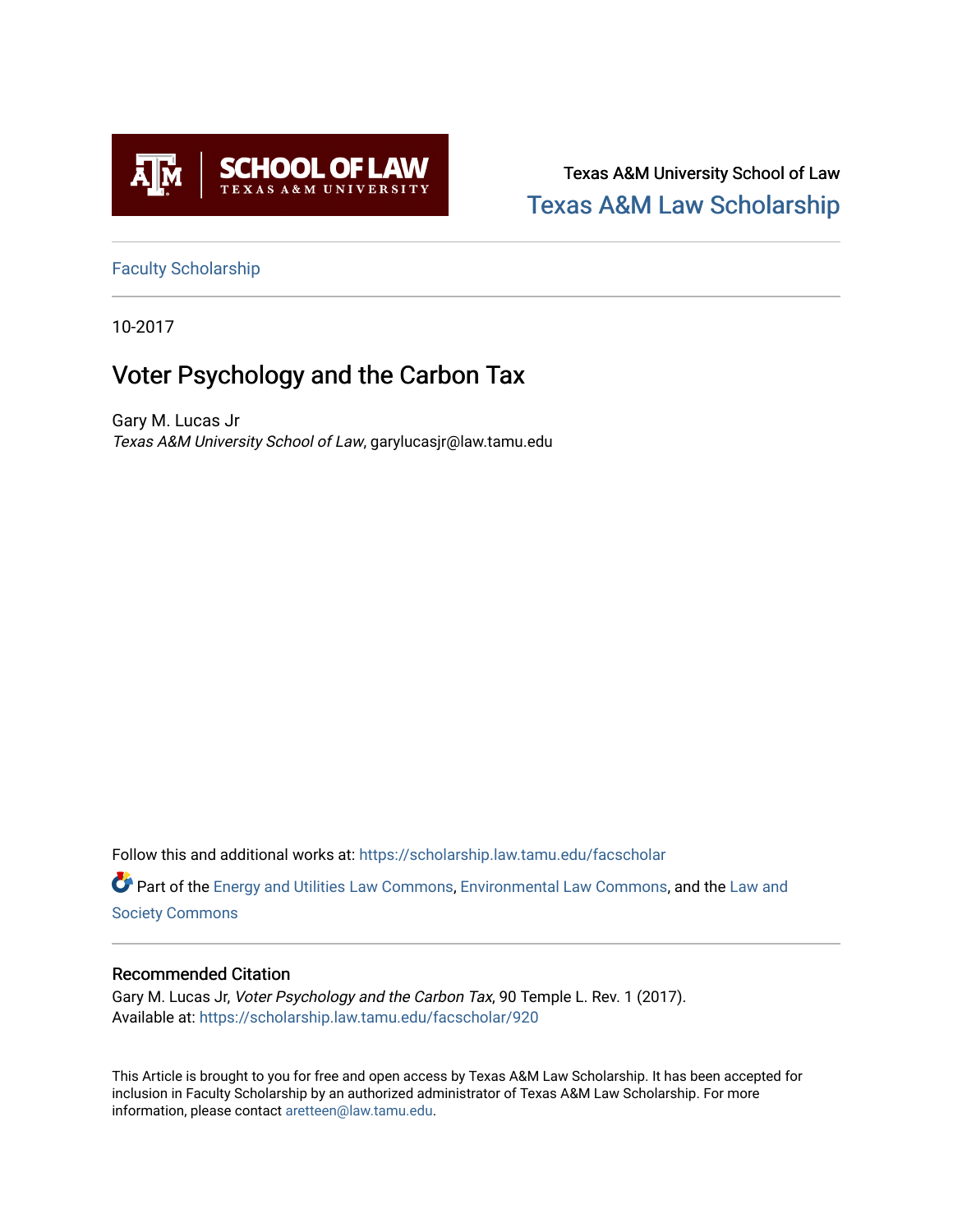# **TEMPLE LAW REVIEW**

**© TEMPLE UNIVERSITY OF THE COMMONWEALTH SYSTEM OF HIGHER EDUCATION**

**VOL. 90 NO. 1 FALL 2017** 

# **ARTICLES**

## **VOTER PSYCHOLOGY AND THE CARBON TAX**

**Gary M. Lucas, Jr. \***

## **ABSTRACT**

**Economists across the political spectrum argue that a carbon tax is the most effective and economically efficient policy for addressing climate change. Voters, however, strongly oppose the carbon tax and instead favor "green" subsidies and command-and-control regulations. If carefully designed, these policies might complement a carbon tax, but by themselves, they will make global warming mitigation incredibly expensive and perhaps even infeasible. Moreover, if poorly designed, subsidies and regulations can be counterproductive.**

**This Article argues that the public dislikes the carbon tax because the tax possesses attributes that make it psychologically unappealing relative to other climate policy instruments. The Article also argues that even if carbon tax proponents eventually persuade voters to accept a carbon tax, voters are biased in favor of particular design features that would make the tax less efficient. The Article discusses ways to overcome the problems that voter psychology creates. These include a communications strategy designed to combat voter bias and the controversial proposition that bureaucrats, who are somewhat insulated from public pressure, might adopt a carbon tax administratively. The Article also contributes to the burgeoning literature on how psychology affects the law and public policy.**

**<sup>\*</sup> Professor of Law, Texas A&M University School of Law. For comments on an earlier draft, I thank Marjorie Kornhauser, Felix Mormann, and Jack Manhire. For helpful thoughts and ideas, I also thank participants in the George Mason University Economics Department's Wednesday Public Choice Seminar (especially Bryan Caplan and Alex Tabarrok) and the 2016 Annual Conference of the Southeastern Association of Law Schools. For research assistance, I thank Jillian Loh.**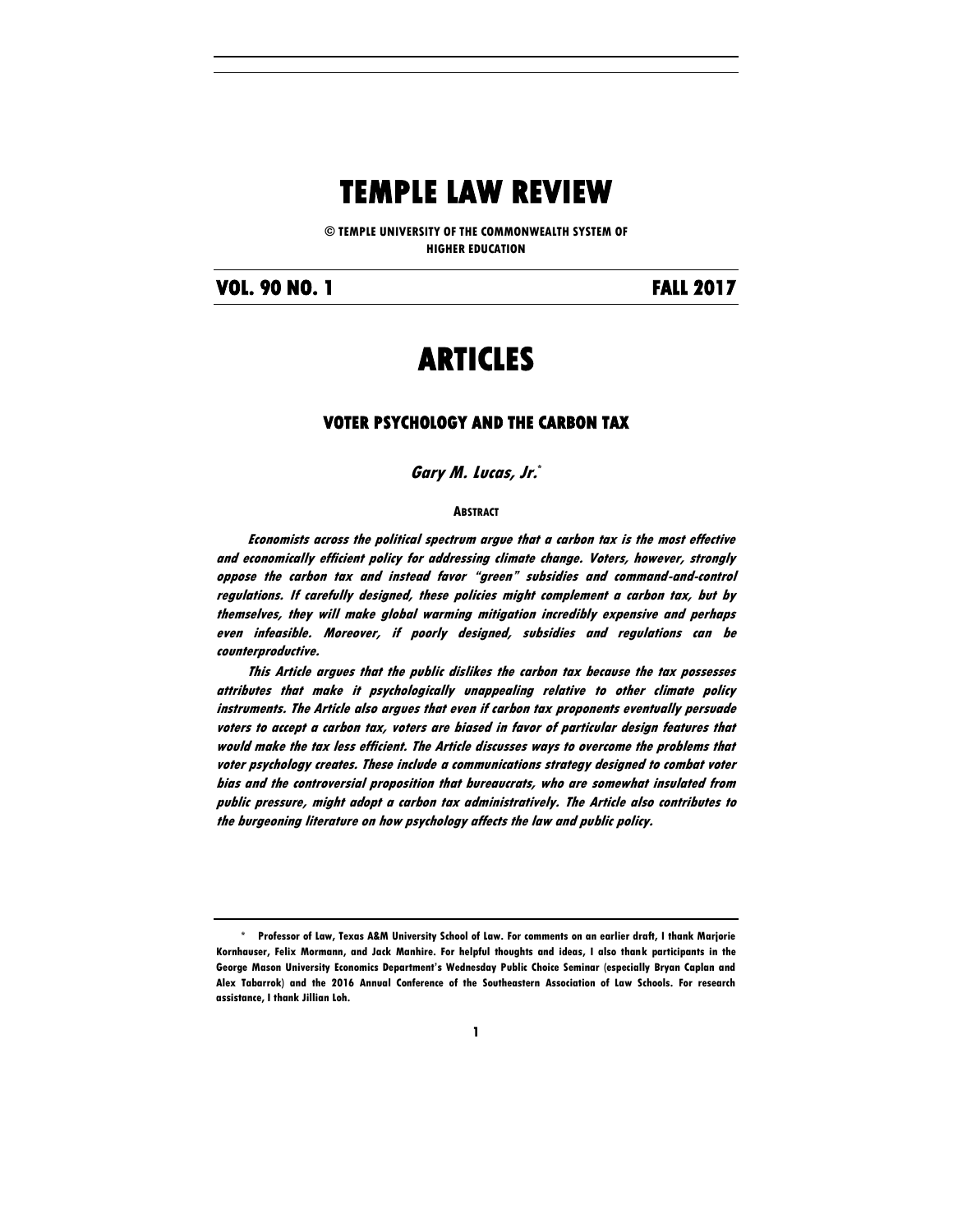## **TABLE OF CONTENTS**

| I.  |               |                                                                   |
|-----|---------------|-------------------------------------------------------------------|
|     | Α.            |                                                                   |
|     | В.            |                                                                   |
|     |               | 1.                                                                |
|     |               | Command-and-Control Regulations and Green Subsidies 8<br>2.       |
| П.  |               |                                                                   |
|     | А.            |                                                                   |
|     | B.            |                                                                   |
|     | C.            | What You See Is All There Is (WYSIATI) and Intuitive Cost-Benefit |
|     |               |                                                                   |
|     |               | 1.                                                                |
|     |               | $\mathbf{2}$ .                                                    |
|     |               | α.                                                                |
|     |               | Ь.                                                                |
|     | D.            |                                                                   |
|     | E.            |                                                                   |
|     | F.            |                                                                   |
|     | G.            |                                                                   |
|     | Н.            |                                                                   |
| Ш.  |               |                                                                   |
|     | А.            |                                                                   |
|     | В.            |                                                                   |
|     | $\mathcal{L}$ |                                                                   |
|     | D.            |                                                                   |
| IV. |               |                                                                   |
|     | А.            |                                                                   |
|     | B.            |                                                                   |
|     | C.            |                                                                   |
|     |               |                                                                   |

## **INTRODUCTION**

**Climate policy faces an uncertain future. On the one hand, President Trump has called global warming a "hoax,"<sup>1</sup> and he has indicated that he will "cancel" the Paris Agreement on climate change<sup>2</sup> and dismantle the Environmental Protection Agency's Clean Power Plan.<sup>3</sup>**

**<sup>1.</sup> President Trump has said various times and in various media that climate change is a "hoax." See, e.g., Louis Jacobson, Trump Says U.S. Pulling Out of Paris Climate Agreement, POLITIFACT (June 1, 2017), http://www.politifact.com/truth-o-meter/promises/trumpometer/promise/1379/cancel-paris-climate-agreement/ [perma: http://perma.cc/6JN7-Y8CS].** 

**<sup>2.</sup> Philip Rucker & Jenna Johnson, Trump Announces U.S. Will Exit Paris Climate Deal, Sparking Criticism at**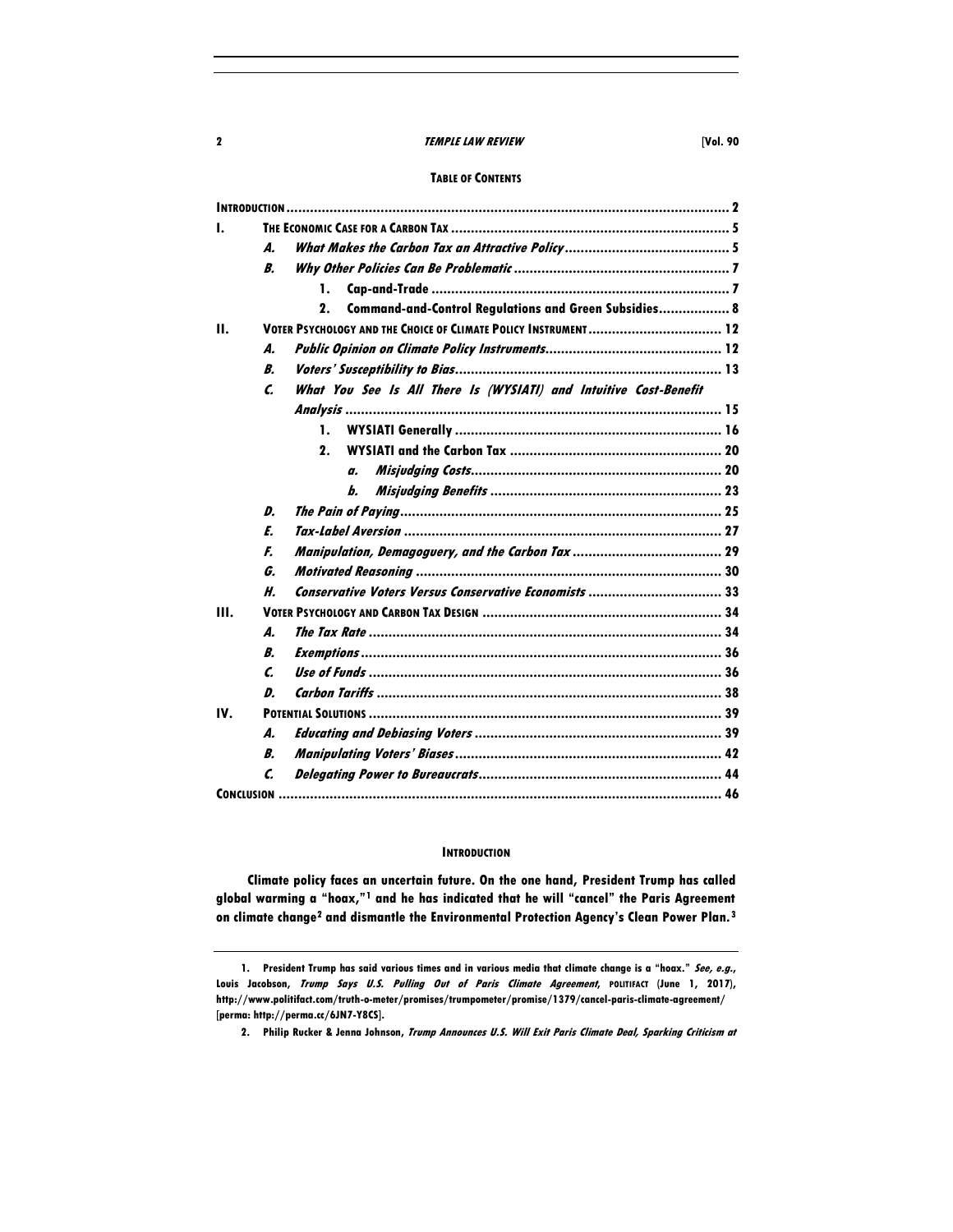**On the other hand, a number of influential conservatives have now acknowledged that climate change is a problem and advocate a large role for government in resolving it.<sup>4</sup> Some commentators have even speculated that President Trump might use revenue from a national carbon tax to pay for his plan to increase infrastructure spending and cut income taxes.<sup>5</sup> Moreover, even if the Trump Administration does nothing to address climate change, many states have adopted or are considering ambitious proposals to address global warming, including cap-and-trade programs, carbon taxes, and renewable portfolio standards.<sup>6</sup> Finally, a majority of the American public believes that global warming is a real problem that the government should address, which increases the likelihood that the federal government will eventually take significant action.<sup>7</sup>**

**If and when policy makers intervene, economists across the political spectrum argue that a carbon tax is the most effective and economically efficient policy available.<sup>8</sup> The public, however, overwhelmingly opposes taxing carbon.<sup>9</sup> Instead of supporting the solution** 

**624ad94170ab\_story.html?utm\_term=.8ae7b2f3089c [perma: http://perma.cc/5DDl-PSY7].** 

**4. E.g., John Schwartz, 'A Conservative Climate Solution': Republican Group Calls for Carbon Tax, N.Y. TIMES (Feb. 7, 2017), http://www.nytimes.com/2017/02/07/science/a-conservative-climate-solution-republican-groupcalls-for-carbon-tax.html?\_r=2 [perma: http://perma.cc/HAD7-GX26]; George P. Shultz & James A. Baker III, <sup>A</sup> Conservative Answer to Climate Change, WALL ST. J. (Feb. 7, 2017), http://www.wsj.com/articles/a-conservativeanswer-to-climate-change-1486512334 [perma: http://perma.cc/3H9T-84XR].** 

**5. E.g., Harold Hedelman, How Could Trump Spend a \$1.2T Climate Dividend, BUSINESS CLIMATE LEADERS (Feb. 1, 2017), http://www.businessclimateleaders.org/blog/2017/2/8/how-could-trump-spend-a-12t-climate-dividend [perma: http://perma.cc/ZMG3-5HX9]; Jerry Taylor, Carbon Tax, RIP?, NISKANEN CTR. (Nov. 15, 2016), http://niskanencenter.org/blog/carbon-tax-rip/ [perma: http://perma.cc/L9YW-MGK9].** 

**6. Felix Mormann, Constitutional Challenges and Regulatory Opportunities for State Climate Policy Innovation, 41 HARV. ENVTL. L. REV. 189, 190 (2017); Barry G. Rabe, A New Era in States' Climate Policies?, in** CHANGING CLIMATE POLITICS: U.S. POLICIES AND CIVIC ACTION 55, 63-78 (Yael Wolinsky-Nahmias ed., 2015); Yoram Bauman **& Charles Komanoff, Opportunities for Carbon Taxes at the State Level, CARBON TAX CTR., http://www.carbontax.org/states/ [perma: http://perma.cc/R9TG-3AQK] (last visited Oct. 16, 2017); Peter Vail & Dallas Burtraw, A Look at Six State Proposals to Tax Carbon, RESOURCES FOR THE FUTURE: COMMON RESOURCES BLOG (Mar. 18, 2016), http://www.rff.org/blog/2016/look-six-state-proposals-tax-carbon [perma: http://perma.cc/EC3Z-S6PN].** 

7. See ANTHONY LEISEROWITZ ET AL., CLIMATE CHANGE IN THE AMERICAN MIND 3-4 (Mar. 2015) [hereinafter LEISEROWITZ **ET AL., AMERICAN MIND], http://environment.yale.edu/climate-communication/files/Global-Warming-CCAM-March-2015.pdf [perma: http://perma.cc/9YP8-ESVK]; Matthew C. Nisbet & Teresa Myers, Twenty Years of Public Opinion About Global Warming, 71 PUB. OPINION Q. 444, 450 (2007); Environment, GALLUP, http://www.gallup.com/poll/1615/environment.aspx [perma: http://perma.cc/QPZ9-Y9QV] (last visited Oct. 16, 2017).** 

**8. For lists of prominent conservative and liberal economists who advocate a carbon tax, see SHI-LING HSU, THE**  CASE FOR A CARBON TAX: GETTING PAST OUR HANG-UPS TO EFFECTIVE CLIMATE POLICY 183-86 (2011) [hereinafter HSU, CASE FOR A CARBON TAX]; WILLIAM NORDHAUS, THE CLIMATE CASINO: RISK, UNCERTAINTY, AND ECONOMICS FOR A WARMING WORLD 314 (2013); **Conservatives, CARBON TAX CTR., http://www.carbontax.org/conservatives/ [perma: http://perma.cc/LR7P-YQCU] (last visited Oct. 16, 2017).** 

9. See, e.g., DAVID AMDUR ET AL., NAT'L SURVEYS ON ENERGY & ENV'T, PUBLIC VIEWS ON A CARBON TAX DEPEND ON THE **PROPOSED USE OF REVENUE 3 (2014), http://papers.ssrn.com/sol3/papers.cfm?abstract\_id=2652403 [perma:** 

Home and Abroad, WASH. POST (June 1, 2017), http://www.washingtonpost.com/politics/trump-to-announce-us-will**exit-paris-climate-deal/2017/06/01/fbcb0196-46da-11e7-bcde-**

**<sup>3.</sup> Exec. Order No. 13,783, 82 Fed. Reg. 16,093 (Mar. 31, 2017), reprinted as amended in 42 U.S.C. § 13201; President Trump Remarks at Senator Strange Campaign Rally, C-SPAN (Sept. 22, 2017), http://www.cspan.org/video/?434480-1/president-trump-campaigns-alabama-senator-luther-strange [perma: http://perma.cc/5775-F7FE].**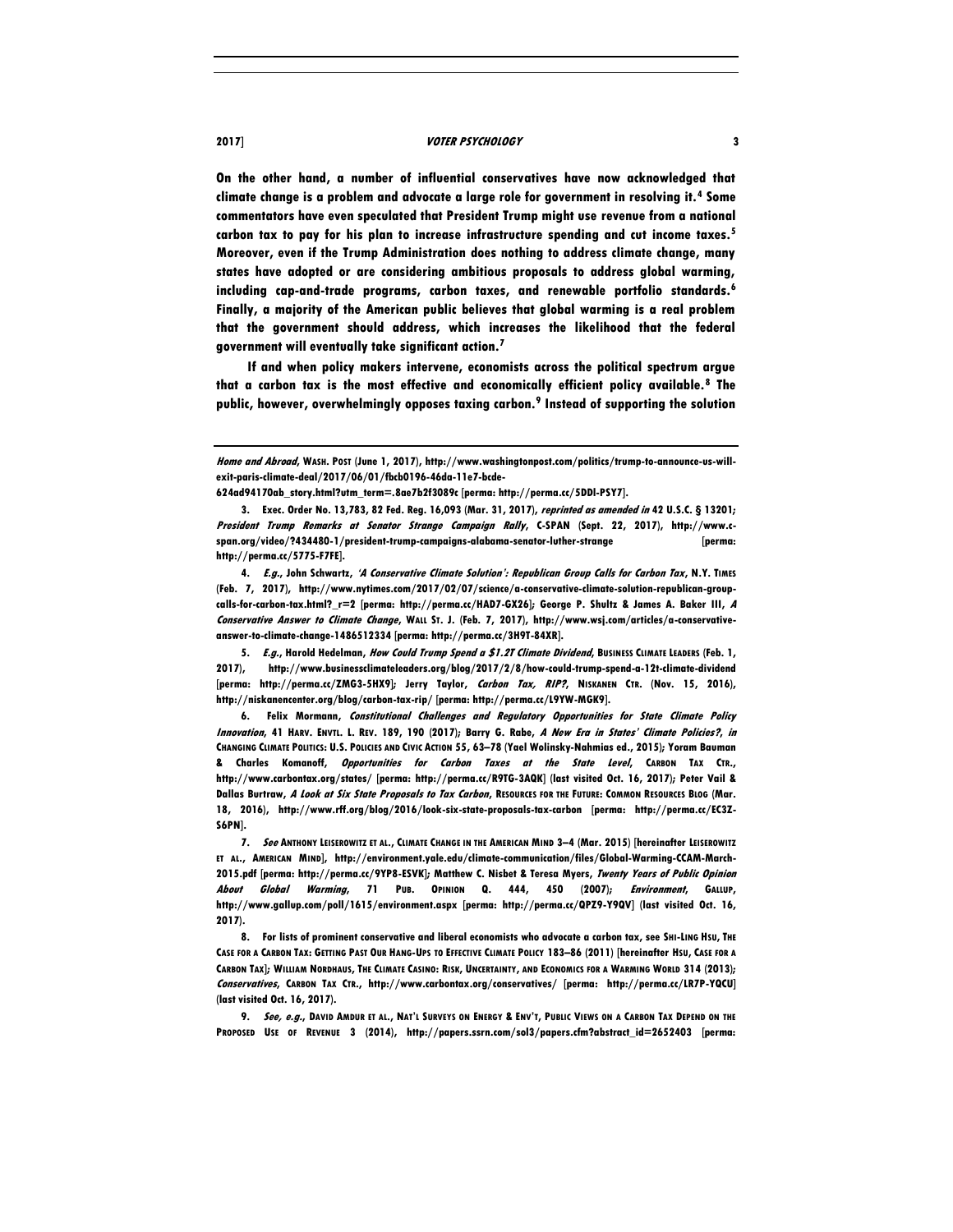**recommended by policy experts, the public favors green subsidies and command-and-control regulations.<sup>10</sup> If carefully designed, these policies might complement a carbon tax, but by themselves, they will make global warming mitigation incredibly expensive and perhaps even infeasible.<sup>11</sup> Moreover, if poorly designed, subsidies and regulations can be counterproductive.<sup>12</sup>**

**This Article argues that the public dislikes the carbon tax because the tax possesses attributes that make it psychologically unappealing relative to other climate policy instruments. Unlike policy experts, voters spend little time considering policy proposals and evaluate them superficially. This increases the likelihood that they will rely on potentially misleading decision heuristics and makes them more vulnerable to cognitive and emotional biases and to interest groups, politicians, and others who may benefit from exploiting those biases.<sup>13</sup> In this Article I argue, for example, that in evaluating climate policies, voters engage in an intuitive cost-benefit analysis that, due to various cognitive biases, ignores the benefits of the carbon tax while also exaggerating its costs relative to other climate policies. Simply put, voters are biased against the carbon tax—a fact that poses a significant challenge to carbon tax proponents.**

**The Article further argues that even if proponents can somehow persuade voters to support a carbon tax, voters are biased in favor of particular design features that would make the tax less efficient. For example, an efficient tax would apply economy-wide with few exemptions. But public opinion polls and evidence from countries that have adopted carbon taxes suggest that, largely for psychological reasons, voters are more likely to support a carbon tax if the government exempts certain sectors of the economy.<sup>14</sup>**

**The Article makes an original contribution to the legal literature by explaining in detail the heuristics and biases that impose barriers to the adoption of an efficient carbon tax. The Article also contributes to the burgeoning literature on how voter psychology affects the law and public policy.<sup>15</sup>**

**For the many scientists and policy makers concerned about global warming, the carbon tax represents the best hope for substantially reducing carbon emissions at an acceptable** 

- **10. See infra Part II.A for an analysis of public opinion regarding climate policy instruments.**
- **11. See infra Part I.B.**
- **12. See infra Part I.B.**

**14. See infra Part III.B.** 

**http://perma.cc/3ZHR-5WX5] (finding that when no use of the revenue was specified, only 34% of those surveyed**  supported a carbon tax); BARRY G. RABE ET AL., NAT'L SURVEYS ON ENERGY & ENV'T, PUBLIC SUPPORT FOR REGULATION OF POWER PLANT EMISSIONS UNDER THE CLEAN POWER PLAN 4 (2015) [hereinafter RABE ET AL., PUBLIC SUPPORT FOR REGULATION], **http://closup.umich.edu/files/ieep-nsee-2015-clean-power-plan.pdf [perma: http://perma.cc/VS9V-AMHJ] (finding that only 31% of adults support their state "[i]ncreasing taxes on ALL fossil fuels used in generating electricity in**  order to reduce greenhouse gas emissions"); RES. FOR THE FUTURE, N.Y. TIMES & STANFORD UNIV., GLOBAL WARMING NATIONAL **POLL 44, 46 (2015), http://www.rff.org/files/sharepoint/Documents/RFF-NYTimes-Stanford-global-warming-poll-Jan-2015-topline-part-3.pdf [perma: http://perma.cc/4BHX-LBB9] (finding that only 25% of adults support a tax on electricity and 36% support a tax on gasoline to reduce global warming).** 

**<sup>13.</sup> See infra Part II.B. Heuristics are rules of thumb that simplify decisions but that sometimes produce**  systematic errors. See Thomas Gilovich et al., Preface to HEURISTICS AND BIASES: THE PSYCHOLOGY OF INTUITIVE JUDGMENT, at **xv, xv (Thomas Gilovich et al. eds., 8th prtg. 2009).** 

**<sup>15.</sup> For a review of the literature, see generally Gary M. Lucas, Jr. & Slavisa Tasic, Behavioral Public Choice and the Law, 118 W. VA. L. REV. 199 (2015).**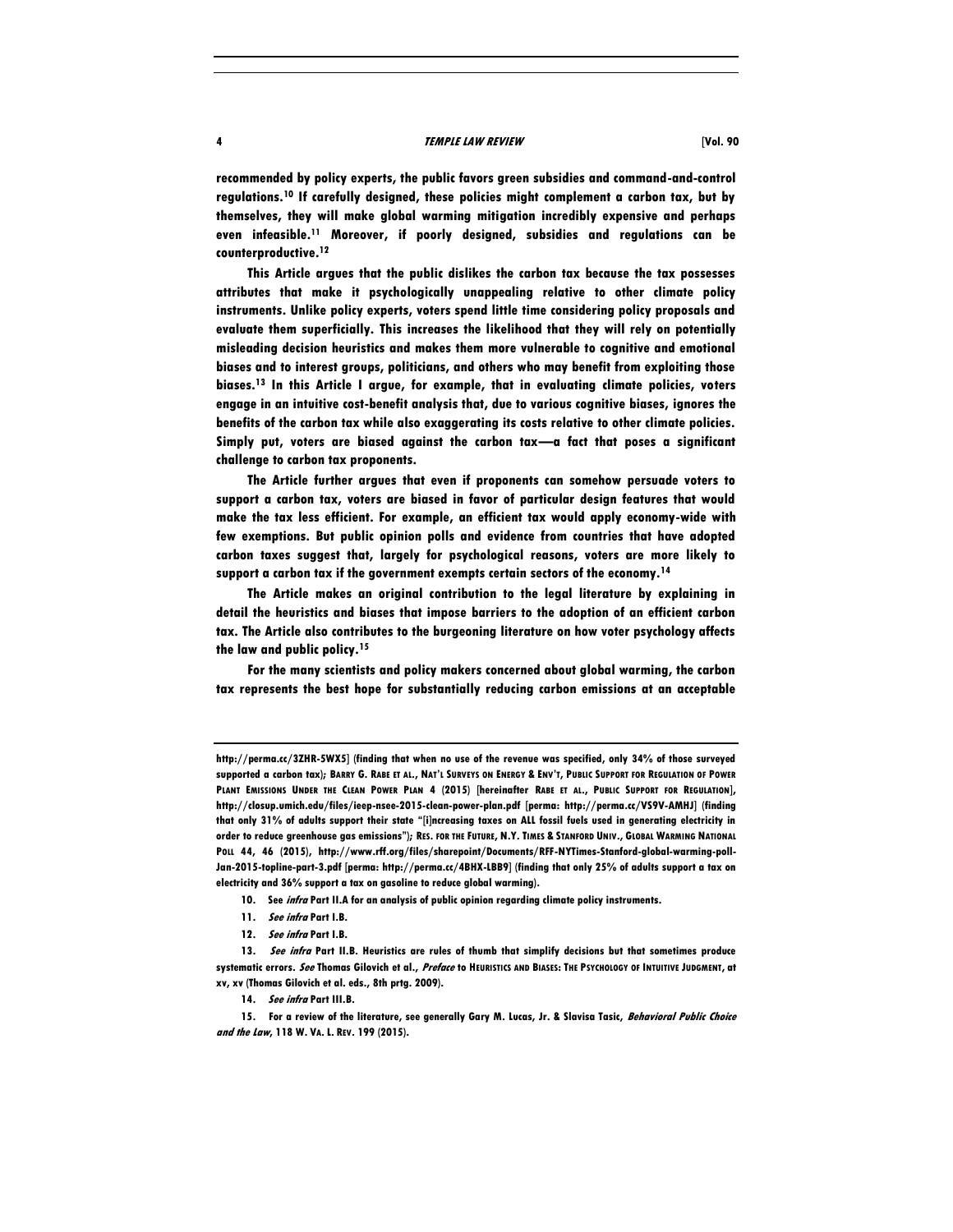**cost.<sup>16</sup> To realize this goal, policy makers must devise ways to overcome the psychological hurdles that impede adoption of an efficient carbon tax. To that end, the Article discusses potential solutions to the problems posed by voters' anti-carbon-tax bias. These include a communications strategy designed to combat bias and the controversial proposition that bureaucrats, who are more insulated from voter influence than politicians, might circumvent the legislative process and adopt a carbon tax administratively.**

**Section I provides background by briefly describing why economists and climate policy experts favor a carbon tax as well as why green subsidies and command-and-control regulations are at best insufficient and at worst inefficient and counterproductive. Section II discusses the influence of psychology on voters' preferences with respect to climate policy instruments and why voters are biased against the carbon tax. Section III shifts the focus from whether the government should adopt a carbon tax to the details of what the carbon tax might look like if adopted. Specifically, Section III explains why voters are biased in favor of particular design features that would make the tax less efficient. Section IV discusses possibilities for overcoming the psychological hurdles that impede adoption of an efficient carbon tax.** 

## **I. THE ECONOMIC CASE FOR A CARBON TAX**

**This Section briefly explains why economists favor addressing global warming using a carbon tax. Part I.A discusses why the carbon tax is such an attractive policy. Part I.B describes the problems associated with other climate policies. I intend for this Section to provide only the background needed to understand the rest of the Article, so the discussion is not comprehensive. Moreover, this Section discusses a theoretically optimal carbon tax, which I admit places the policy in the best light possible. I discuss the practical problems associated with implementation in Section III.**

#### **A. What Makes the Carbon Tax an Attractive Policy**

**The basic case for a carbon tax is textbook economics.<sup>17</sup> By contributing to global warming, people who consume carbon-intensive goods impose a cost, or negative externality, on society. The market prices of carbon-intensive goods do not reflect the carbon externality, so consumers buy more of those goods than they would if prices reflected all social costs.<sup>18</sup> This means that some carbon-intensive goods are produced and consumed even though their social value is less than their social cost, a condition that is economically inefficient.<sup>19</sup> The standard remedy for negative externalities is to impose what economists refer to as a Pigouvian tax (named after the economist Arthur Pigou).<sup>20</sup> Taxing goods that produce negative externalities increases their price to reflect their full social cost. In this** 

<sup>16.</sup> Ian Parry, Summary for Policymakers, in IMPLEMENTING A US CARBON TAX: CHALLENGES AND DEBATES, at xxiii, **xxv (Ian Parry et al. eds., 2015) (noting that "there is near-universal agreement among economists that [carbon pricing] will be essential if US emissions are ultimately to be rolled back at reasonable cost").** 

<sup>17.</sup> See JONATHAN GRUBER, PUBLIC FINANCE AND PUBLIC POLICY 134-46 (2d ed. 2007); HARVEY S. ROSEN & TED GAYER, **PUBLIC FINANCE 85–94 (8th ed. 2008).** 

**<sup>18.</sup> N. GREGORY MANKIW, PRINCIPLES OF MICROECONOMICS 197–99 (6th ed. 2007).**

**<sup>19.</sup> Id. This condition is economically inefficient because the quantity of the carbon-intensive good produced is greater than the quantity that would be produced if all social costs were considered. Id. at 198–99.**

**<sup>20.</sup> Id. at 202–04.**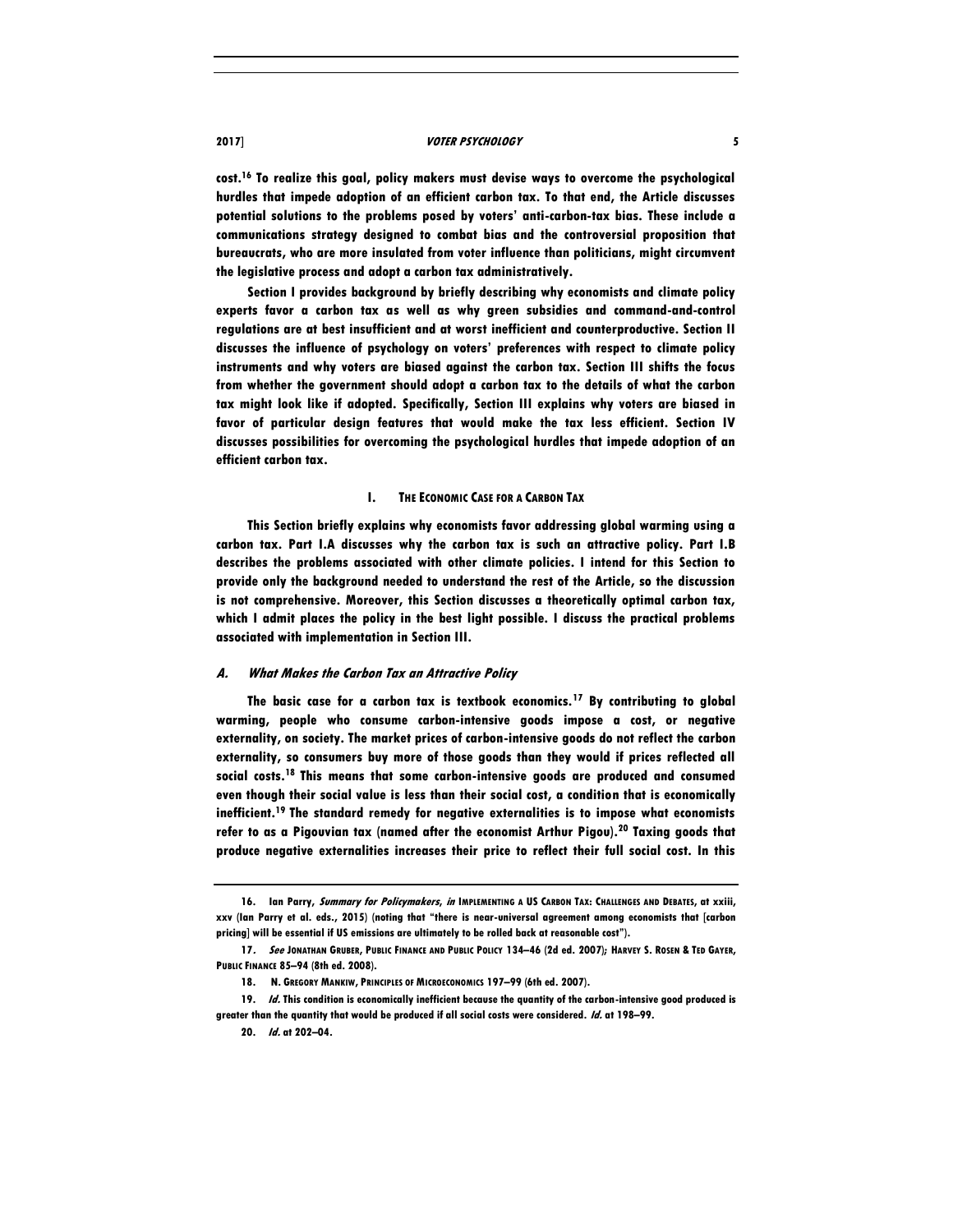**case, the optimal Pigouvian tax equals the marginal social cost of emitting carbon,<sup>21</sup> which economists have estimated by forecasting the likely damage caused by global warming.<sup>22</sup> An optimal tax would force consumers and producers to internalize the carbon externality and reduce the production and consumption of carbon-intensive goods to the economically efficient level.**

**In addition to this simple logic, economists point to four features of the carbon tax that make it especially attractive vis-à-vis other climate policies. First, the tax could be broadbased and apply upstream directly to the small number of firms that extract, process, or import fossil fuels.<sup>23</sup> Fossil fuel suppliers would then pass on most of the cost to consumers, thereby increasing the prices of carbon-intensive goods, which would encourage emissions reduction across all sectors of the economy and avoid the inefficient reallocation of resources from taxed to untaxed sectors.<sup>24</sup> A broad-based carbon tax would incentivize everyone from homeowners to drivers to power companies—to reduce emissions.<sup>25</sup>**

**Second, a carbon tax would minimize the cost of emissions reduction.<sup>26</sup> Some abatement opportunities cost more than others. With a carbon tax in place, consumers and producers who can abate emissions at a cost less than that of the tax will do so, and those who cannot will simply pay the tax. This means that the marginal cost of abatement will be uniform (i.e., equal to the tax rate) throughout the economy so that society cannot cheaply reallocate abatement from one economic sector to another.<sup>27</sup>**

**Third, a carbon tax could raise significant revenue. The government could use this revenue to fund additional spending, to reduce the deficit, or to cut income and other distortionary taxes that reduce the incentive to work and save, and that adversely affect economic growth.<sup>28</sup> In particular, using the revenue to cut distortionary taxes would avoid much of the economic damage that a carbon tax would otherwise impose, thereby substantially reducing the cost of addressing global warming.<sup>29</sup>**

**The government could also use carbon tax revenue to address one of the most highly visible problems with the tax—the fact that it would be regressive. While economists debate exactly how regressive a carbon tax would be, the burden of it would likely fall disproportionately upon the poor given that they spend a larger share of their incomes on** 

**<sup>21.</sup> Id. at 203.**

<sup>22.</sup> E.g., INTERAGENCY WORKING GRP. ON SOC. COST OF GREENHOUSE GASES, U.S. GOV'T, TECHNICAL UPDATE OF THE SOCIAL COST OF CARBON FOR REGULATORY IMPACT ANALYSIS UNDER EXECUTIVE ORDER 12866, at 4 (2016).

**<sup>23.</sup> Gilbert E. Metcalf & David Weisbach, The Design of a Carbon Tax, 33 HARV. ENVTL. L. REV. 499, 501–29 (2009) (noting that the government could cover virtually all emissions from fossil fuels by imposing a carbon tax upstream at fewer than three thousand points, such as coal mines and oil refineries).** 

**<sup>24.</sup> See id.**

**<sup>25.</sup> See id.**

**<sup>26.</sup> See ROSEN & GAYER, supra note 17, at 87–88.** 

**<sup>27.</sup> Id. at 87.** 

**<sup>28.</sup> Roberton C. Williams III & Casey J. Wichman, Macroeconomic Effects of Carbon Taxes, in IMPLEMENTING A US CARBON TAX: CHALLENGES AND DEBATES, supra note 16, at 83, 86–91.** 

<sup>29.</sup> Id. at 84-89: see also JARED C. CARBONE ET AL., RES. FOR THE FUTURE. DEFICIT REDUCTION AND CARBON TAXES: **BUDGETARY, ECONOMIC, AND DISTRIBUTIONAL IMPACTS 7–8 (2013), http://www.rff.org/files/sharepoint/WorkImages/Download/RFF-Rpt-Carbone.etal.CarbonTaxes.pdf [perma:**  http://perma.cc/P3A4-D7V9]; DALE W. JORGENSON ET AL., DOUBLE DIVIDEND: ENVIRONMENTAL TAXES AND FISCAL REFORM IN THE **UNITED STATES 334 (2013); Lawrence H. Goulder, Climate Change Policy's Interactions with the Tax System, 40 ENERGY ECON. S3, S4–9 (2013).**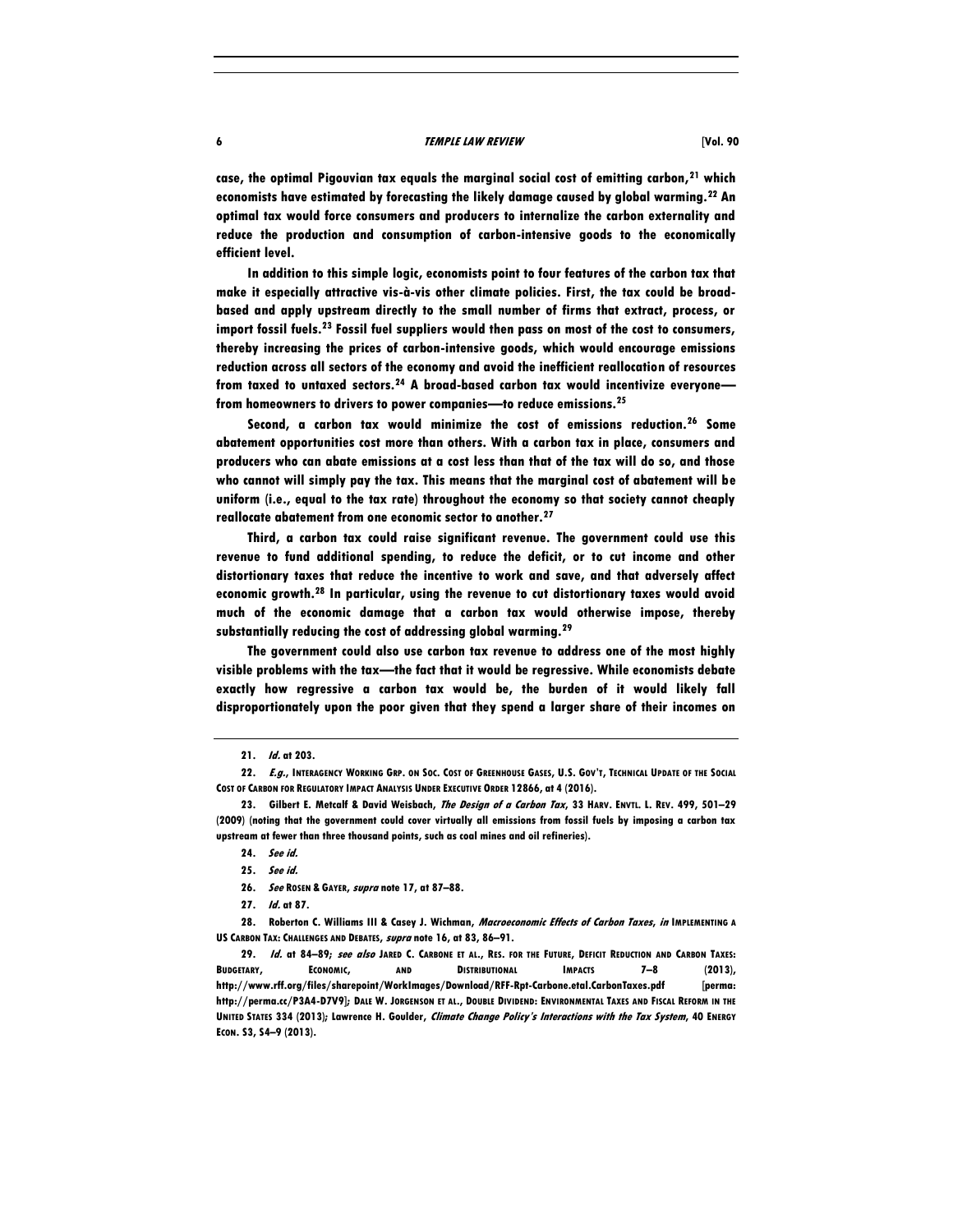**carbon-intensive goods.<sup>30</sup> Fortunately, economists estimate that the government could eliminate the burden on the poor—for example, by mailing them rebate checks or increasing the earned income tax credit—using only a small fraction of carbon tax revenue.<sup>31</sup>**

**Finally, a carbon tax could include carbon tariffs (sometimes called "border tax adjustments") to cope with free riders and with leakage.<sup>32</sup> Although addressing climate change requires global cooperation, each country has an incentive to avoid the costs of emissions reduction while free riding on the efforts of others.<sup>33</sup> The United States could potentially deal with this problem by imposing carbon tariffs on imports from countries that do not adopt climate policies of their own. Carbon tariffs could also address leakage, which occurs when production of carbon-intensive goods shifts to countries that do not tax or regulate carbon emissions.<sup>34</sup> Tariffs reduce the benefits of relocating production to renegade countries that act as free riders.<sup>35</sup>**

### **B. Why Other Policies Can Be Problematic**

**In addition to or in lieu of a carbon tax, the government could address climate change via a cap-and-trade program, command-and-control regulations, or green subsidies. This Part explains why these policies can be problematic.**

## **1. Cap-and-Trade**

**Under a cap-and-trade program, the government would restrict carbon emissions by creating a limited number of emissions permits and requiring that regulated firms obtain and then surrender a permit for each ton of carbon emitted.<sup>36</sup> After the government created and distributed the permits, firms could buy and sell them on a secondary market.<sup>37</sup>**

**In theory, a cap-and-trade program could have effects similar to a broad-based carbon tax so long as it applied upstream to fossil fuel suppliers and the government initially distributed carbon permits by auction.<sup>38</sup> Fossil fuel suppliers would increase the prices of fossil fuels to reflect the cost of the carbon permits.<sup>39</sup> As a result, as with a carbon tax, the prices of goods would increase in proportion to their carbon intensity.<sup>40</sup>**

**But even in its theoretically ideal form, cap-and-trade would simply mimic the effects** 

**<sup>30.</sup> Adele Morris & Aparna Mathur, The Distributional Burden of a Carbon Tax: Evidence and Implications for**  Policy, in IMPLEMENTING A US CARBON TAX: CHALLENGES AND DEBATES, supra note 16, at 97, 101-07.

**<sup>31.</sup> Aparna Mathur & Adele C. Morris, Distributional Effects of a Carbon Tax in Broader U.S. Fiscal Reform, 66 ENERGY POL'Y 326, 333 (2014).** 

**<sup>32.</sup> Metcalf & Weisbach, supra note 23, at 540–52.** 

**<sup>33.</sup> Id. at 540.** 

**<sup>34.</sup> Id. at 502.** 

**<sup>35.</sup> Id. at 545–49.**

**<sup>36.</sup> Robert N. Stavins, A Meaningful U.S. Cap-and-Trade System to Address Climate Change, 32 HARV. ENVTL. L. REV. 293, 298 (2008).** 

**<sup>37.</sup> Id.**

**<sup>38.</sup> ROSEN & GAYER, supra note 17, at 90–94; Stavins, supra note 36, at 305–10.** 

**<sup>39.</sup> Stavins, supra note 36, at 310.** 

**<sup>40.</sup> Id.**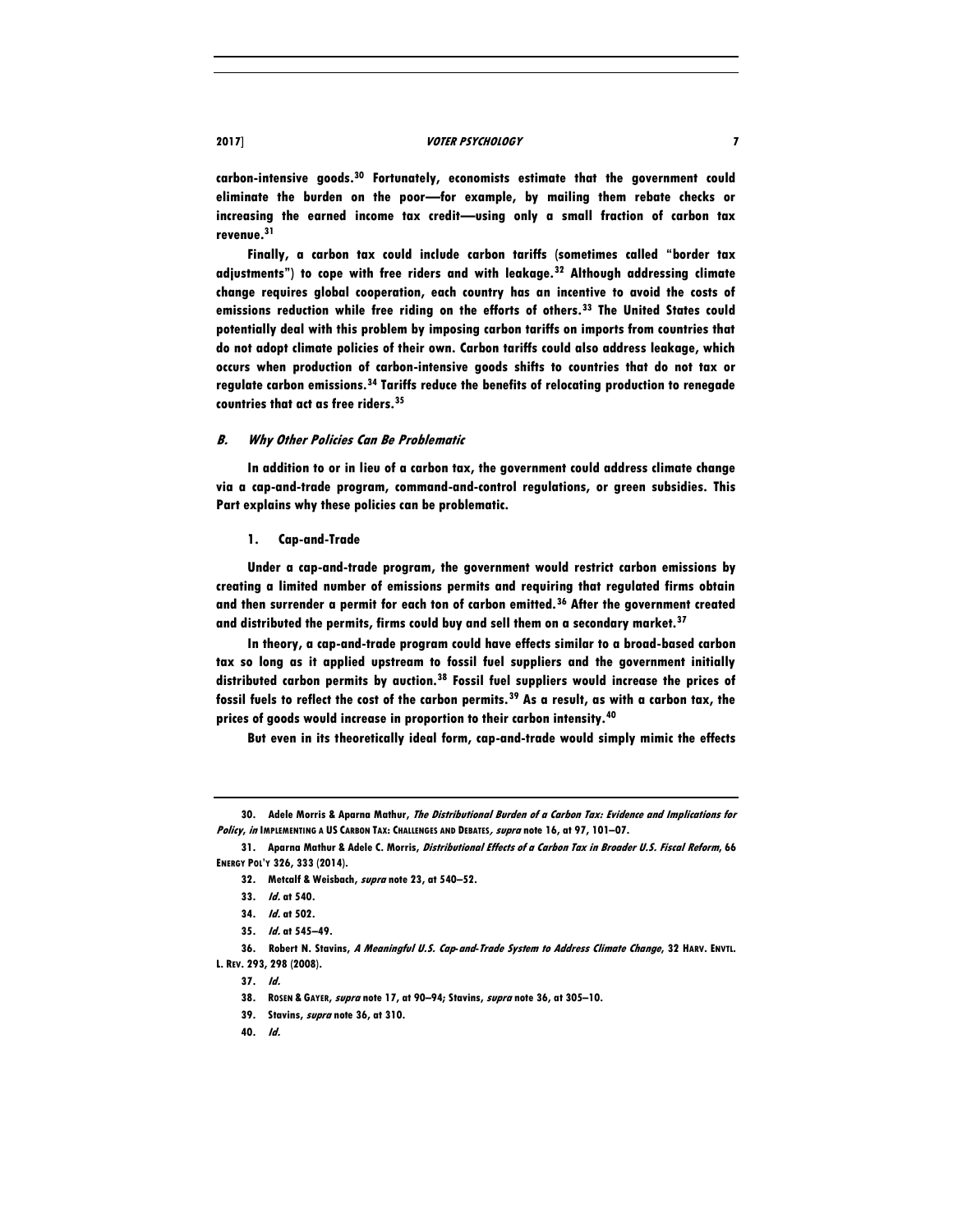**of a carbon tax while adding significant complexity.<sup>41</sup> Moreover, in practice, to reduce opposition among regulated industries, governments that have adopted cap-and-trade programs have often chosen not to auction permits but instead to give them away to the firms that must reduce their emissions.<sup>42</sup> Firms that receive permits for free would still incur a cost if they later surrendered the permits to cover their emissions; specifically, they would incur the opportunity cost of not selling the permits on the secondary market.<sup>43</sup> Firms will generally pass this cost on to consumers by raising prices despite the fact that the firms themselves did not pay for the permits.<sup>44</sup> As a result, a cap-and-trade program in which the government gives permits away for free effectively becomes a carbon tax, returning the tax revenue to the regulated firms.<sup>45</sup> This practice would result in windfall profits for shareholders and also increases the program's overall cost by forfeiting auction revenue that the government could have used to cut distortionary taxes.<sup>46</sup>**

**In addition, in real-world cap-and-trade programs, prices of emissions permits have proven extremely volatile.<sup>47</sup> Price volatility is problematic because it introduces risk for investors, complicates planning by firms, and makes firms less willing to develop clean technologies.<sup>48</sup> In contrast to cap-and-trade, a carbon tax avoids price volatility because the price of emissions does not change unless the government changes the tax rate.<sup>49</sup> For this and other more technical reasons, many economists prefer a carbon tax to cap-and-trade despite the fact that it is theoretically possible for the government to efficiently price carbon emissions using either approach.<sup>50</sup>**

#### **2. Command-and-Control Regulations and Green Subsidies**

**Traditionally, the federal government has addressed environmental problems through command-and-control regulations and green subsidies. In the climate context, commandand-control regulations mandate that regulated firms adopt a particular emissionsabatement technology or achieve a minimal level of performance in reducing emissions.<sup>51</sup>**

- **43. See GRAETZ, supra note 42, at 235–37.**
- **44. See id. at 236–37.**

- **46. Goulder, supra note 29, at S7.**
- **47. See GRAETZ,supra note 42, at 207; NORDHAUS,supra note 8, at 235–39.**

**<sup>41.</sup> See Barry G. Rabe, The "Impossible Dream" of Carbon Taxes: Is the "Best Answer" a Political Non-**Starter?, in GREENHOUSE GOVERNANCE: ADDRESSING CLIMATE CHANGE IN AMERICA 126, 131 (Barry G. Rabe ed., 2010) **[hereinafter Rabe, Carbon Taxes].** 

<sup>42</sup> See MICHAEL | GRAFTZ, THE FND OF FNERGY. THE HNMAKING OF AMERICA'S FNVIRONMENT, SECURITY, AND INDEPENDENCE **207–16 (2011); Gary M. Lucas, Jr., The Taxation of Emissions Permits Distributed for Free as Part of a Carbon Capand-Trade Program, 1 GEO. WASH. J. ENERGY & ENVTL. L. 16, 16 (2010).** 

<sup>45.</sup> See id.; see also CONG. BUDGET OFFICE, TRADE-OFFS IN ALLOCATING ALLOWANCES FOR CO2 EMISSIONS 2-5 (2017), **http://www.cbo.gov/ftpdocs/89xx/doc8946/04-25-Cap\_Trade.pdf [perma: http://perma.cc/W7YG-3GXZ] (discussing why a firm receiving a permit for free would raise prices and, as a result, experience a windfall).** 

**<sup>48.</sup> NORDHAUS, supra note 8, at 239; Alan Krupnick & Ian Parry, What Is the Best Policy Instrument for**  Reducing CO<sub>2</sub> Emissions?, in FISCAL POLICY TO MITIGATE CLIMATE CHANGE: A GUIDE FOR POLICYMAKERS 1, 14 (Ian W.H. Parry et **al. eds., 2012).** 

**<sup>49.</sup> Krupnick & Parry, supra note 48, at 15.** 

**<sup>50.</sup> E.g., Ian Parry, Choosing Among Mitigation Instruments: How Strong Is the Case for a US Carbon Tax?, in** IMPLEMENTING A US CARBON TAX: CHALLENGES AND DEBATES, supra note 16, at 18, 34-35 [hereinafter Parry, Mitigation **Instruments].** 

**<sup>51.</sup> Gary M. Lucas, Jr., Behavioral Public Choice and the Carbon Tax, 2017 UTAH L. REV. 115, 127 [hereinafter**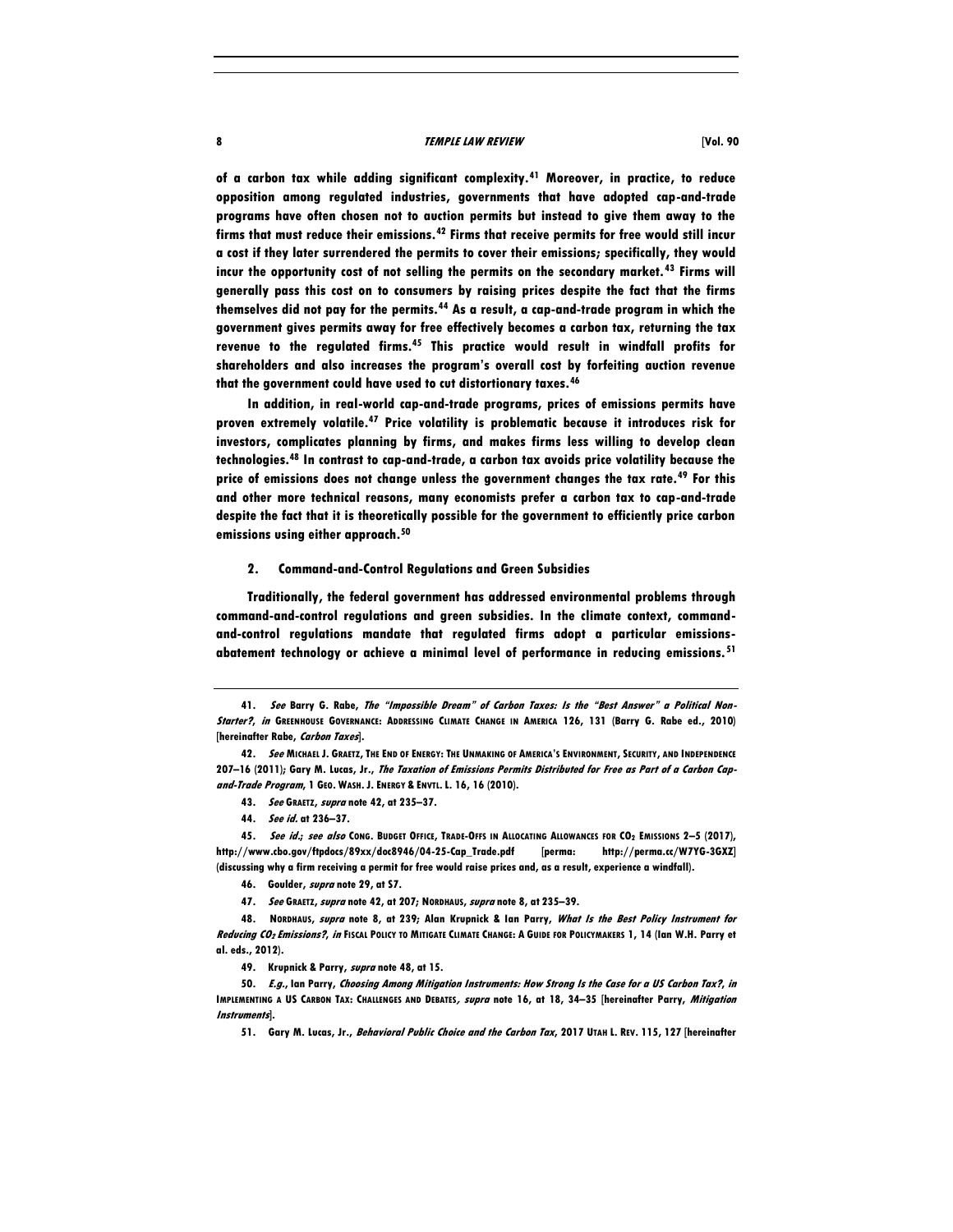**Prominent examples include regulations that require power companies to produce electricity from renewable sources or that impose fuel efficiency standards on car manufacturers.<sup>52</sup> Green subsidies, on the other hand, attempt to encourage low-carbon activities and clean technologies.<sup>53</sup> Current and past examples include the income tax credit for hybrid cars as well as subsidies for corn-based ethanol, the hydrogen fuel cell, and carbon sequestration technology.<sup>54</sup>**

**Addressing global warming primarily through regulations and subsidies would be much more expensive than if the government used a carbon tax.<sup>55</sup> Consider first the problems with regulation. As discussed above, a broad-based carbon tax would incentivize emissions reduction throughout the economy.<sup>56</sup> By contrast, the government could not possibly regulate all sources of emissions without massive intrusion into both the economy and people's private lives. The resulting gaps in regulation would entail missed opportunities to cheaply abate emissions.<sup>57</sup> Moreover, selecting the most cost-effective abatement technology or the optimal performance standard for a particular industry requires detailed information that the government cannot easily obtain, and obtaining that information is much more difficult than simply estimating the appropriate carbon tax rate.<sup>58</sup> Worse yet, political considerations and special interest influence plague the regulatory process.<sup>59</sup>**

**The upshot is that under any real-world regulatory scheme, the marginal cost of abatement will vary significantly from one economic sector to another.<sup>60</sup> This means that it would be possible to achieve a given level of abatement at a lower cost. Contrast this undesirable result with a carbon tax that places a uniform price on emissions, which ultimately results in a uniform marginal cost of abatement and thereby minimizes abatement costs.**

**The problems that afflict regulation are so severe that the economist William Nordhaus, one of the world's leading authorities on the economics of global warming, argues that "[r]egulatory policies alone cannot come close to solving the global warming problem."<sup>61</sup> Nordhaus suggests that "carefully designed regulations in a few areas" might play a beneficial role, but he also warns that "regulations can be very costly or even counterproductive if they are not carefully designed."<sup>62</sup> Nordhaus notes that a "typical finding is that using inefficient regulations or approaches [would] double the costs" of climate change mitigation and would likely make it impossible to limit the global** 

**60. See GRUBER, supra note 17, at 142.** 

**Lucas, Behavioral Public Choice]; see also ROSEN & GAYER, supra note 17, at 94–95.**

**<sup>52.</sup> Lucas, Behavioral Public Choice, supra note 51, at 127.**

**<sup>53.</sup> Id. at 129.** 

**<sup>54.</sup> Id.** 

<sup>55.</sup> See ALAN J. KRUPNICK ET AL., RES. FOR THE FUTURE & NAT'L ENERGY POLICY INST., TOWARD A NEW NATIONAL ENERGY **POLICY: ASSESSING THE OPTIONS 69–112 (2010), http://www.rff.org/files/sharepoint/WorkImages/Download/RFF-Rpt-NEPI%20Tech%20Manual\_Final.pdf [perma: http://perma.cc/P6KW-SD9F].** 

**<sup>56.</sup> See supra Part I.A.**

**<sup>57.</sup> Parry, Mitigation Instruments, supra note 50, at 27.** 

**<sup>58.</sup> HSU, CASE FOR A CARBON TAX, supra note 8, at 59.** 

**<sup>59.</sup> See id. at 59–60.** 

**<sup>61.</sup> NORDHAUS,supra note 8, at 272.**

**<sup>62.</sup> Id.**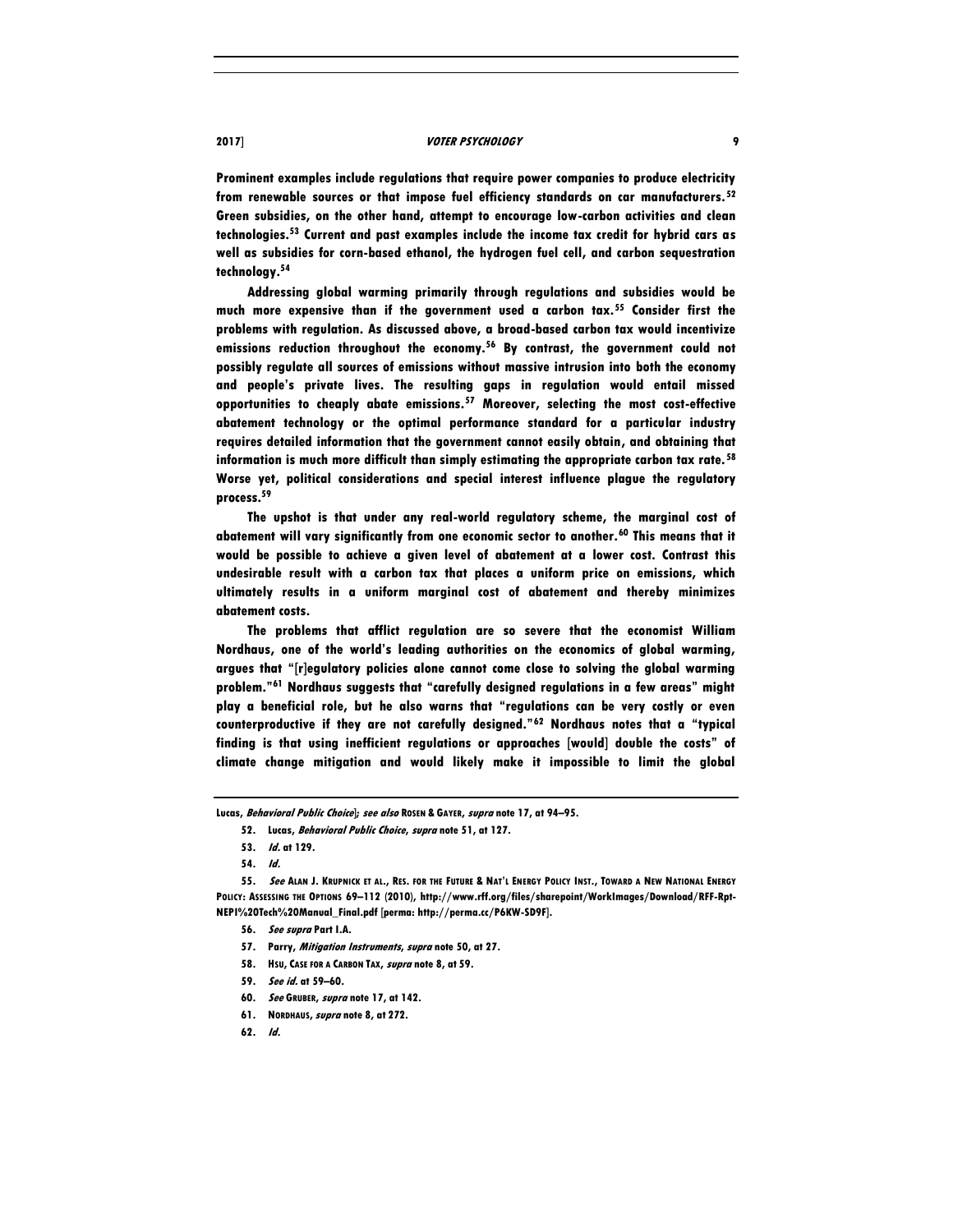**temperature increase to the level that climate scientists find acceptable.<sup>63</sup> Nordhaus's view that regulation would prove more expensive than a carbon tax is well accepted among economists.<sup>64</sup>**

**Similarly, green subsidies are notoriously problematic.<sup>65</sup> Identifying which low-carbon activities and clean technologies to subsidize requires significant information that the government cannot easily obtain.<sup>66</sup> As with regulations, special interest influence plagues the process, so many subsidies produce little to no environmental benefit.<sup>67</sup> Moreover, subsidies are costly because the government must pay for them by increasing distortionary taxes like the income tax or by increasing its budget deficit.<sup>68</sup> As a result, many economists are skeptical of subsidizing specific technologies and argue that, if anything, the government should limit subsidies to basic research related to climate change and renewable energy.<sup>69</sup>**

**The dim view of regulations and subsidies that I have just outlined is supported by standard economic models of climate change. Those models imply that the government can optimally address global warming via a carbon tax, and that such a tax would largely eliminate the need for other policies.<sup>70</sup>**

**Nonetheless, recent breakthroughs in modeling the economics of innovation have now added an important caveat to the standard analysis.<sup>71</sup> The idea underlying these models is that innovation is path dependent because of complementarities, network effects, and high switching costs—a fact that standard models ignore.<sup>72</sup> In the energy field, for example, because of the historical dominance of fossil fuels, more scientists are researching carbon-**

**65. For a creative proposal to reform green subsidies, see generally Felix Mormann, Beyond Tax Credits: Smarter Tax Policy for a Cleaner, More Democratic Energy Future, 31 YALE J. ON REG. 303 (2014).** 

**66. See GRAETZ,supra note 42, at 186–87.**

67. Id. at 187-95; see also NAT'L RES. COUNCIL COMM. ON THE EFFECTS OF PROVISIONS IN THE INTERNAL REVENUE CODE, **EFFECTS OF U.S.TAX POLICY ON GREENHOUSE GAS EMISSIONS 8 (William Nordhaus et al. eds., 2013).** 

**68. Charles L. Ballard & Steven G. Medema, The Marginal Efficiency Effects of Taxes and Subsidies in the Presence of Externalities: A Computational Equilibrium Approach, 52 J. PUB. ECON. 199, 214–15 (1993).**

**69. E.g., Richard G. Newell, The Role of Energy Technology Policy Alongside Carbon Pricing, in IMPLEMENTING A US CARBON TAX: CHALLENGES AND DEBATES, supra note 16, at 178, 188.** 

**70. See, e.g., Zachary Liscow & Quentin Karpilow, Innovation Snowballing and Climate Law 18–19 (Yale Law Sch. John M. Olin Ctr. for Studies in Law, Econ. & Pub. Policy, Research Paper No. 571, May 2017) (unpublished manuscript) (available at http://papers.ssrn.com/sol3/papers.cfm?abstract\_id=2927441 [perma: http://perma.cc/X74Z-4EDJ]) (discussing the standard view).** 

**71. For nontechnical introductions, see generally PHILIPPE AGHION ET AL., PATH DEPENDENCE, INNOVATION, AND THE**  ECONOMICS OF CLIMATE CHANGE (2014) [hereingfter AGHION ET AL., PATH DEPENDENCE] and Liscow & Karpilow, *supra* note 70. **For formal modeling papers, see generally Daron Acemoglu et al., The Environment and Directed Technical Change, 102 AM. ECON. REV. 131 (2012); Daron Acemoglu et al., The Environment and Directed Technical Change in a North-**South Model, 30 OXFORD REV. ECON. POL'Y 513 (2014); Daron Acemoglu et al., Transition to Clean Technology, 124 J. **POL. ECON. 52 (2016) [hereinafter Acemoglu et al., Transition to Clean Technology]; and Philippe Aghion et al., Carbon Taxes, Path Dependency, and Directed Technical Change: Evidence from the Auto Industry, 124 J. POL. ECON. 1 (2016).** 

**72. AGHION ET AL., PATH DEPENDENCE,supra note 71, at 6–7.** 

**<sup>63.</sup> Id. at 179.** 

**<sup>64.</sup> See Carbon Tax, CHI. BOOTH: IGM FORUM (Dec. 20, 2011, 1:48 PM), http://www.igmchicago.org/igmeconomic-experts-panel/poll-results?SurveyID=SV\_9Rezb430SESUA4Y [perma: http://perma.cc/VV6K-XT8H] (polling over fifty distinguished economists and finding that the overwhelming majority agreed that a "tax on the carbon content of fuels would be a less expensive way to reduce carbon-dioxide emissions than would a collection of policies such as 'corporate average fuel economy' requirements for automobiles").**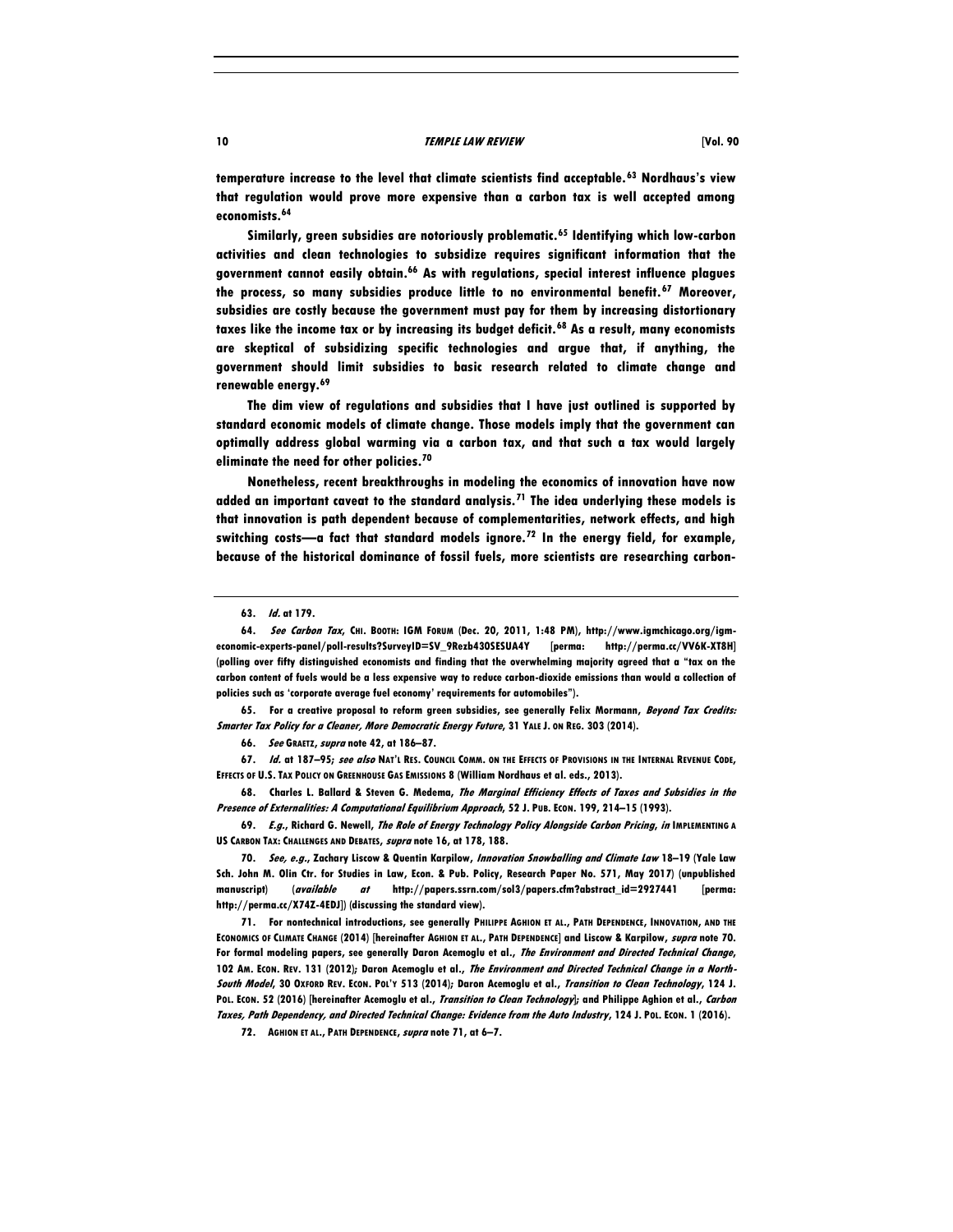**intensive technologies than clean technologies. Also, inventors and entrepreneurs have a strong incentive to develop products that leverage the existing carbon-intensive infrastructure. For example, innovations with respect to gasoline cars are easier to market than those for electric cars simply because of the high number of gas stations relative to charging stations. Finally, network effects, which exist when a product becomes more attractive because more people are using it (think of telephones), enhance the benefits of adopting carbon-intensive technologies and reduce the value to end users of unilaterally switching to clean technologies.<sup>73</sup> The end result is that the economy is currently locked into the use of fossil fuels and carbon-intensive technologies even though society would be better off with clean energy.<sup>74</sup> Network effects and high switching costs pose significant barriers to clean-technology innovation and to converting from and reducing reliance on fossil fuels.<sup>75</sup>**

**Unlike standard economic models, models that incorporate path-dependent innovation imply a significant role for government in actively encouraging clean technologies in addition to taxing carbon.<sup>76</sup> Because they cannot unilaterally bring about the shift to clean energy, individual scientists, inventors, investors, and firms have an insufficient incentive to put resources into clean-technology innovations.<sup>77</sup> The government can overcome this inertia by making a "push" toward clean energy through green subsidies and regulations that encourage clean technologies.<sup>78</sup> As knowledge increases with respect to clean energy, innovators in the area will be able to "stand on the shoulders of giants."<sup>79</sup> Progress will occur and costs will decline at a rapid rate. After the economy crosses some critical threshold, it will then become locked into clean energy rather than fossil fuels. At that point, the forces of path dependence (complementarities, network effects, and high switching costs) will work in favor of the environment instead of against it. Eventually, the government will no longer need to intervene to promote clean energy (except by continuing to tax carbon).<sup>80</sup>**

**While models of path-dependent innovation have changed our understanding of the government's potential role in addressing global warming, it is important to recognize that they do not justify any and all subsidies and regulations that purport to be environmentally friendly. In fact, the wrong policies could not only waste significant resources, but they could also cause the economy to become locked into a dangerous path.<sup>81</sup> For example, Dieter Helm, a prominent British economist, has argued that the European Union's climate policies have conferred large economic rents on special interests and have led to bad path dependence—locking in investment in costly offshore wind power at the expense of more promising renewables.<sup>82</sup> Similarly, Zachary Liscow and Quentin Karpilow have argued that fuel efficiency standards for cars "may perversely undermine climate efforts to the extent that they direct innovation away from zero-emission cars and toward improving the fuel** 

**<sup>73.</sup> See id.** 

**<sup>74.</sup> Id.** 

**<sup>75.</sup> Id.**

**<sup>76.</sup> Acemoglu et al., Transition to Clean Technology, supra note 71, at 85–88.** 

**<sup>77.</sup> AGHION ET AL., PATH DEPENDENCE, supra note 71, at 7.** 

**<sup>78.</sup> See id.**

**<sup>79.</sup> Id. at 6.** 

**<sup>80.</sup> Id. at 8. 81. Id. at 9–10.** 

**<sup>82.</sup> DIETER HELM,THE CARBON CRUNCH 79–103 (2015).**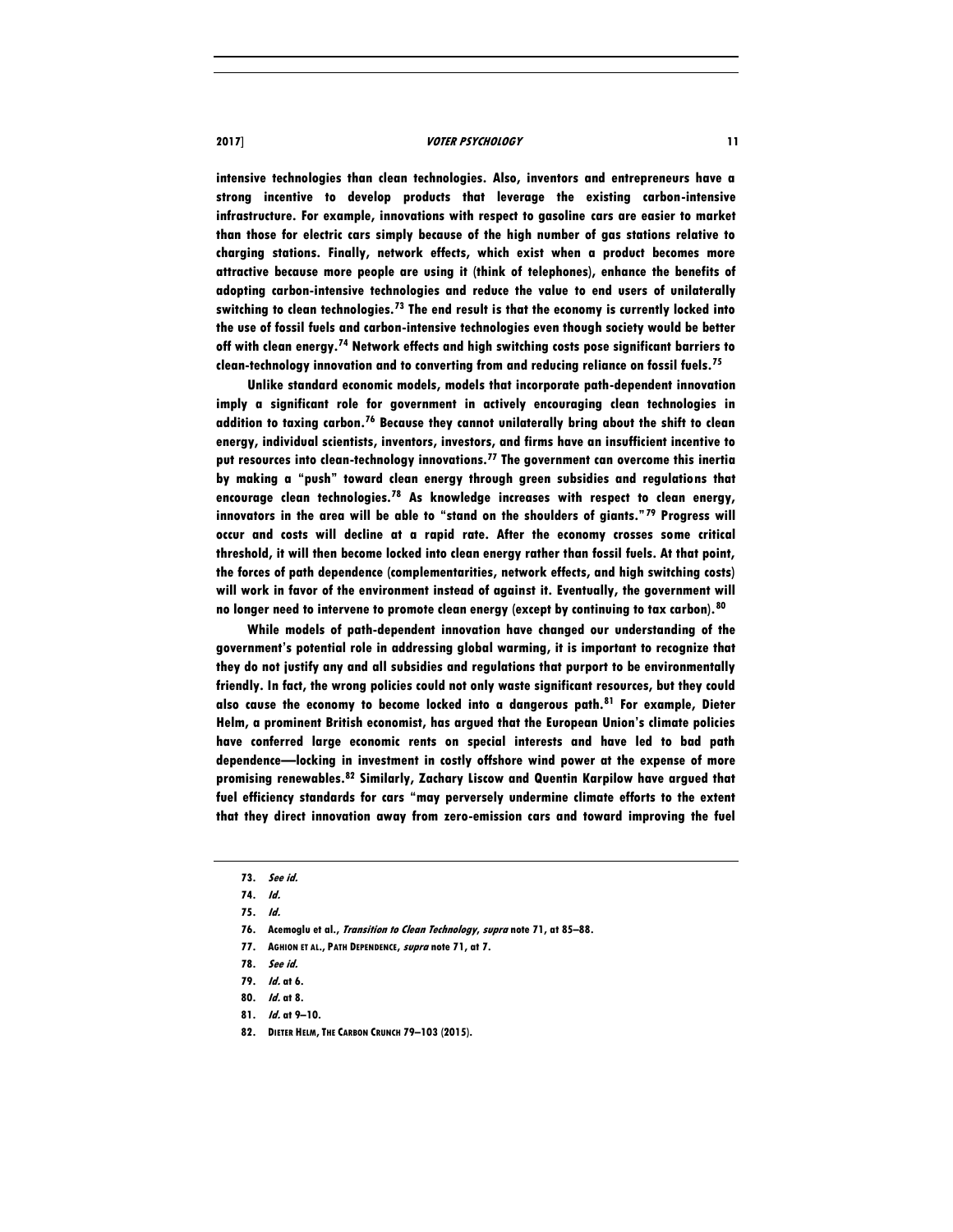**efficiency of fossil-fuel vehicles."<sup>83</sup> Philippe Aghion and his colleagues have also cautioned that while policies that encourage the transition from coal to cleaner natural gas may reduce emissions in the short run, they may also lock in long-lived natural gas infrastructure, which could impede the development of renewables.<sup>84</sup>**

**The takeaway then is that path-dependent innovation can justify carefully designed subsidies and regulations, but the literature in this area is in its infancy. More research is needed to determine exactly which activities and technologies the government should subsidize and encourage. In the meantime, subsidies and regulations can be wasteful and even counterproductive, especially if special interest groups play a large role in shaping them.**

## **II. VOTER PSYCHOLOGY AND THE CHOICE OF CLIMATE POLICY INSTRUMENT**

**Section I explained why economists and other policy experts tout the carbon tax. This Section turns away from the experts and focuses on the public. Part II.A uses evidence from opinion polls to show that, while the public believes that global warming is a problem, it completely disagrees with policy experts about how to address it. Specifically, voters overwhelmingly reject the carbon tax, preferring command-and-control regulations and green subsidies instead. The remainder of this Section argues that certain aspects of voter psychology undermine public support for the carbon tax. Part II.B discusses in general terms why people are especially likely to rely on potentially misleading heuristics and are particularly vulnerable to cognitive and emotional biases when they act in their capacity as voters. Parts II.C through II.G describe specific biases and psychological phenomena that create hurdles to the adoption of a carbon tax. Part II.H argues that psychology explains why conservative voters disagree with conservative economists about the carbon tax.**

## **A. Public Opinion on Climate Policy Instruments**

**Despite the amount of media attention given to climate change denialism, numerous polls show that most Americans believe that global warming is real, that humans are at least partly responsible for it, and that the government should adopt policies to address it.<sup>85</sup> Nonetheless, the public does not agree with policy experts about what the government should do. Despite the persistent pleadings of economists, polls consistently find that less than 40% of the public favors mitigating climate change via a broad-based carbon tax or by taxing gasoline, electricity, or natural gas.<sup>86</sup>**

**How, then, does the public think the government should respond? Instead of a carbon tax, the public strongly supports command-and-control regulations and green subsidies. Polls consistently find broad support (frequently exceeding 70%) for various regulations, including mandatory caps on industry emissions and more stringent fuel efficiency standards for cars.<sup>87</sup> Similarly, strong support exists for subsidies such as tax credits for consumers** 

**<sup>83.</sup> Liscow & Karpilow, supra note 70, at 41.** 

**<sup>84.</sup> AGHION ET AL., PATH DEPENDENCE,supra note 71, at 12–13.** 

**<sup>85.</sup> See supra note 9.** 

**<sup>86.</sup> See supra notes 9–10.**

<sup>87.</sup> See, e.g., KARLYN BOWMAN ET AL., AM. ENTER. INST. FOR PUB. POLICY RESEARCH, POLLS ON THE ENVIRONMENT, ENERGY,

**GLOBAL WARMING, AND NUCLEAR POWER 77–95 (2015), http://www.aei.org/wp-**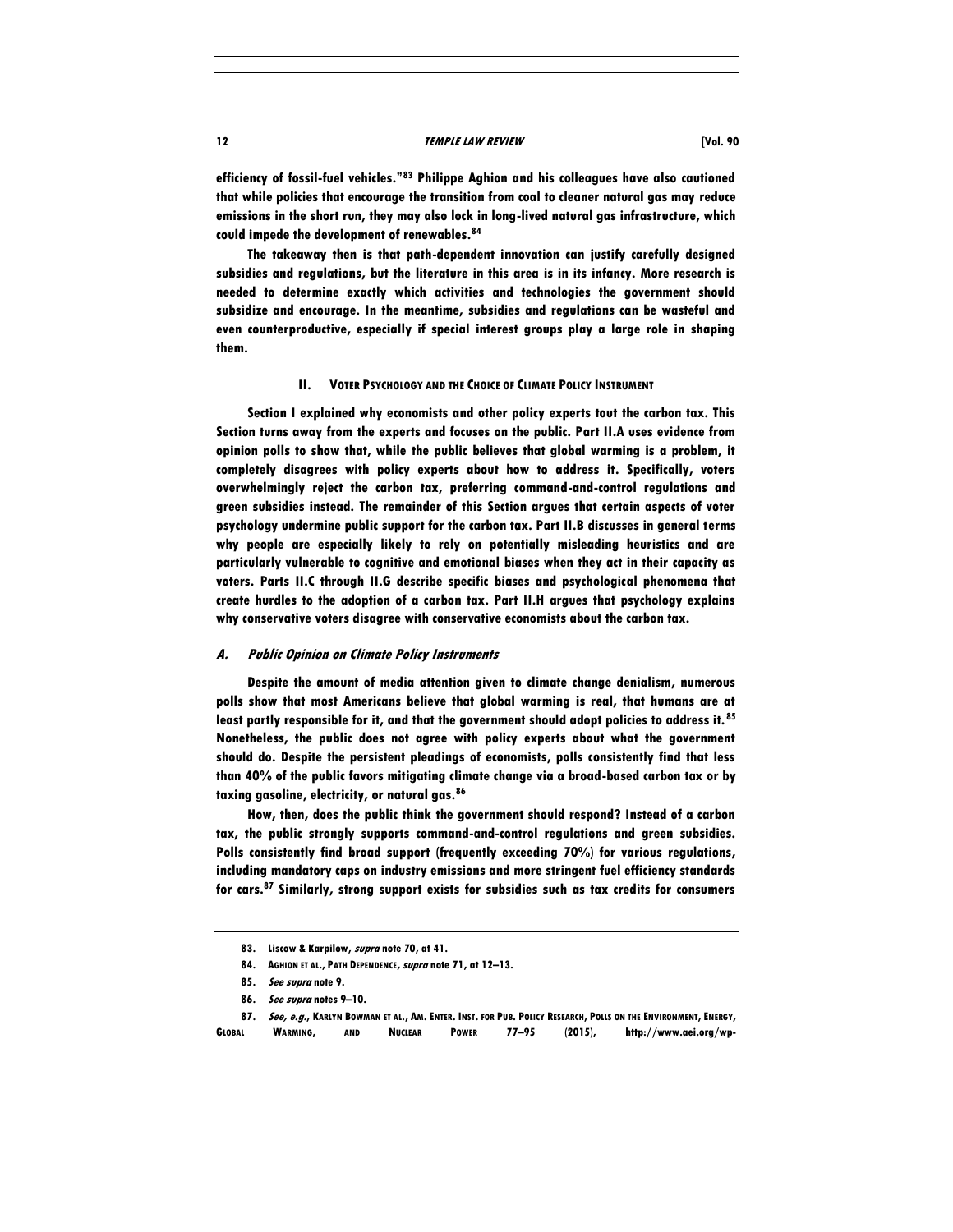**who purchase hybrid cars and energy-efficient appliances and tax breaks for power companies that switch to renewable energy.<sup>88</sup> Even Republican voters, who are generally more skeptical of the global warming threat, frequently express support for regulations and subsidies, especially environmentally friendly tax breaks.<sup>89</sup>**

**Public opinion regarding cap-and-trade is more difficult to interpret. Some polls find majority support while others do not, and many voters express no opinion.<sup>90</sup> Perhaps the public is confused by the policy's complexity or by the fact that, while cap-and-trade functions much like a carbon tax and is sometimes referred to as "cap-and-tax" by its opponents, it also contains features reminiscent of command-and-control regulation, such as the emissions cap.**

## **B. Voters' Susceptibility to Bias**

**Part II.A explained that voters are concerned about global warming, but they reject the climate policy favored by policy experts (the carbon tax) in favor of other polices (commandand-control regulations and green subsidies) that by themselves would be insufficient and perhaps even counterproductive. This disagreement between voters and policy experts is important because findings in political science suggest that voters exercise significant influence over public policy.<sup>91</sup> The remainder of this Section argues that certain features of voter psychology render the carbon tax anathema and expose voters to manipulation by politicians and special interest groups that oppose the tax. This Part lays the foundation for that claim by summarizing recent findings in the field of behavioral public choice that suggest people are especially likely to rely on potentially misleading heuristics and are** 

**content/uploads/2015/04/ENVIRONMENT.pdf [perma: http://perma.cc/DY8V-4Q7W]; LEISEROWITZ ET AL., AMERICAN**  MIND, supra note 7, at 20; ANTHONY LEISEROWITZ ET AL., POLITICS & GLOBAL WARMING 16 (2016) [hereinafter LEISEROWITZ ET **AL., GLOBAL WARMING], http://climatecommunication.yale.edu/wp-content/uploads/2016/12/Global-Warming-Policy-Politics-November-2016.pdf [perma: http://perma.cc/6GRC-2AJB]; PEW RESEARCH CTR., LITTLE ENTHUSIASM, FAMILIAR**  DIVISIONS AFTER THE GOP'S BIG MIDTERM VICTORY: MOST EXPECT OBAMA TO GET LITTLE DONE OVER NEXT TWO YEARS 15 (2014). **http://www.people-press.org/files/2014/11/11-12-14-Post-election-release.pdf [perma: http://perma.cc/M7UY-**FFTE]; RES. FOR THE FUTURE, N.Y. TIMES & STANFORD UNIV., supranote 9, at 39; Nisbet & Myers, supranote 7, at 465-67; **Spring 2014 Washington Post-ABC News Poll, WASH. POST (2014), http://apps.washingtonpost.com/g/page/politics/june-2014-washington-post-abc-news-poll/1075/ [perma: http://perma.cc/97X2-YW5U].** 

<sup>88.</sup> E.g., BOWMAN ET AL., supra note 82, at 77-95; LEISEROWITZ ET AL., GLOBAL WARMING, supra note 87, at 16; LEISEROWITZ ET AL., AMERICAN MIND, *supra* note 7, at 20; RES. FOR THE FUTURE, N.Y. TIMES & STANFORD UNIV., supra note 9, at **45; Nisbet & Myers, supra note 7, at 467.** 

<sup>89.</sup> See LEISEROWITZ ET AL., GLOBAL WARMING, supra note 87, at 16; RABE ET AL., PUBLIC SUPPORT FOR REGULATION, **supra note 9, at 3; Christopher P. Borick, American Public Opinion and Climate Change, in GREENHOUSE GOVERNANCE: ADDRESSING CLIMATE CHANGE IN AMERICA, supra note 41, at 24, 45; Not All Republicans Think Alike About Global Warming, YALE PROGRAM ON CLIMATE CHANGE COMMC'N (Jan. 12, 2015), http://environment.yale.edu/climatecommunication/article/not-all-republicans-think-alike-about-global-warming/ [perma: https://perma.cc/ML2C-GQG2].** 

<sup>90.</sup> See, e.g., CHRISTOPHER P. BORICK ET AL., BROOKINGS INST., CLIMATE COMPARED: PUBLIC OPINION ON CLIMATE CHANGE IN **THE UNITED STATES AND CANADA 12 (Apr. 2011), http://www.brookings.edu/wpcontent/uploads/2016/06/04\_climate\_change\_opinion.pdf [perma: https://perma.cc/R8UR-8CJ5]; RES. FOR THE FUTURE, N.Y.TIMES & STANFORD UNIV., supra note 9, at 40.** 

**<sup>91.</sup> E.g., Paul Burstein, The Impact of Public Opinion on Public Policy: A Review and an Agenda, 56 POL. RES. Q. 29, 36 (2003); Brandice Canes-Wrone et al., Out of Step, Out of Office: Electoral Accountability and House Members' Voting, 96 AM. POL. SCI. REV. 127, 137–38 (2002).**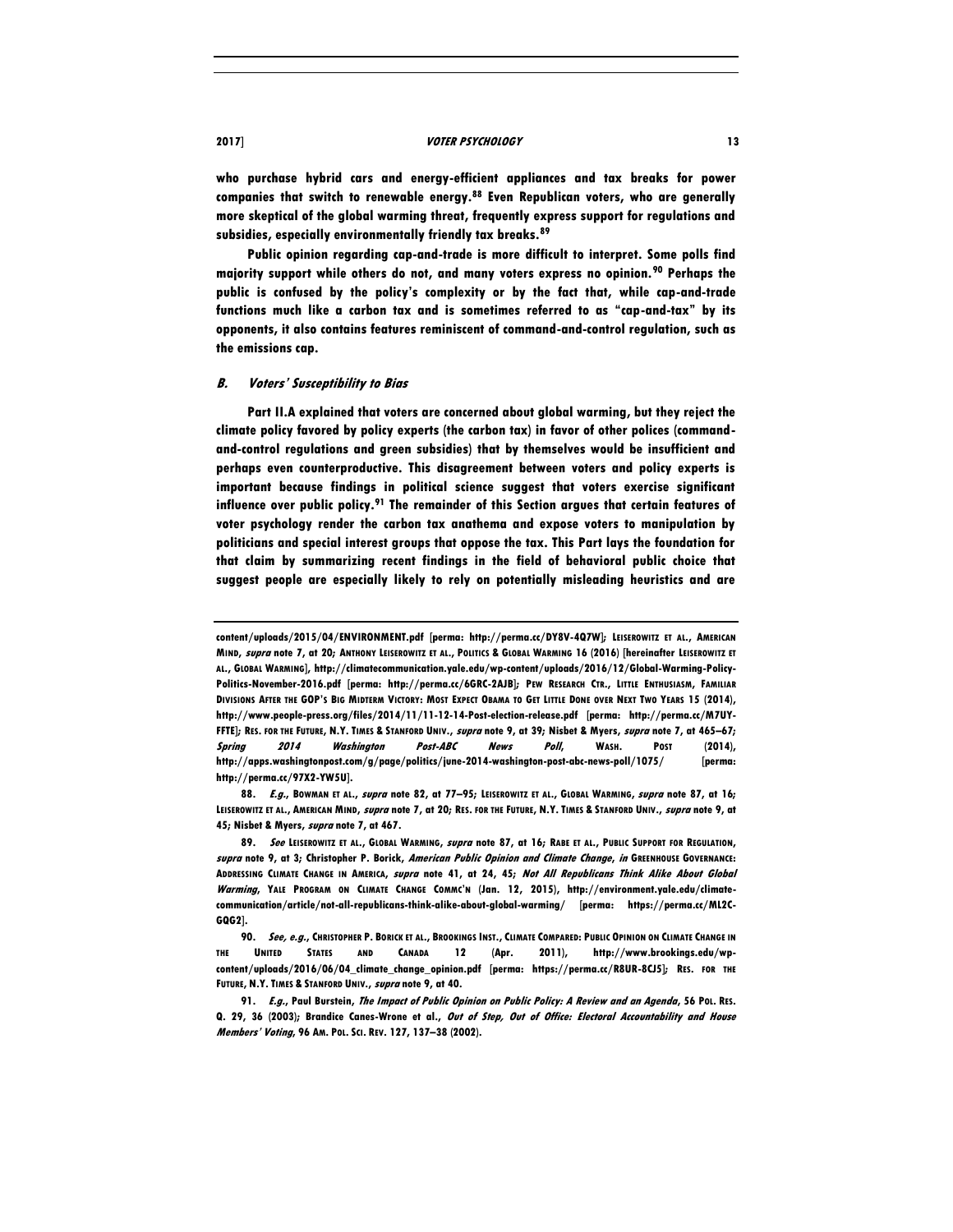**particularly vulnerable to bias and manipulation when they act in their capacity as voters.<sup>92</sup>**

**Behavioral public choice is an emerging field that extends behavioral economics to politics and shows how mental limitations and cognitive and emotional biases adversely affect the law and public policy.<sup>93</sup> The behavioral public choice literature identifies at least three reasons that voters are especially prone to biased thinking and to using potentially misleading heuristics.<sup>94</sup>**

**First, the fact that public policy is complex and the typical voter is grossly uninformed creates the perfect conditions for poor judgment.<sup>95</sup> Elections almost never come down to a single vote,<sup>96</sup> and if a particular voter makes a mistake by supporting the wrong politicians or policies, the bad consequences fall mostly on others.<sup>97</sup> Indeed, researchers have confirmed that voters are in fact extremely ignorant.<sup>98</sup> At the same time, unbiased thinking is hard; it requires significant effort, and our minds are often lazy.<sup>99</sup> People who are uninformed and lack motivation often analyze complex problems very superficially by invoking simple cues and decision heuristics that sometimes cause errors.<sup>100</sup> Moreover, emotions are especially likely to influence judgment and decisionmaking with respect to issues that are unfamiliar, are of little personal relevance, receive limited time and attention, and do not demand accuracy or detailed consideration.<sup>101</sup> These conditions apply to most voters participating in policy debates.<sup>102</sup> The upshot is that each individual voter can engage in lazy thinking and indulge his or her cognitive and emotional biases without personal consequence even though, in the aggregate, the results may be disastrous for society. For example, economist Bryan Caplan has presented evidence that the public suffers from "antiforeign bias, a tendency to underestimate the economic benefits of interaction with foreigners."<sup>103</sup> Antiforeign bias stems from suspicion of people who are different, and it creates support for tariffs and other protectionist policies that reduce social welfare.<sup>104</sup>**

**Second, the political process does not provide the sort of feedback that voters need to learn from their mistakes.<sup>105</sup> Sorting out the consequences of government intervention is an** 

**<sup>92.</sup> For more comprehensive reviews, see generally Lucas & Tasic, supra note 15 and W. Kip Viscusi & Ted**  Gayer, Behavioral Public Choice: The Behavioral Paradox of Government Policy, 38 HARV. J.L. & PUB. PoL'Y 973 (2015). **93. See Lucas & Tasic, supra note 15, at 202–03.** 

**<sup>94.</sup> For a more comprehensive discussion, see id. at 205–12.** 

**<sup>95.</sup> Id. at 209 n.47, 211–12.** 

**<sup>96.</sup> DENNIS C. MUELLER, PUBLIC CHOICE III 304–05 (2003).** 

**<sup>97.</sup> See Bryan Caplan, Majorities Against Utility: Implications of the Failure of the Miracle of Aggregation, 26 SOC. PHIL. & POL'Y 198, 207–08 (2008).** 

<sup>98.</sup> MICHAEL X, DELLI CARPINI & SCOTT KEETER, WHAT AMERICANS KNOW ABOUT POLITICS AND WHY IT MATTERS 62-104 (1996); ILYA SOMIN, DEMOCRACY AND POLITICAL IGNORANCE: WHY SMALLER GOVERNMENT IS SMARTER 17-61 (2013).

**<sup>99.</sup> DANIEL KAHNEMAN,THINKING,FAST AND SLOW 31–49 (2011).** 

**<sup>100.</sup> For a recent review of the literature on this point, see THOMAS GILOVICH ET AL., SOCIAL PSYCHOLOGY 281–86 (3d ed. 2012).** 

**<sup>101.</sup> Joseph P. Forgas, Affective Influences on Attitudes and Judgments, in HANDBOOK OF AFFECTIVE SCIENCES 596, 596–618 (Richard J. Davidson et al. eds., 2003); Joseph P. Forgas, Mood and Judgment: The Affect Infusion Model (AIM), 117 PSYCHOL. BULL. 39, 48–57 (1995).** 

**<sup>102.</sup> See SOMIN, supra note 98, at 17–61; Lucas & Tasic, supra note 15, at 208–09.** 

<sup>103.</sup> BRYAN CAPLAN, THE MYTH OF THE RATIONAL VOTER: WHY DEMOCRACIES CHOOSE BAD POLICIES 36 (2007) (emphasis **omitted).** 

**<sup>104.</sup> Id. at 36–39.** 

**<sup>105.</sup> Peter J. Boettke et al., Saving Government Failure Theory from Itself: Recasting Political Economy from**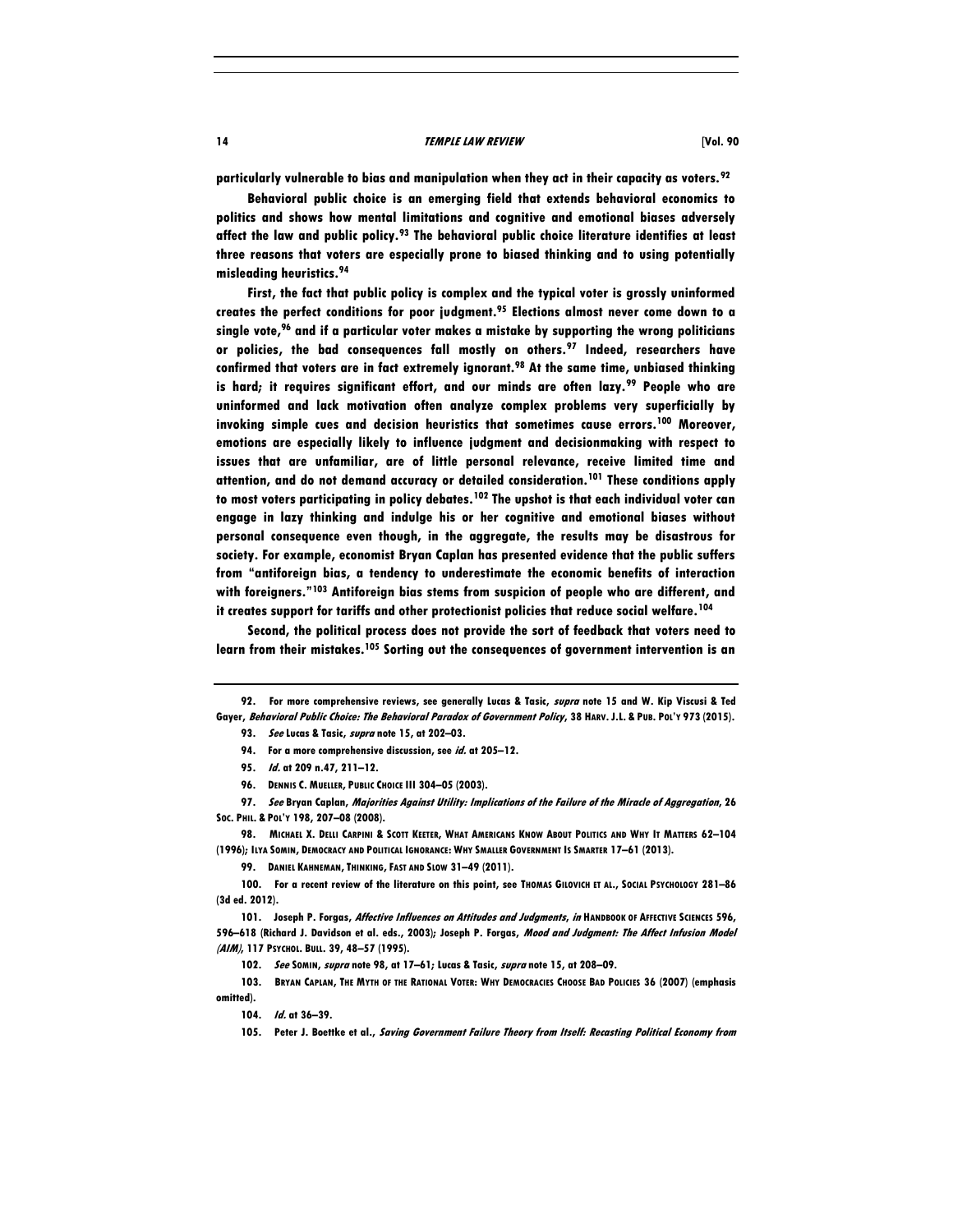**incredibly difficult task, even for policy experts.<sup>106</sup> Moreover, voters have limited incentive to avoid bias in interpreting whatever limited feedback they do receive.** 

**Finally, voters' ignorance and lack of incentive to seek the truth leaves them exposed to politicians and special interest groups that stand to gain by preying on their vulnerabilities.<sup>107</sup> Because the personal stakes are low, voters may not adequately discount propaganda, emotional appeals, and deceptive forms of political persuasion.<sup>108</sup> In particular, psychologists who study persuasion have identified a central route and a peripheral route to changing people's attitudes.<sup>109</sup> The central route is to make high-quality arguments while the peripheral route involves manipulating superficial aspects of the message, such as employing an attractive or famous spokesperson or relying on the quantity of arguments rather than their quality. The peripheral route is especially effective when the audience lacks the knowledge or motivation to fully analyze arguments, particularly in settings involving group decisionmaking and diminished personal responsibility for outcomes.<sup>110</sup> Again, these conditions characterize voting.**

**All of this taken together suggests that voters' evaluations of complex policies, including climate policy, will usually be superficial. Voters are likely to be distracted by irrelevant factors, to rely on faulty heuristics, to fall prey to biases, and to allow emotions to cloud their judgment. Moreover, politicians and special interest groups that have a lot to gain from deception may be able to exploit voters' vulnerabilities.**

## **C. What You See Is All There Is (WYSIATI) and Intuitive Cost-Benefit Analysis**

**Having discussed voters' generic susceptibility to bias and manipulation, the remainder of this Section argues that psychology explains why voters reject the carbon tax in favor of other policies that would be insufficient, inefficient, or even counterproductive. The search for a psychological explanation is motivated in large part by the disagreement between voters and policy experts that I have already noted. In addition, experimental evidence suggests that people are biased against Pigouvian taxes in general.<sup>111</sup> In** 

**106. See Stephen J. Choi & A.C. Pritchard, Behavioral Economics and the SEC, 56 STAN. L. REV. 1, 44–45 (2003) (arguing that government agencies are not immune from biases or reliance on heuristics).**

**an Austrian Perspective, 18 CONST. POL. ECON. 127, 138 (2007) ("[D]ecisions in the market to either buy or abstain from buying are a direct signal to sellers, whereas in the political process voters do not have the same extent of feedback opportunities with respect to public policy offerings because they vote only periodically for representatives and their vote is rarely decisive."); see also Bruno S. Frey & Reiner Eichenberger, Economic Incentives Transform Psychological Anomalies, 23 J. ECON. BEHAV. & ORG. 215, 224 (1994). For information regarding the relationship between learning and rational decisionmaking, see Jonathan Klick & Gregory Mitchell, Government Regulation of Irrationality: Moral and Cognitive Hazards, 90 MINN. L. REV. 1620, 1627–38 (2006).** 

**<sup>107.</sup> See Timur Kuran & Cass R. Sunstein, Availability Cascades and Risk Regulation, 51 STAN. L. REV. 683, 733–35 (1999).** 

**<sup>108.</sup> CAPLAN, supra note 103, at 178–79; see also Bruno S. Frey & Reiner Eichenberger, Anomalies in Political Economy, 68 PUB. CHOICE 71, 78–79 (1991); Frans van Winden, Affective Public Choice, in PUBLIC CHOICE AND THE CHALLENGES OF DEMOCRACY 45, 55 (José Casas Pardo & Pedro Schwartz eds., 2007).** 

**<sup>109.</sup> Richard E. Petty et al., Attitudes and Attitude Change, 48 ANN. REV. PSYCHOLOGY 609, 615–34 (1997); Richard E. Petty & John T. Cacioppo, The Elaboration Likelihood Model of Persuasion, 19 ADVANCES EXPERIMENTAL SOC. PSYCHOL. 123, 125–26 (1986).** 

**<sup>110.</sup> Petty & Cacioppo, supra note 109, at 137–61.** 

**<sup>111.</sup> Todd L. Cherry et al., The Impact of Trial Runs on the Acceptability of Environmental Taxes: Experimental Evidence, 38 RESOURCE & ENERGY ECON. 84, 86 (2014) [hereinafter Cherry et al., Trial Runs].**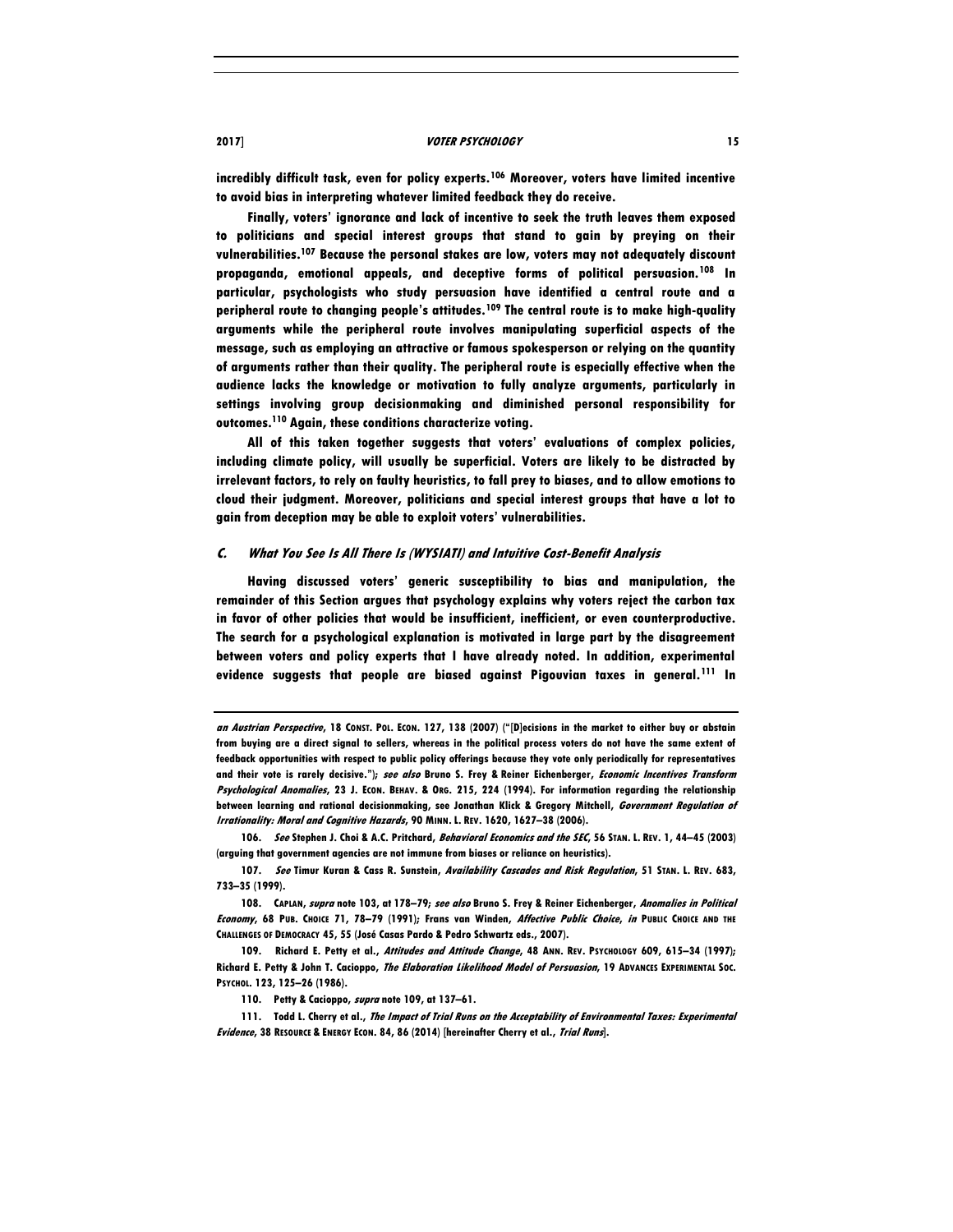**experimental settings, researchers have studied support for Pigouvian taxes by creating markets for fictitious goods that generate negative externalities and then asking study participants to participate in a referendum to determine whether to correct the externalities using a tax.<sup>112</sup> In the laboratory, many people have rejected Pigouvian taxes even when the tax would have benefitted them and even when researchers carefully designed the tax so that it unambiguously enhanced the welfare of every participant in the experiment.<sup>113</sup> In other words, aversion to Pigouvian taxes is so powerful that people will make welfarereducing choices to avoid them. On the other hand, experimental evidence has also shown that when people gain experience with Pigouvian taxes by participating in multiple laboratory trials, support for the taxes increases dramatically.<sup>114</sup> This suggests that opposition to Pigouvian taxes may be a mistake that people can correct as experience reveals the benefits that the taxes confer.**

**This Part considers the particular psychological biases that make the carbon tax unattractive to the public. This Part focuses on one of the most important cognitive biases that affects public policy—what you see is all there is (WYSIATI). WYSIATI describes our tendency to give too much weight to information that we are currently thinking about, while ignoring the possibility that other information might point to a different conclusion.<sup>115</sup>**

## **1. WYSIATI Generally**

**Appreciating the importance of WYSIATI requires an understanding of how memory works and the way in which people form intuitive judgments. Because memory and intuitive judgment are crucial for understanding not only WYSIATI but also the other biases discussed below, I provide here a detailed overview of both.**

**You can think of memory as a network of ideas, with each idea representing a node, similar to a knot on a fisherman's net, and each node connected to other nodes via associative links.<sup>116</sup> When you think of an idea, such as "eating," the node corresponding to that idea is activated.<sup>117</sup> Activation of one node spreads to the nearby nodes that are connected to it and those nodes may activate as well.<sup>118</sup> For example, activating the eating node causes you immediately to think of related ideas like fork and dinner.<sup>119</sup>**

**<sup>112.</sup> E.g., id. at 87–90; Steffen Kallbekken et al., Do You Not Like Pigou, or Do You Not Understand Him? Tax Aversion and Revenue Recycling in the Lab, 62 J. ENVTL. ECON. & MGT. 53, 56 (2011).**

**<sup>113.</sup> Cherry et al., Trial Runs, supra note 111, at 90; Kallbekken et al., supra note 112, at 59; Todd L. Cherry et al., Worldviews and the Opposition to Effective Environmental Policies: Evidence from Laboratory Markets 14 (Oct. 30, 2015) [hereinafter Cherry et al., Worldviews] (unpublished manuscript), http://www.econ.gatech.edu/sites/default/files/seminars/201508/55\_Cherry%20Seminar.pdf [perma: http://perma.cc/EUB2-B4FX].** 

**<sup>114.</sup> Cherry et al., Trial Runs, supra note 111, at 92.** 

**<sup>115.</sup> KAHNEMAN, supra note 99, at 86.** 

**<sup>116.</sup> For a more comprehensive discussion of memory as a network of ideas, see DANIEL REISBERG, COGNITION: EXPLORING THE SCIENCE OF THE MIND, 206–10 (5th ed. 2013). For knowledge networks in politics, see generally Milton Lodge & Kathleen M. McGraw, Where Is the Schema? Critiques, 85 AM. POL. SCI. REV. 1357 (1991); Kathleen M. McGraw & Marco Steenbergen, Pictures in the Head: Memory Representations of Political Candidates, in POLITICAL JUDGMENT: STRUCTURE AND PROCESS 15, 15–42 (Milton Lodge & Kathleen M. McGraw eds., 1995).** 

**<sup>117.</sup> REISBERG, supra note 116, at 206.**

**<sup>118.</sup> Id.**

**<sup>119.</sup> Id.**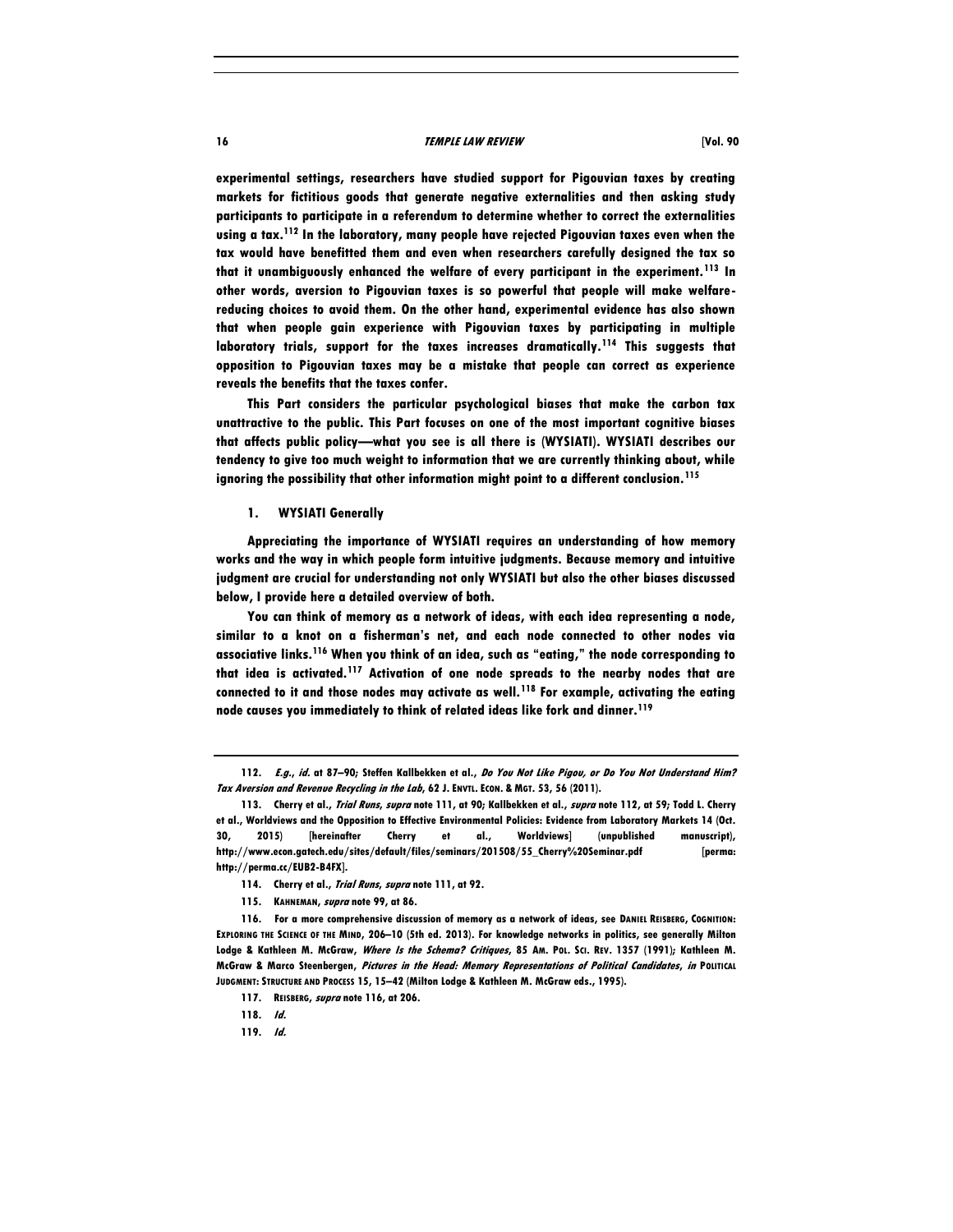**Because activation of one node spreads to nearby nodes, the connections among nodes form retrieval paths that allow you to retrieve items from memory.<sup>120</sup> The stronger the connection between nodes, the more likely that activation of one node will lead to activation of the other.<sup>121</sup> Connections are strongest when they have been rehearsed frequently and recently.<sup>122</sup> Moreover, vivid stimuli and emotionally arousing information are easier to consolidate in and retrieve from memory, in part because they facilitate strong connections.<sup>123</sup> Finally, a node fires only after its activation level reaches its response threshold.<sup>124</sup> Because activation accumulates, a node is more likely to fire if it is connected to multiple nodes that are also firing.<sup>125</sup> As a result, you are more likely to think of an apple if you hear the word "fruit" in addition to the word "eat."**

**When you encounter a stimulus like the word "eat," it triggers the automatic operations of associative memory.<sup>126</sup> Much associative thinking occurs subconsciously.<sup>127</sup> If, shortly after hearing the word "eat," you encounter the word fragment "so\_p," you are likely to think of soup rather than soap.<sup>128</sup> Psychologists would say that the word "eat" primes you to think of words like "soup" that are related to eating.<sup>129</sup> Moreover, associative memory includes not only ideas and semantic information; it also links particular stimuli to emotions, motor responses, facial expressions, and goals.<sup>130</sup> When you unexpectedly encounter the word "vomit," your reaction is not simply cognitive, but also emotional and physical.**

**The specific memories triggered by a stimulus depend on the context and tend to be coherent.<sup>131</sup> For example, if you work on Wall Street, the word "bank" probably evokes thoughts of money, investment firms, and related ideas. If you live near a river, you may think instead of water, fish, and floods. Psychologists refer to this process as associative coherence, which is "the pattern of automatic activation in memory [that] tends to produce a comprehensive and internally consistent interpretation of the present situation, which is causally embedded in the context of the recent past, and incorporates appropriate emotions and preparedness for likely future events and for future actions."<sup>132</sup>**

**Associative memory and associative coherence help us understand a key feature of intuitive judgment—the strong and automatic tendency to jump to conclusions based on** 

**<sup>120.</sup> Id. at 206–10.**

**<sup>121.</sup> Id.** 

**<sup>122.</sup> Id.**

<sup>123.</sup> Id. at 266-67: see also Richard Nisbett & LEE ROSS. HUMAN INFERENCE: STRATEGIES AND SHORTCOMINGS OF SOCIAL **JUDGMENT 45–53 (1980).** 

**<sup>124.</sup> REISBERG, supra note 116, at 206.** 

**<sup>125.</sup> Id. at 206–10.**

**<sup>126.</sup> KAHNEMAN, supra note 99, at 50–52.**

**<sup>127.</sup> Id. at 51–52.**

**<sup>128.</sup> Id. at 52.** 

**<sup>129.</sup> REISBERG, supra note 116, at 209–10.** 

**<sup>130.</sup> Joseph P. Forgas, Introduction: The Role of Affect in Social Cognition, in FEELING AND THINKING: THE ROLE OF AFFECT IN SOCIAL COGNITION 1, 11–14 (Joseph P. Forgas ed., 2000); Carey K. Morewedge & Daniel Kahneman, Associative Processes in Intuitive Judgment, 14 TRENDS COGNITIVE SCI. 435, 435 (2010).** 

**<sup>131.</sup> Morewedge & Kahneman, supra note 130, at 435–36.** 

**<sup>132.</sup> Id. at 436.**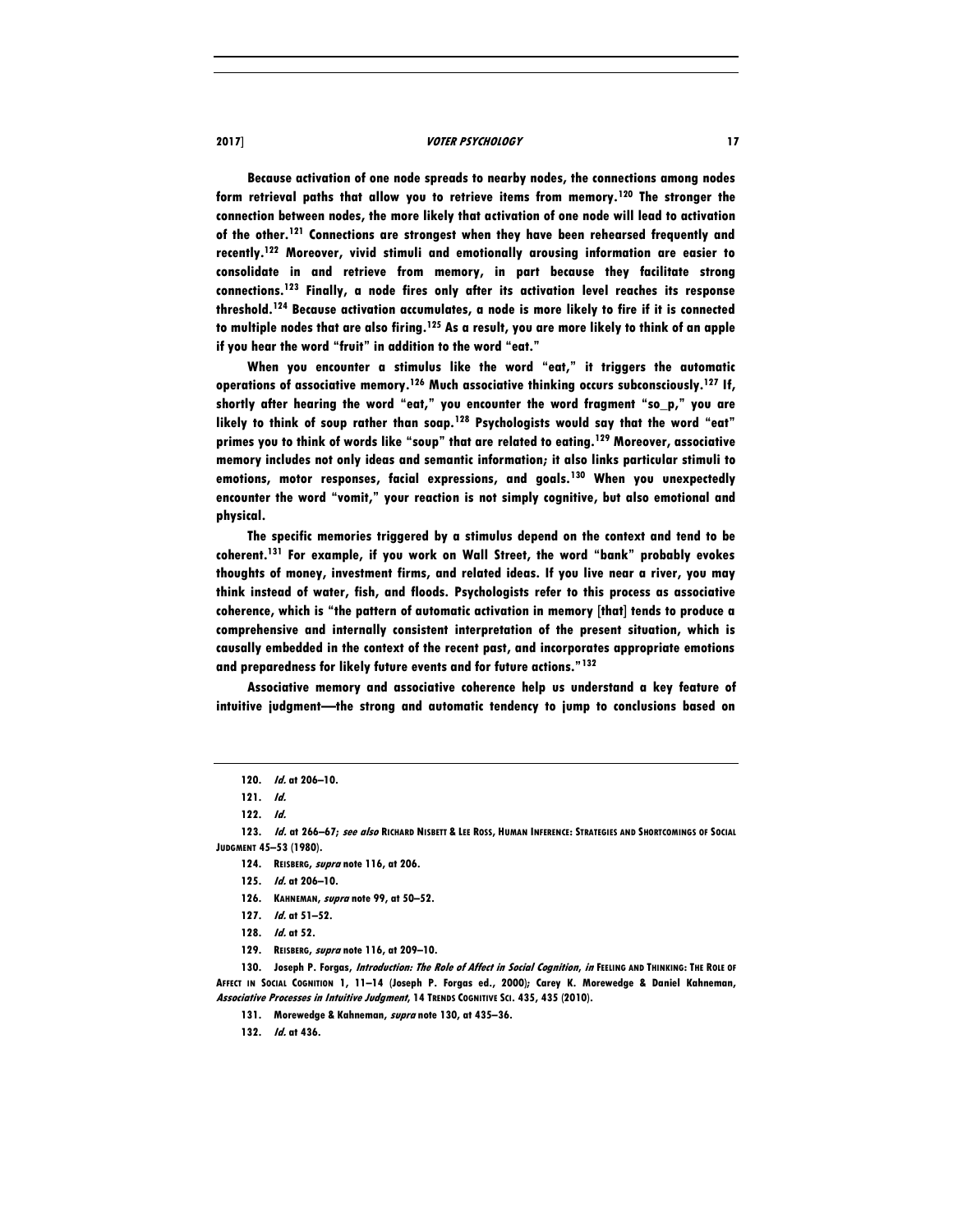**limited evidence.<sup>133</sup> This tendency is so fundamental to how the human mind works that the psychologist and Nobel laureate Daniel Kahneman coined the acronym WYSIATI—what you see is all there is—to describe it.<sup>134</sup>**

**To illustrate WYSIATI, Kahneman poses the following question: "Will Mindik be a good leader? She is intelligent and strong."<sup>135</sup> In response to the words "intelligent" and "strong," the processes of associative memory and associative coherence lead us to conclude that the answer is yes. Our minds (unconsciously) construct a coherent and plausible story based upon what we know. We associate intelligence and strength with good leadership, so the notion that Mindik will be a good leader fits nicely.** 

**Unfortunately, "strongly activated information is likely to be given more weight than it deserves and relevant knowledge that is not activated by the associative context will be underweighted or neglected."<sup>136</sup> In other words, we often ignore information that is relevant to a decision or judgment simply because we are not currently thinking about it—WYSIATI. We jump to the conclusion that Mindik will be a good leader without considering the possibility that she might also be corrupt and cruel, or more generally, that our initial intuitive judgment was based on a small amount of low quality data. According to Kahneman:**

**You cannot help dealing with the limited information you have as if it were all there is to know. You build the best possible story from the information available to you, and if it is a good story, you believe it. Paradoxically, it is easier to construct a coherent story when you know little, when there are fewer pieces to fit into the puzzle. Our comforting conviction that the world makes sense rests on a secure foundation: our almost unlimited ability to ignore our ignorance.<sup>137</sup>**

**In addition, in the quest for coherence, our minds frequently deemphasize conflicting information as a way of suppressing doubt; maintaining competing possibilities is more difficult than becoming certain.<sup>138</sup> So once we judge that Mindik will be a good leader, we may discount subsequent evidence suggesting otherwise.**

**We can try to avoid the pitfalls of WYSIATI, but doing so is hard. Resisting the urge to jump to conclusions about Mindik requires vigilance and a willingness to exert the effort required to think of reasons weighing against our intuitive judgment. Recall that our minds are frequently lazy in combating biases, so unless the stakes are high, why bother?**

**Kahneman uses WYSIATI to explain a large number of related cognitive biases that he and other psychologists have identified over the past several decades, including overconfidence in our own knowledge and susceptibility to framing effects.<sup>139</sup> If we can construct a satisfactory story based on the information currently activated in our minds, we often become overconfident in what we think we know because we fail to consider whether something critical is missing.<sup>140</sup> Moreover, "subjective confidence . . . reflects the coherence** 

**<sup>133.</sup> See KAHNEMAN, supra note 99, at 86.** 

**<sup>134.</sup> Id.**

**<sup>135.</sup> Id. at 85.** 

**<sup>136.</sup> Morewedge & Kahneman, supra note 130, at 435.** 

**<sup>137.</sup> KAHNEMAN, supra note 99, at 201.** 

**<sup>138.</sup> Id. at 114, 239.** 

**<sup>139.</sup> Id. at 87–88, 372.** 

**<sup>140.</sup> Id. at 87.**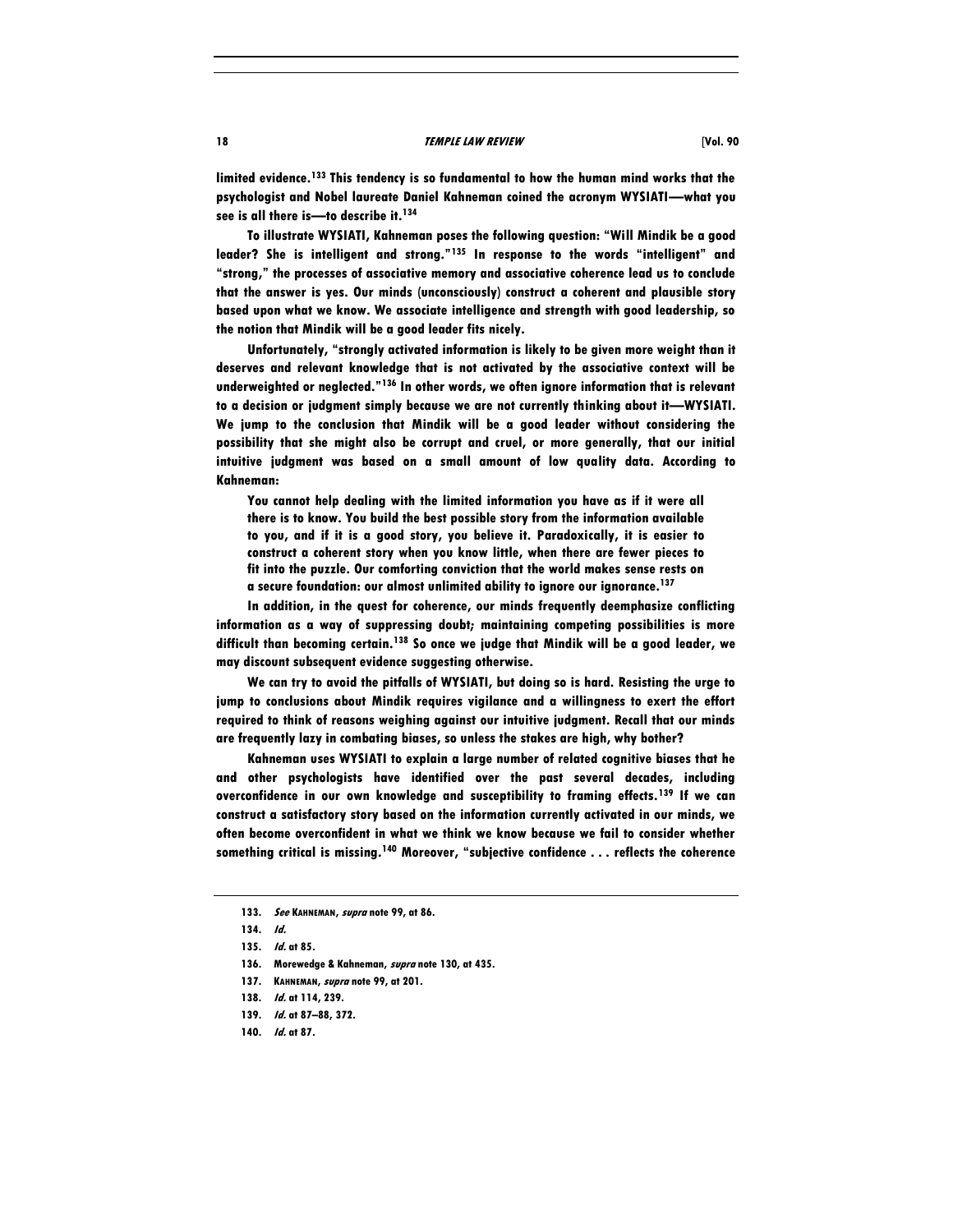**of the story" that we have constructed, which is misleading "because poor evidence can make a very good story."<sup>141</sup>**

**In addition, what we "see" at any given time—the information that is "on-screen" or currently activated in our minds—often depends on factors other than quality or relevance to the decision at hand. In particular, we are prone to accept the frame or characterization of the problems we encounter, and we often passively restrict our thoughts to elements and ideas made salient by the context or presentation.<sup>142</sup> In other words, our response to a problem or answer to a question often depends critically on the associations triggered by the particular way in which the problem or question is framed. This means that information that is relevant may remain "off-screen" because it is implicit and not otherwise obvious. For example, one famous study found that people (including doctors) are more likely to opt for radiation therapy over surgery to treat lung cancer if they are told that of 100 people having surgery, 10 will die during surgery (mortality frame) than if they are told that 90 will survive (survival frame).<sup>143</sup> While both frames contain the same information, the survival frame apparently is less likely to trigger thoughts of death, and WYSIATI.**

**Because of WYSIATI, when voters think about policy proposals, we should not expect that they will refrain from jumping to conclusions simply because they are uninformed. They will instead form intuitive judgments based on the limited information that they possess and the associations triggered by the context in which they are considering the proposal. Moreover, they are unlikely to appreciate the importance of information that they do not have. In particular, voters are unlikely to seek out cost-benefit analyses prepared by experts who try to identify all possible consequences of various proposals. Instead of recognizing their own ignorance and withholding judgment or holding only highly tentative views, voters are likely to jump to conclusions and confidently embrace policies about which they know very little, as long as they can construct a plausible and coherent story as to why those policies make sense.** 

**In addition, voters' policy preferences will be subject to pervasive salience and framing effects. <sup>144</sup> In particular, voters will frequently focus on the obvious and intended effects of particular policies, ignoring potential but unintended consequences.<sup>145</sup> Moreover, because personal experiences and emotionally arousing information are easier to encode and retrieve from memory, voters are likely to give disproportionate weight to compelling personal narratives, extreme events, and other vivid stimuli. They are also likely to pay less attention to statistical evidence and dry analysis.<sup>146</sup>**

**<sup>141.</sup> Id. at 209.** 

**<sup>142.</sup> See Lorraine Chen Idson et al., Overcoming Focusing Failures in Competitive Environments, 17 J. BEHAV. DECISION MAKING 159, 160 (2004); Shane Frederick et al., Opportunity Cost Neglect, 36 J. CONSUMER RES. 553, 553–54 (2009).** 

**<sup>143.</sup> Barbara J. McNeil et al., On the Elicitation of Preferences for Alternative Therapies, 306 NEW ENG. J. MED. 1259, 1260–61 (1982).** 

**<sup>144.</sup> See Dennis Chong & James N. Druckman, Framing Theory, 10 ANN. REV. POL. SCI. 103, 104 (2007); George A. Quattrone & Amos Tversky, Contrasting Rational and Psychological Analyses of Political Choice, 82 AM. POL. SCI. REV. 719, 727–30 (1988).** 

**<sup>145.</sup> See Edward J. McCaffery & Jonathan Baron, Isolation Effects and the Neglect of Indirect Effects of Fiscal Policies, 19 J. BEHAV. DECISION MAKING 289, 300–01 (2006).** 

**<sup>146.</sup> See, e.g., NISBETT & ROSS, supra note 123, at 43–53; Ruth Hamill et al., Insensitivity to Sample Bias: Generalizing from Atypical Cases, 39 J. PERSONALITY & SOC. PSYCHOL. 578, 586–88 (1980); Cass R. Sunstein, Essay, On**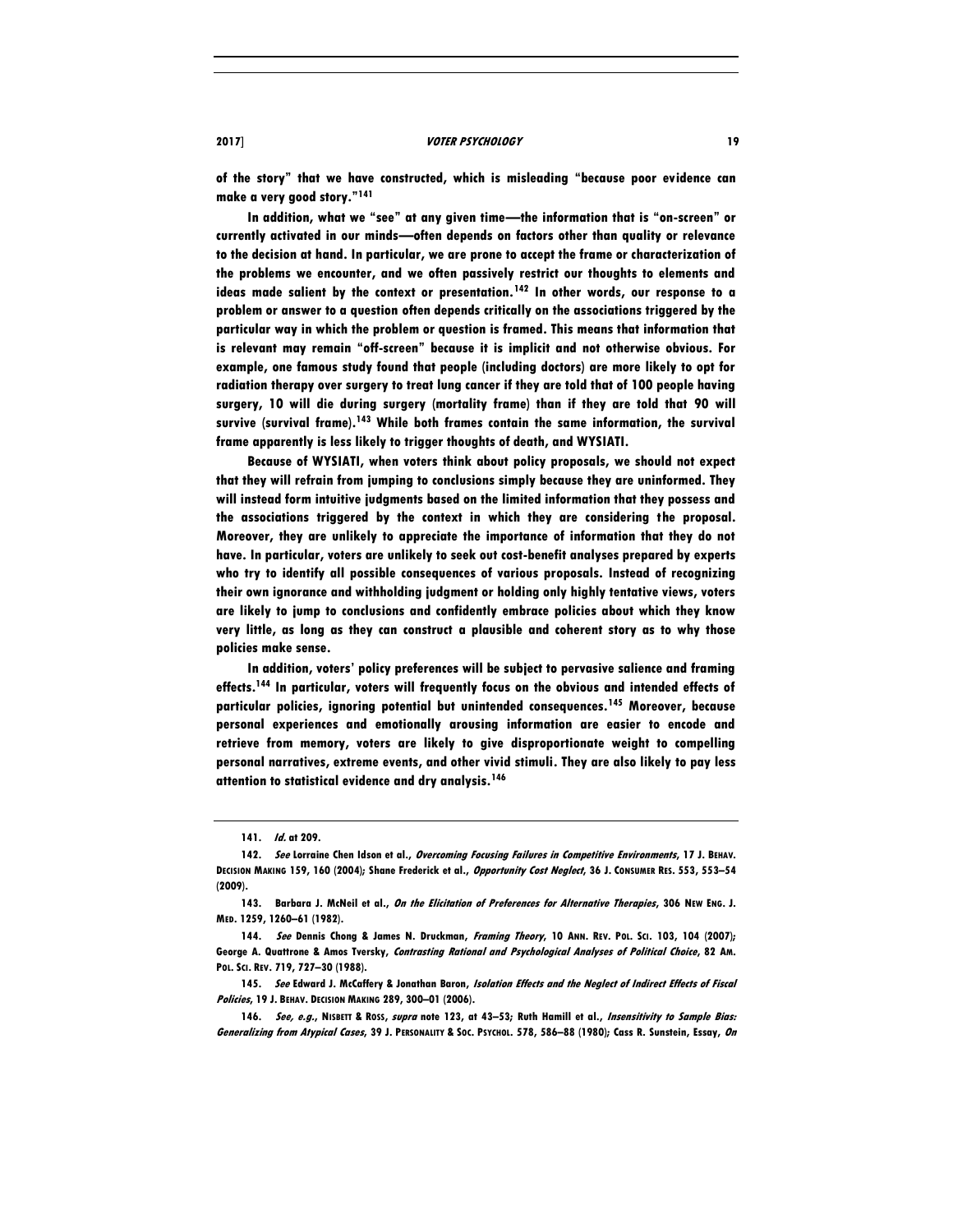## **2. WYSIATI and the Carbon Tax**

**For climate policy, WYSIATI matters because it influences which policy instruments voters prefer. Unlike economists who try to identify and measure all the potential costs and benefits of a proposed climate policy, most voters will quickly form intuitive judgments based on limited information. In particular, voters may engage in an intuitive cost-benefit analysis that accounts only for costs and benefits that are currently activated in memory those that are on-screen.<sup>147</sup> In this subpart, I argue that WYSIATI biases voters against the carbon tax and in favor of other climate policies because the costs of the carbon tax are relatively more likely to appear on-screen, while the benefits are relatively more likely to remain off-screen. In addition, voters very likely exaggerate the cost of the carbon tax because they mistakenly equate tax payments with the policy's welfare cost.**

## **a. Misjudging Costs**

**As discussed in Section I, economists like the carbon tax because it minimizes the cost of emissions reduction. In this context, when economists refer to cost, they mean the losses in social welfare resulting from climate policy, including the additional resources that society must use, the consumption opportunities that people must forgo, and the reduction in economic growth that occurs because of efforts to mitigate global warming.<sup>148</sup> Examples include a power company switching from cheap fossil fuels to more expensive renewable energy sources, a consumer driving less to cope with higher gasoline prices, and a decline in economic growth caused by distortions in labor and capital markets that results from the higher prices of energy-intensive goods.**

**Understanding the welfare cost of climate policies is important because it allows us to contrast economists' concept of cost with the public's. Learning about a policy's welfare cost requires a basic understanding of economics and an examination of economists' cost estimates—a task that most voters will avoid. The difficulty of determining welfare cost is important because psychologists who study intuitive judgment have discovered that when faced with a hard question, people tend to automatically and unconsciously substitute an easier question.<sup>149</sup> They are then confident in their response, but fail to notice the substitution.<sup>150</sup> Because the welfare cost of various climate policies is a mystery to most, voters are likely to focus on the cost that is salient to them—the potential increase in their own out-of-pocket expenses. In other words, voters substitute the easier question "Will this policy increase my out-of-pocket expenses (or those of people I care about)?" for the harder question "How much of the welfare cost of this policy will fall on me (or those I care about)?"**

**The public's focus on out-of-pocket expenses creates two problems. First, out-of-pocket** 

**the Divergent American Reactions to Terrorism and Climate Change, 107 COLUM. L. REV. 503, 534–42 (2007) [hereinafter Sunstein, Climate Change].** 

**<sup>147.</sup> Cf. Sunstein, Climate Change, supra note 146, at 549 ("Those who suffer from bounded rationality do care about both costs and benefits, but their assessment of these is affected by heuristics and biases, in a way that can lead to severe and systematic errors.").** 

**<sup>148.</sup> KRUPNICK ET AL.,supra note 55, at 22–23.** 

**<sup>149.</sup> KAHNEMAN, supra note 99, at 97–104; see generally Norbert Schwarz et al., Assimilation and Contrast Effects in Part-Whole Question Sequences: A Conversational Logic Analysis, 55 PUB. OPINION Q. 3, 18 (1991).** 

**<sup>150.</sup> KAHNEMAN, supra note 99, at 99.**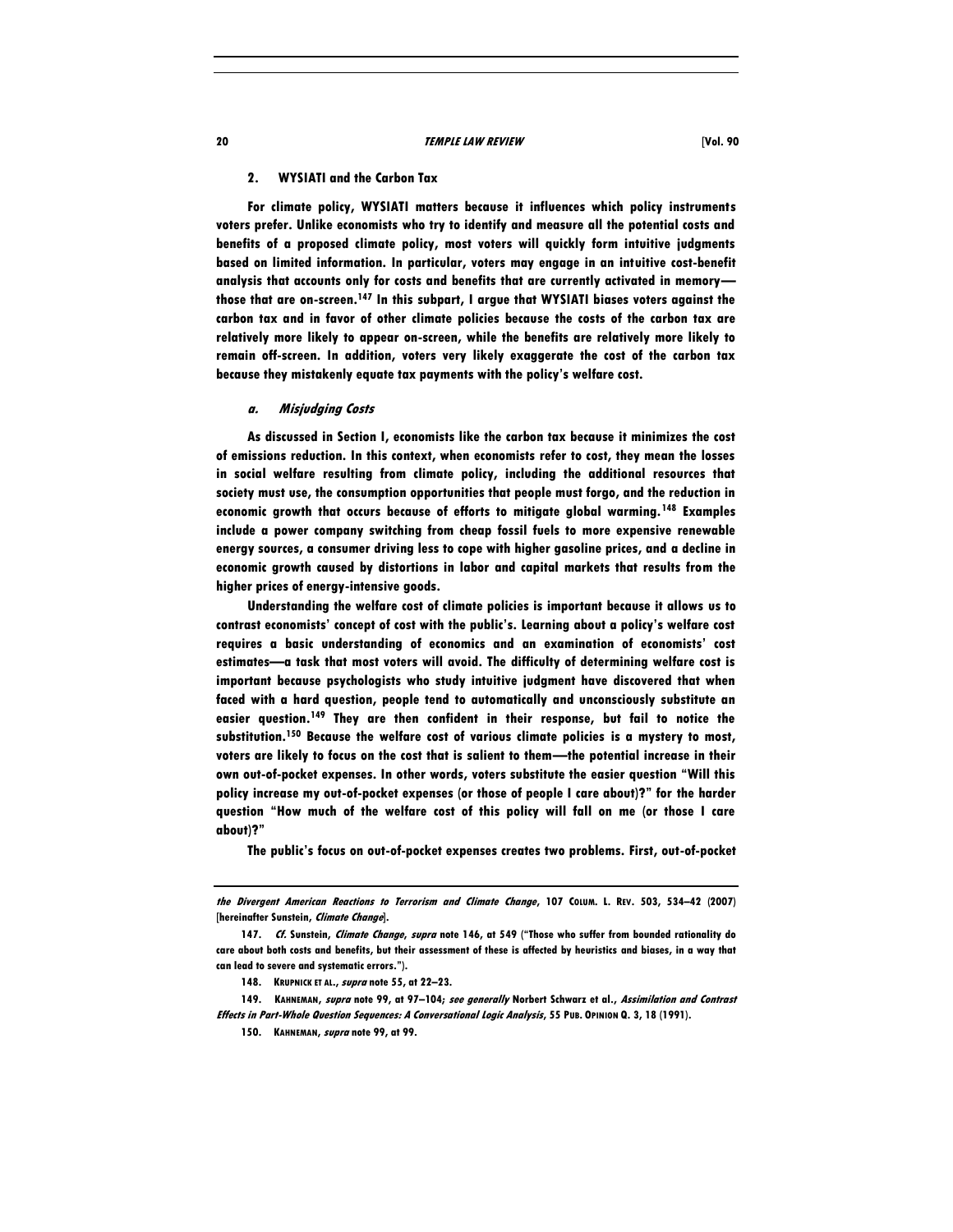**expenses are not a good proxy for the welfare cost of the carbon tax. The tax paid may be highly salient to the person paying it, but from society's perspective, the tax payment does not impose a welfare cost because it does not entail sacrificing economic resources. Instead, the tax payment is simply a transfer from the taxpayer to the government. The government can then spend the money on public goods or even return it to taxpayers via an income or payroll tax cut or via rebate checks. So if voters focus on the tax paid and ignore the possibility that the government might spend the resulting revenue in beneficial ways or return it by cutting other taxes, then they will overestimate the true welfare cost of the tax to themselves and others they care about.<sup>151</sup> As discussed above, the welfare cost of the carbon tax or any climate policy includes lost resources, forgone consumption opportunities, and slower economic growth—all of which are likely invisible to those who lack training in economics. This is unfortunate because while a carbon tax entails highly visible and loathsome tax payments, it can also impose a much lower welfare cost than other policies.<sup>152</sup>**

**Second, the out-of-pocket expenses associated with various climate policies are not equally salient. A carbon tax would obviously increase out-of-pocket expenditures for most people. People frequently pay for gasoline and routinely pay electric bills, so they are likely cognizant of how much they spend on these goods and of the effects of significant price changes. Moreover, many people already pay taxes on gasoline, so they know that gas taxes increase the price at the pump. The fact that a carbon tax would increase the prices of carbon-intensive goods and services is no secret and is in fact the policy's intended result.<sup>153</sup>**

**The same cannot be said for command-and-control regulations and green subsidies. Neither regulations nor subsidies directly require that ordinary people pay money to the government or anyone else. To be sure, regulations increase costs incurred by regulated firms, and those firms generally pass on their costs to consumers. Similarly, the government must pay for subsidies by increasing taxes, and the tax burden ultimately falls on individuals. But these additional out-of-pocket expenses occur indirectly, are hard to identify, are incidental to the policy objective, and are unintended by policy makers. As a result, they are less salient. For example, most people probably do not realize that fuel efficiency standards add a significant amount to the price of cars.<sup>154</sup> This cost is hidden and hard even for experts to determine precisely. In addition, unlike with gasoline, people buy** 

**<sup>151.</sup> Cf. Marjorie E. Kornhauser, Cognitive Theory and the Delivery of Welfare Benefits, 40 LOY. U. CHI. L.J. 253, 268 (2009) (stating that American "tradition emphasizes the negative of taxes (taking your money away) but rarely discusses the positive (what taxes can do for you)"); Shi-Ling Hsu, Climate Policy in the Trump Era: Carbon Tax Rising? 6 (Fla. State Univ. Coll. of Law, research paper No. 834, Mar. 14, 2017) [hereinafter Hsu, Climate Policy], http://papers.ssrn.com/sol3/papers.cfm?abstract\_id=2926476 [perma: http://perma.cc/GU3C-RLHD] (arguing that critics of carbon taxes often assume "that all carbon tax revenues would be gathered together as a pile of cash and burned").** 

**<sup>152.</sup> Hsu, Climate Policy, supra note 151, at 38–39.** 

**<sup>153.</sup> Cf. Erich Kirchler, Differential Representations of Taxes: Analysis of Free Associations and Judgments of Five Employment Groups, 27 J. SOCIO-ECONOMICS 117, 123–27 (1998) (finding that study participants' first reactions upon hearing the word "tax" were generally negative, including associating taxes with punishment).** 

**<sup>154.</sup> See 2017 and Later Model Year Light-Duty Vehicle Greenhouse Gas Emissions and Corporate Average Fuel Economy Standards, 77 Fed. Reg. 62,623, 62,666 (Oct. 15, 2012) (to be codified at 40 C.F.R. pts. 85, 86, 600 and 49 C.F.R. pts. 523, 531, 533, 536, 537) (providing government cost estimates); Mark R. Jacobsen, Evaluating US Fuel Economy Standards in a Model with Producer and Household Heterogeneity, 5 AM. ECON. J. 148, 173–76 (2013) (estimating welfare losses).**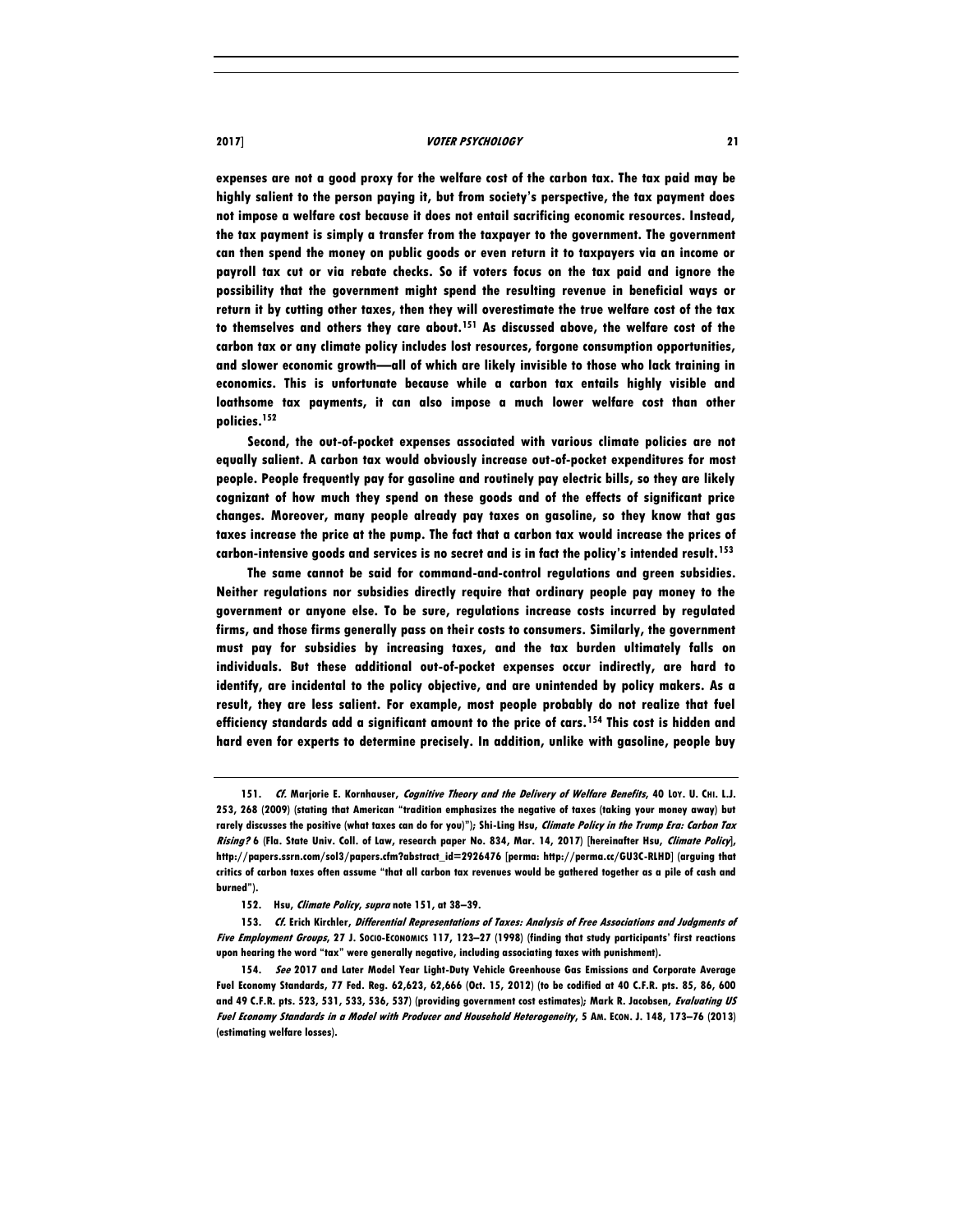**cars infrequently so they are not as likely to be cognizant of any price increases resulting from regulation.**

**Public opinion research supports both the notion that the public uses salient, out-ofpocket expenses as a proxy for the welfare cost of proposed climate policies and the notion that the out-of-pocket expenses of regulations and subsidies are less salient than those of a carbon tax. As discussed in Part II.A of this Section, polls generally find strong support (frequently in excess of 70%) for global warming regulations and green subsidies. But these polls often fail to mention potential costs. To remedy this problem, some pollsters use two versions of the same question, one that does not refer to cost and one that indicates that the policy in question will increase the expenses of ordinary people. Support for regulations and subsidies declines substantially when costs are highlighted, and that is true even when the pollster mentions only a very small cost.<sup>155</sup> By contrast, support for a carbon tax, which is already low, does not decline much (if at all) when pollsters mention that the tax will cost the typical person a small amount.<sup>156</sup> Apparently, people automatically associate the word "tax" with the idea of cost so that mentioning cost has little effect on judgments about the carbon tax. On the other hand, references to regulations and subsidies do not automatically evoke thoughts about cost, so mentioning cost reduces support for these policies.<sup>157</sup>**

**Recent experimental evidence reinforces these conclusions. In a carefully controlled laboratory experiment, economist David Heres and his colleagues created a market for a fictitious good that produced a negative externality.<sup>158</sup> Heres explored whether his participants would support correcting the externality via a Pigouvian tax or a subsidy, both of which were designed to produce identical consequences (including an overall increase in the participants' welfare).<sup>159</sup> Heres found evidence that when the researchers were vague about how they would redistribute any tax revenue they collected, each participant assumed that he or she would not receive any of the revenue.<sup>160</sup> As a result, the tax was unpopular.<sup>161</sup> Informing the participants that they would each receive an equal share of the revenue, however, dramatically increased their perception of the benefits that would accrue to them personally as a result of the tax and substantially increased support.<sup>162</sup>**

**On the other hand, when Heres and his colleagues were vague about exactly which participants would have to pay for the subsidy, each individual participant apparently did not worry that he or she would be called on to pay more than his or her fair share because** 

<sup>155.</sup> *E.g.*, Sarah B. Mills et al., Nat'l Surveys on Energy & Env't, Widespread Public Support for Renewable Energy **MANDATES DESPITE PROPOSED ROLLBACKS 6 (2015), http://closup.umich.edu/files/ieep-nsee-2015-renewable-portfoliostandards.pdf [perma: http://perma.cc/SR2F-49NR].** 

<sup>156.</sup> BORICK ET AL., *supra* note 90, at 12: NATHAN CUMMINGS FOUND., GLOBAL WARMING SURVEY 4-7 (2007). **http://thebreakthrough.org/blog/GlobalWarmingSurveyRelease92507.pdf [perma: http://perma.cc/6DHP-XYK3]; Rabe, Carbon Taxes, supra note 41, at 152.** 

**<sup>157.</sup> Cf. Steffen Kallbekken & Marianne Aasen, The Demand for Earmarking: Results from a Focus Group Study, 69 ECOLOGICAL ECON. 2183, 2186 (2010) (finding that participants in Norwegian focus groups expressed strong support for environmental subsidies, and only one participant raised the issue of how to pay for them).** 

**<sup>158.</sup> David R. Heres et al., The Role of Budgetary Information in the Preference for Externality-Correcting Subsidies over Taxes: A Lab Experiment on Public Support, 66 ENVTL. RESOURCE ECON. 1, 5–11 (2017).** 

**<sup>159.</sup> Id. at 6–7.**

**<sup>160.</sup> Id. at 9–11.** 

**<sup>161.</sup> Id. at 8.**

**<sup>162.</sup> Id.**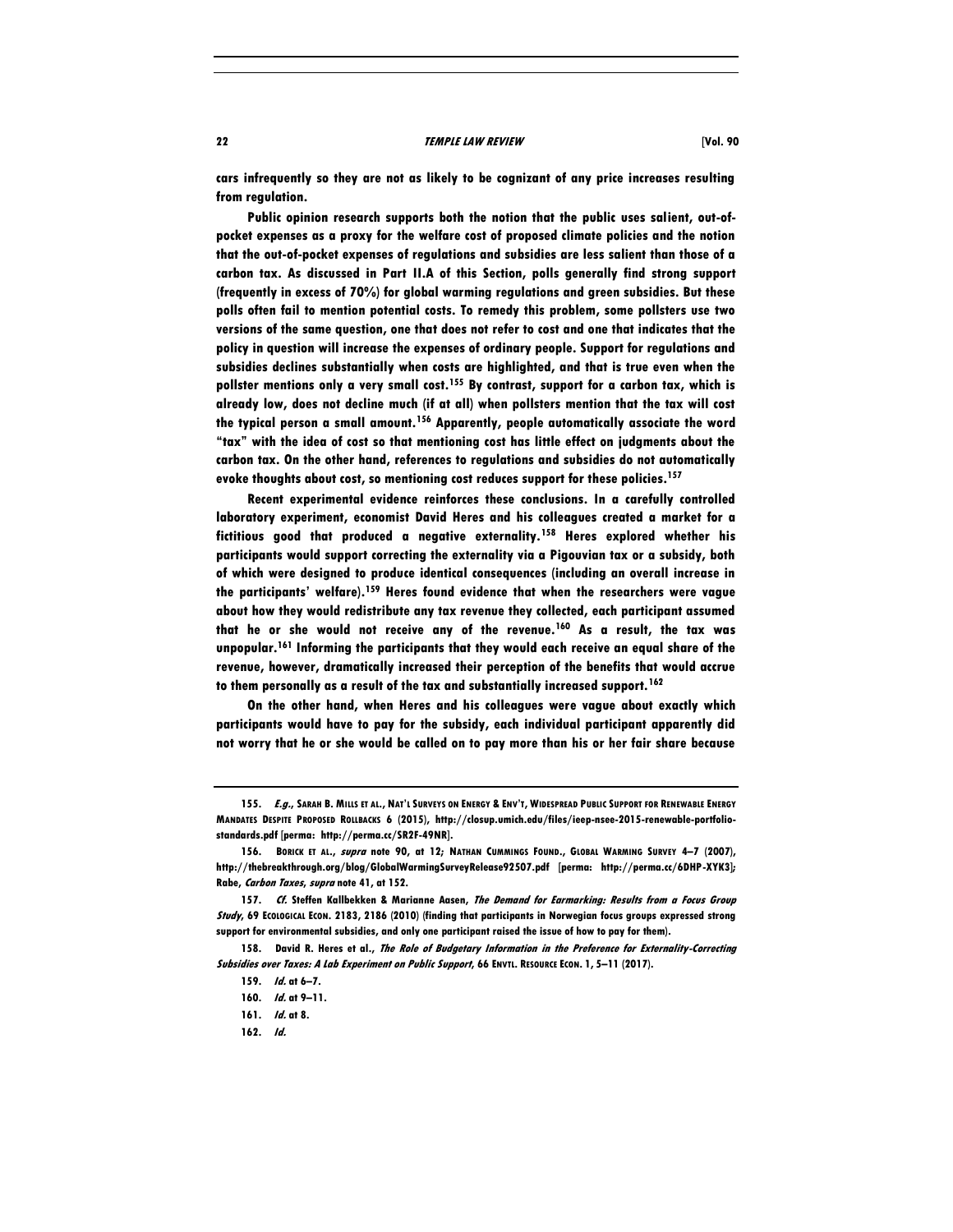**the vast majority of participants supported the proposal.<sup>163</sup> Moreover, informing the participants that they would share the burden equally had only a small effect on each participant's perception of his or her benefits from the subsidy, which suggests that the participants had assumed all along that would be the case or else had completely ignored the fact that someone would have to pay for the subsidy.<sup>164</sup>**

**Heres's results suggest that, in the absence of information to the contrary, voters will focus on the fact that a carbon tax requires them to make tax payments, and they will ignore the possibility that the government might return the resulting revenue. On the other hand, voters likely will not pay attention to the burden imposed by green subsidies or to the question of how that burden will be distributed.** 

## **b. Misjudging Benefits**

**WYSIATI also disadvantages the carbon tax because the many benefits of the tax are less salient than the benefits (real or imagined) of other climate policies. The primary benefit of climate policies is that, if designed correctly, they will reduce carbon emissions and mitigate global warming. As discussed in Section I, a carbon tax can achieve this goal, but it does so in a counterintuitive way. The tax itself does not directly benefit the environment. Environmental benefits occur indirectly as people change their behavior in response to the higher prices of carbon-intensive goods. People might modify their behavior in numerous ways that are not obvious or easily predictable. In fact, economists tout the carbon tax precisely because it will encourage people to think of novel ways to reduce emissions that no one could currently imagine. But this feature makes the tax psychologically unappealing. People tend to underestimate their ability to adapt when their circumstances change for the worse.<sup>165</sup> For example, people are likely to project their current energy use into the future, ignoring how their behavior would change in response to a carbon tax. Shane Gunster reports that this is exactly what happened after the government in British Columbia announced that it was going to implement a carbon tax.<sup>166</sup> British Columbians concluded that the tax would have little effect on their behavior, and they therefore viewed it as punishment for continuing to behave in a way in which they had no choice.<sup>167</sup>**

**In addition, the indirect manner in which the carbon tax operates greatly confuses the public. For example, when researchers interviewed focus groups from various European countries, they found that in evaluating environmental taxes like the carbon tax, people did not focus on the incentive effects of the taxes, but instead they were preoccupied with how the government would use the resulting revenue.<sup>168</sup> Many people failed to see the point of** 

**<sup>163.</sup> Id.** 

**<sup>164.</sup> Id. at 14.** 

**<sup>165.</sup> George Loewenstein et al., Projection Bias in Predicting Future Utility, 118 Q.J. ECONOMICS 1209, 1212– 13 (2003).** 

**<sup>166.</sup> Shane Gunster, Self-Interest, Sacrifice, and Climate Change: (Re-)Framing the British Columbia Carbon Tax, in THE ENVIRONMENTAL POLITICS OF SACRIFICE 187, 197–200 (Michael Maniates & John M. Meyer eds., 2010).** 

**<sup>167.</sup> Id. at 198.**

**<sup>168.</sup> Simon Dresner et al., Social and Political Responses to Ecological Tax Reform in Europe: An Introduction to the Special Issue, 34 ENERGY POL'Y 895, 901 (2006); see also Kallbekken & Aasen, supra note 157, at 2186–87 (finding that many of the participants in Norwegian focus groups understood the incentive effects of environmental taxes, but many still believed that the government needed to earmark revenue for environmental programs or else**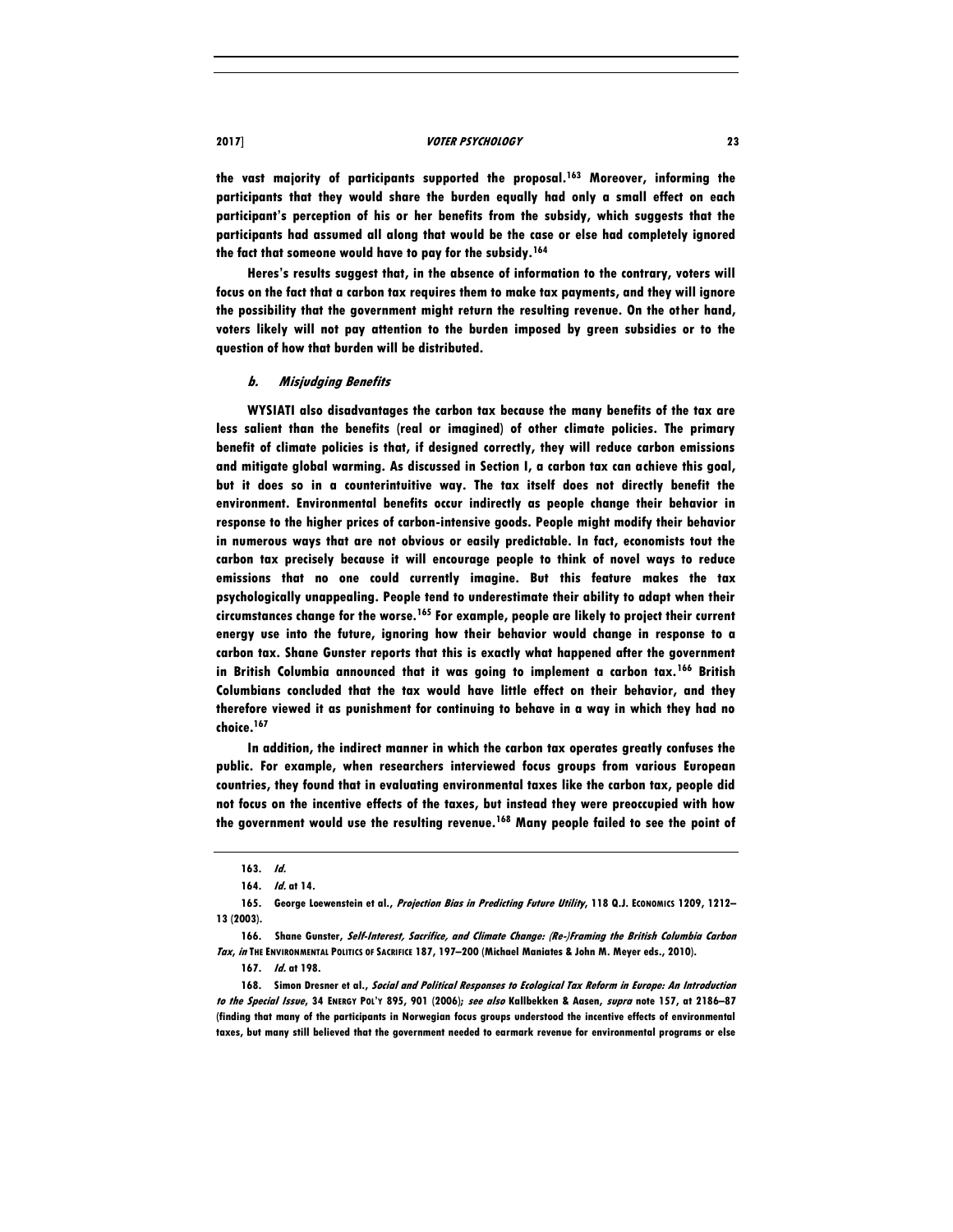**an environmental tax and concluded that "it was all some kind of trick" unless the government earmarked tax revenue for environmental programs.<sup>169</sup> Moreover, the focus groups indicated that improving public transportation, developing renewable energy, and improving energy efficiency produced benefits that were more transparent than those resulting from environmental taxes.<sup>170</sup> Unlike the carbon tax, regulations and subsidies mandate or reward particular, easily identifiable actions intended to help the environment in ways that are obvious to the casual observer.<sup>171</sup>**

**Survey evidence also supports the hypothesis that people do not associate the carbon tax with environmental benefits but instead focus on its costs. In a survey conducted in Switzerland, Andrea Baranzini and Stefano Carattini found that support for a carbon tax increased when the survey question referred to it as a "climate contribution" rather than as a tax.<sup>172</sup> Interestingly, survey respondents supported the climate contribution even though the researchers explicitly informed them that it would increase the price of gasoline and heating fuels.<sup>173</sup> Baranzini and Carattini noted that the term "'[c]limate contribution' may signal that the climate as we know it . . . requires help, whereas a 'tax' may recall a threat to disposable income."<sup>174</sup>**

**In addition to reducing carbon emissions, a carbon tax produces several other benefits that are mostly invisible to people without significant policy expertise. As discussed in Section I, the carbon tax reduces emissions at the lowest possible cost by equalizing abatement costs across economic sectors. Additionally, it raises revenue that the government can use to address regressivity and cut distortionary taxes; it also creates the possibility for carbon tariffs to cope with free riders and leakage. Unfortunately, understanding these features of the carbon tax requires attention to policy details and at least a rudimentary knowledge of economics, so as far as the public is concerned, they might as well not exist— WYSIATI.<sup>175</sup> Not surprisingly, as a result of their survey, Baranzini and Carattini concluded "that the lack of perception of primary and ancillary benefits is one of the main barriers to the acceptability of carbon taxes."<sup>176</sup>**

**the taxes would not work).** 

**<sup>169.</sup> Dresner et al., supra note 168, at 901; accord Håkon Sælen & Steffen Kallbekken, A Choice Experiment on Fuel Taxation and Earmarking in Norway, 70 ECOLOGICAL ECON. 2181, 2188 (2011).** 

**<sup>170.</sup> Dresner et al., supra note 168, at 902.** 

**<sup>171.</sup> In general, when faced with an environmental problem, people prefer to take action that has demonstrable gains. Anthony Patt & Richard Zeckhauser, Action Bias and Environmental Decisions, 21 J. RISK & UNCERTAINTY 45, 50–58 (2000); cf. Nathaniel O. Keohane et al., The Choice of Regulatory Instruments in Environmental Policy, 22 HARV. ENVTL. L. REV. 313, 360 (1998) (arguing that legislators prefer command-and-control instruments because they constitute a highly visible signal of strong environmental support but are also easily combined with less visible exemptions for favored firms or industries).** 

**<sup>172.</sup> Andrea Baranzini & Stefano Carattini, Effectiveness, Earmarking, and Labeling: Testing the Acceptability of Carbon Taxes with Survey Data, 19 ENVTL. ECON. & POL'Y STUD. 197, 214 (2017).** 

**<sup>173.</sup> Id. at 203.** 

**<sup>174.</sup> Id. at 200.** 

**<sup>175.</sup> Cf. Dresner et al, supra note 168, at 902 (finding that members of Danish and German focus groups were aware that their countries had adopted energy taxes, but were not aware that the revenue was used to cut taxes on labor).** 

**<sup>176.</sup> Baranzini & Carattini, supra note 172, at 197.**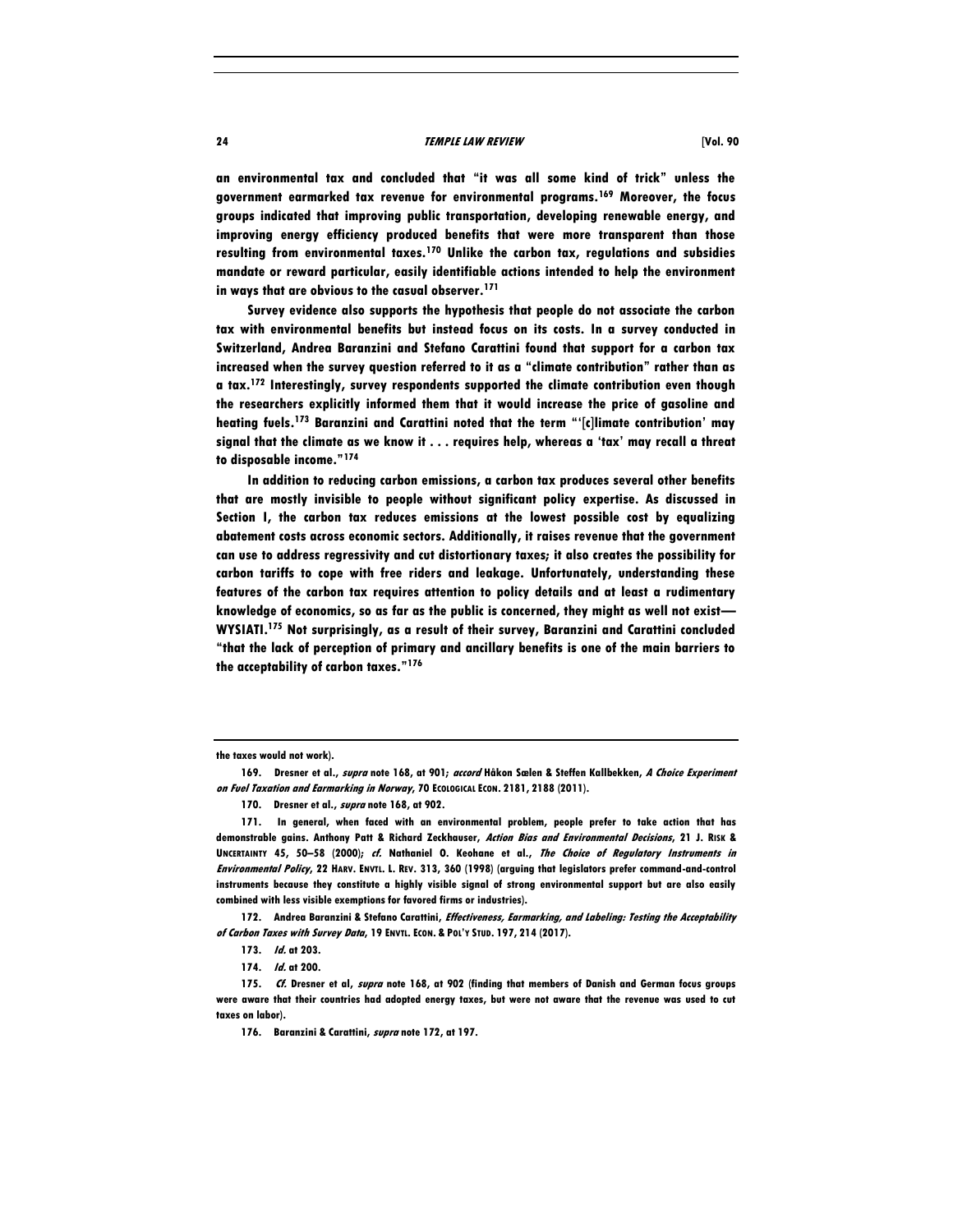## **D. The Pain of Paying**

**We have seen that the out-of-pocket expenditures resulting from a carbon tax are salient while the benefits are hidden. This combination of circumstances means that discussions of the tax will likely evoke what psychologists call "the pain of paying."<sup>177</sup> Standard economic models assume that before we buy something, we (consciously or unconsciously) consider the opportunity cost of the purchase, which is the highest valued alternative good or service that we forgo if we spend our money one way instead of another.<sup>178</sup> But behavioral economists have shown that thinking about opportunity costs is hard work and unnatural, so we often fail to do it.<sup>179</sup> What then keeps spending in check? It turns out that spending money causes many of us to experience a certain amount of psychological discomfort—the pain of paying.<sup>180</sup> Unfortunately, the pain of paying is not always a reliable guide to wise spending because the degree to which we experience it depends on arbitrary situational factors (such as the method of payment or whether we think we are getting a bargain) that often have little to do with whether the purchase makes sense in light of our goals and preferences.<sup>181</sup>**

**The pain of paying almost certainly biases the public against the carbon tax and in favor of regulations and subsidies. Since it is obvious that a carbon tax will require ordinary people to pay more for carbon-intensive goods, any discussions of it will very quickly bring to mind the pain of paying.<sup>182</sup> At the same time, the costs of regulations and subsidies are hidden, so the pain of paying is far removed from people's thoughts about these policies.**

**Moreover, carbon tax payments are likely to be particularly painful. In consumer transactions, the psychological burden of the payment is usually reduced, at least to some extent, by the simultaneous receipt of a valuable good or service.<sup>183</sup> By contrast, the payment of a carbon tax is not accompanied by any tangible or easily identifiable immediate benefit other than, for example, obtaining the same gasoline and electricity that used to be available at a lower price. The carbon tax does of course yield benefits in terms of reduced carbon emissions and tax revenue that the government can return to taxpayers or spend on public goods. But these benefits are mostly hidden, indirect, and diffuse. As a result, paying a carbon tax is similar to paying credit card debt, which people regard as particularly irksome because payment is not clearly connected to the receipt of specific goods.<sup>184</sup>**

**<sup>177.</sup> Drazen Prelec & George Loewenstein, The Red and the Black: Mental Accounting of Savings and Debt, 17 MARKETING SCI. 4, 4 (1998).** 

<sup>178.</sup> MANKIW, *supra* note 18, at 6: Armen A. Alchian, Cost, in 3 INTERNATIONAL ENCYCLOPEDIA OF THE SOCIAL SCIENCES **404, 404–15 (David L. Sills ed., 1968).** 

**<sup>179.</sup> See generally Frederick et al., supra note 142; Gary M. Lucas, Jr., Out of Sight, Out of Mind: How Opportunity Cost Neglect Undermines Democracy, 9 N.Y.U. J.L. & LIBERTY 249 (2015); Stephen A. Spiller, Opportunity Cost Consideration, 38 J. CONSUMER RES. 595, 600, 607 (2011).** 

**<sup>180.</sup> Prelec & Loewenstein, supra note 177, at 4.** 

**<sup>181.</sup> See George Loewenstein & Ted O'Donoghue, "We Can Do This the Easy Way or the Hard Way": Negative Emotions, Self-Regulation, and the Law, 73 U. CHI. L. REV. 183, 194–200 (2006); Prelec & Loewenstein, supra note 177, at 22–23.** 

**<sup>182.</sup> Cf. Kirchler, supra note 153, at 123–27 (finding that study participants' first reactions upon hearing the word "tax" were generally negative, including associating taxes with punishment).** 

**<sup>183.</sup> Prelec & Loewenstein, supra note 177, at 22–23.** 

**<sup>184.</sup> See id. at 23.**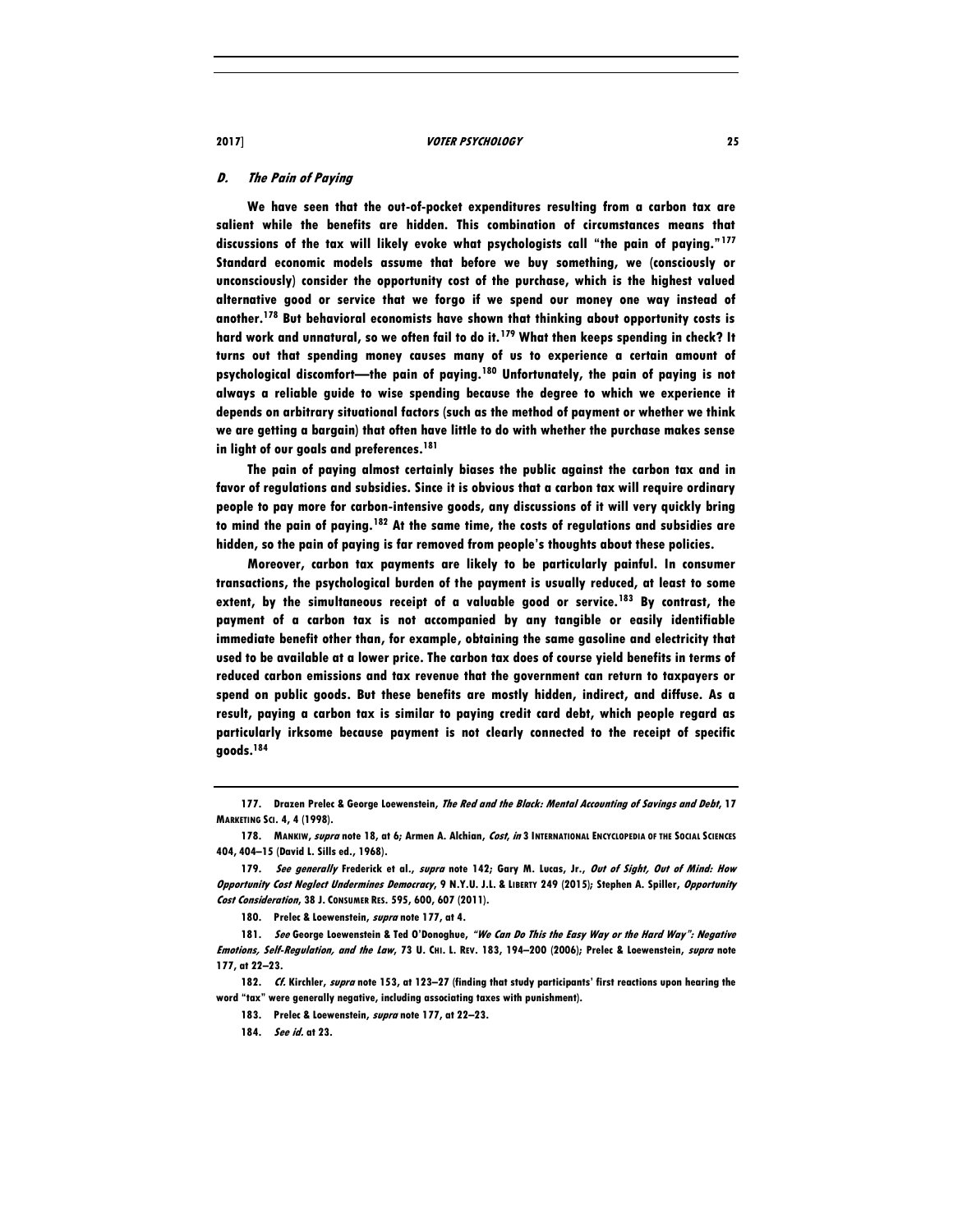**A growing body of evidence supports the hypothesis that many people view the prospect of paying a carbon tax as an especially loathsome burden. For example, members of German and Danish focus groups reported that they viewed the energy taxes in their respective countries as a "punishment" because reducing energy consumption was difficult for them.<sup>185</sup> They proposed instead that their governments use "carrots," such as providing rebates to people who achieve an energy conservation target.<sup>186</sup>**

**In contrast to the carbon tax, regulations and subsidies are often accompanied by nonenvironmental benefits that are readily identifiable and that mitigate the pain of paying any additional costs that these policies impose (assuming that any of those costs are visible in the first place). For example, people who support more stringent fuel efficiency standards can take comfort in the thought that, while they may pay more for their next car, they will also save money on gas. Similarly, a tax credit for hybrid cars makes those cars cheaper, which obviously benefits buyers of hybrid cars, even if the benefits may not outweigh the hidden cost of the tax increases needed to fund the subsidy.** 

**Closely related to the pain of paying is the idea that a carbon tax is inferior to green subsidies because it is coercive. Numerous studies have found that in many contexts, people prefer carrots (subsidies) to sticks (taxes).<sup>187</sup> Apparently, people dislike taxes because they view them as a form of punishment—an abridgment of freedom—and they prefer instead that the government effect change by rewarding good behavior through subsidies.<sup>188</sup> But this broadly shared belief is an illusion that results from narrow framing and WYSIATI. A subsidy indirectly "punishes" those who do not qualify for it. We could frame a tax credit for people who buy hybrid cars as a tax penalty for people who do not buy hybrid cars (since the credit will result in higher tax bills for the latter group). Viewed in this light, the subsidy is just as coercive as a tax. Logically, the two descriptions are equivalent, but psychologically, they are worlds apart.**

**A similar framing effect biases some environmentalists against the carbon tax and in favor of regulation. These environmentalists do not like the idea of placing an explicit price on pollution because they view it as creating a license to pollute.<sup>189</sup> As Jonathan Masur and Eric Posner put it, for some environmentalists, taxing pollution "seem[s] to put a price on intrinsically valuable goods like human life and the environment, and . . . seem[s] to permit a firm to commit ongoing harm so long as it is willing to pay a fee."<sup>190</sup> The problem with this view is that regulations also allow firms to pollute (as long as the firms are otherwise in compliance), and unlike with a carbon tax, regulations do not require that polluting firms pay for their pollution.<sup>191</sup> But this fact is not obvious and WYSIATI.**

**<sup>185.</sup> Dresner et al, supra note 168, at 902.** 

**<sup>186.</sup> Id.**

**<sup>187.</sup> E.g., Todd L. Cherry et al., The Acceptability of Efficiency-Enhancing Environmental Taxes, Subsidies and Regulation: An Experimental Investigation, 16 ENVTL. SCI. & POL'Y 90, 95 (2012); Edward J. McCaffery & Jonathan**  Baron, Thinking About Tax, 12 Psychol., Pus. Pol'y, & L. 106, 115 (2006); Linda Steg et al., Why Are Energy Policies **Acceptable and Effective?, 38 ENV'T. & BEHAV. 92, 103 (2006); Cherry et al., Worldviews, supra note 113, at 17.** 

**<sup>188.</sup> See Dresner et al., supra note 168, at 902.** 

**<sup>189.</sup> See Keohane et al., supra note 171, at 354–56 (discussing this view).** 

**<sup>190.</sup> Jonathan S. Masur & Eric A. Posner, Toward a Pigouvian State, 164 U. PA. L. REV. 93, 99 (2015).** 

**<sup>191.</sup> Keohane et al., supra note 171, at 355 n.126.**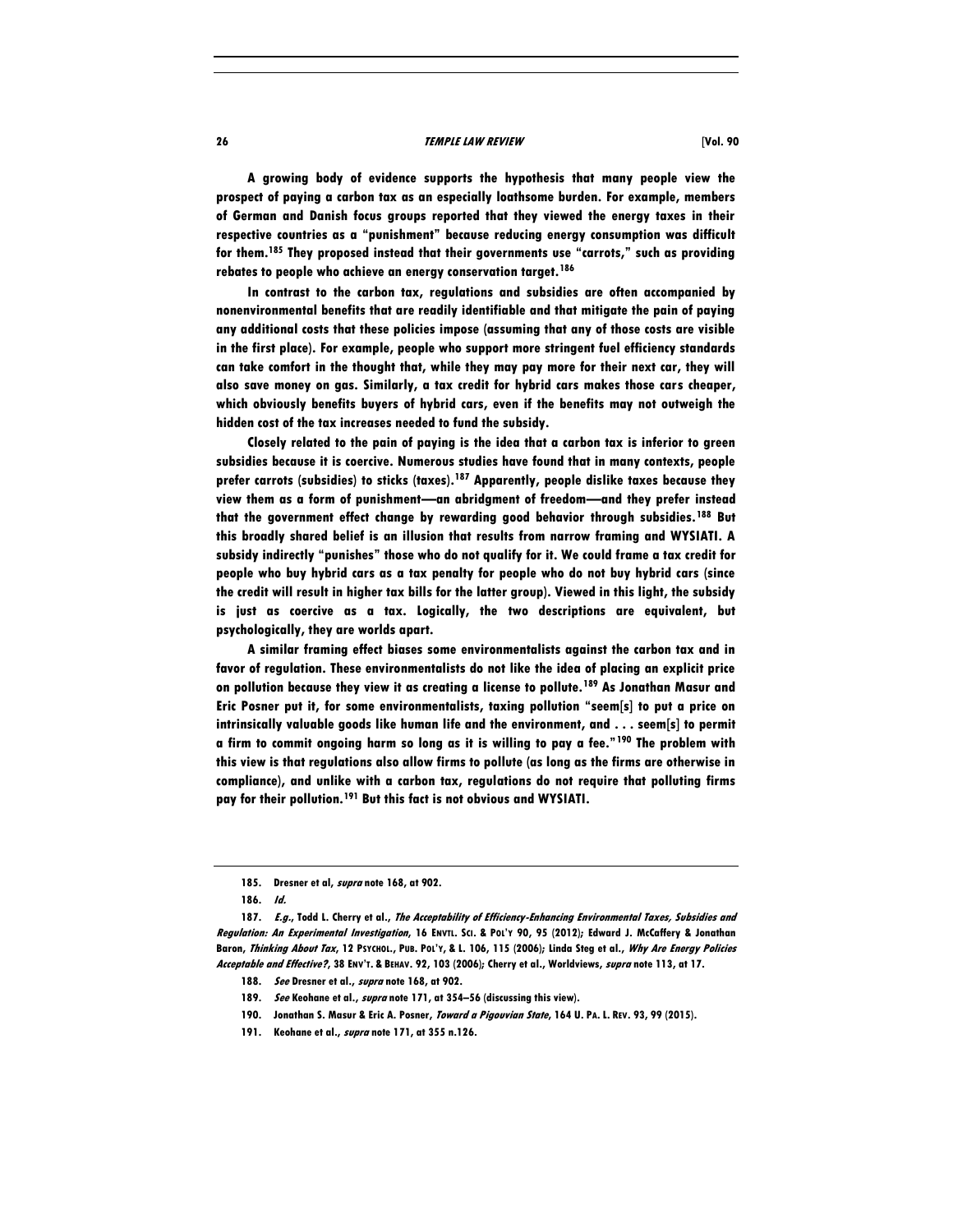## **E. Tax-Label Aversion**

**Americans appear to suffer from tax-label aversion.<sup>192</sup> As a result, a policy labeled as a tax may receive less support than a similar policy that is labeled as something else. For example, rather than funding spending programs by raising taxes, the government can sometimes substitute tax expenditures, which are special tax deductions, exclusions, or credits intended to modify behavior or confer benefits upon particular categories of taxpayers.<sup>193</sup> While the government could accomplish the goals of many tax expenditures more simply and efficiently using direct spending, tax expenditures are more politically popular. They are especially popular among Republicans and conservatives because they can be framed as a tax cut.<sup>194</sup> Moreover, the fact that tax expenditures entail increases in overall tax rates is apparently less than obvious.**

**Similarly, regulations can substitute for taxes, as occurs when the government mandates that firms provide particular goods and services for free to certain customers, and the firms respond by increasing prices paid by other customers.<sup>195</sup> A likely reason that this type of regulation is popular is that it avoids the need for the government itself to pay for the goods and services by raising taxes.**

**A number of scholars have speculated that tax-label aversion undermines public support for the carbon tax.<sup>196</sup> For example, David Hardisty and his colleagues found that participants in their study—especially Republicans and independents—were more likely to support a policy that would increase the price of carbon-intensive goods if the researchers referred to the policy as a carbon "offset" rather than a carbon "tax."<sup>197</sup> The existence of tax-label aversion is also consistent with efforts by those who oppose government action on climate change to rebrand carbon cap-and-trade proposals as "cap-and-tax."<sup>198</sup> The obvious intent is to make cap-and-trade anathema to those who have a strong aversion to the** 

195. See Richard A. Posner, Taxation by Requlation, 2 BELL J. ECON. & MGMT. SCI. 22, 23-24 (1971).

**196. E.g., NORDHAUS, supra note 8, at 259; Gamage & Shanske, supra note 192, at 51; see also GRAETZ, supra note 42, at 181–85.** 

**197. David J. Hardisty et al., A Dirty Word or a Dirty World? Attribute Framing, Political Affiliation, and Query Theory, 21 PSYCHOL. SCI. 86, 86–88 (2010). While tax-label aversion may be particularly pronounced among American conservatives, it is not limited to the United States. See, e.g., Baranzini & Carattini, supra note 172, at 214 (finding that survey participants in Geneva prefer the label "climate contribution" over the label "carbon tax"); Kallbekken et al., supra note 112, at 62 (finding that students in Austria prefer the label "fee" over the label "tax"). But see Ana Villar & Jon A. Krosnick, Global Warming vs. Climate Change, Taxes vs. Prices: Does Word Choice Matter?, 105 CLIMATE CHANGE 1, 10 (2011) (asking some subjects whether they favored "[i]ncreasing gasoline prices so people either drive less or buy cars that use less gas" and other subjects whether they favored "[i]ncreasing taxes on gasoline so people either drive less or buy cars that use less gas" and finding no statistically significant difference in responses to the two questions).** 

**198. See The Cap and Tax Fiction, WALL ST. J. (June 25, 2009, updated June 26, 2009, 12:01 AM), http://www.wsj.com/articles/SB124588837560750781 [perma: http://perma.cc/F72R-XXK7].** 

**<sup>192.</sup> David Gamage & Darien Shanske, Three Essays on Tax Salience: Market Salience and Political Salience, 65 TAX L. REV. 19, 49–54 (2011).** 

<sup>193.</sup> For a classic discussion of tax expenditures, see generally STANLEY S. SURREY & PAUL R. MCDANIEL, TAX **EXPENDITURES (1985).** 

**<sup>194.</sup> Christopher Faricy & Christopher Ellis, Public Attitudes Toward Social Spending in the United States: The Differences Between Direct Spending and Tax Expenditures, 36 POL. BEHAV. 53, 71–72 (2013) ("Republicans might view tax expenditure policy as a way to have its policy cake and eat it, too: providing desirable social benefits while still adhering to the values of individual initiative and support for the private sector.").**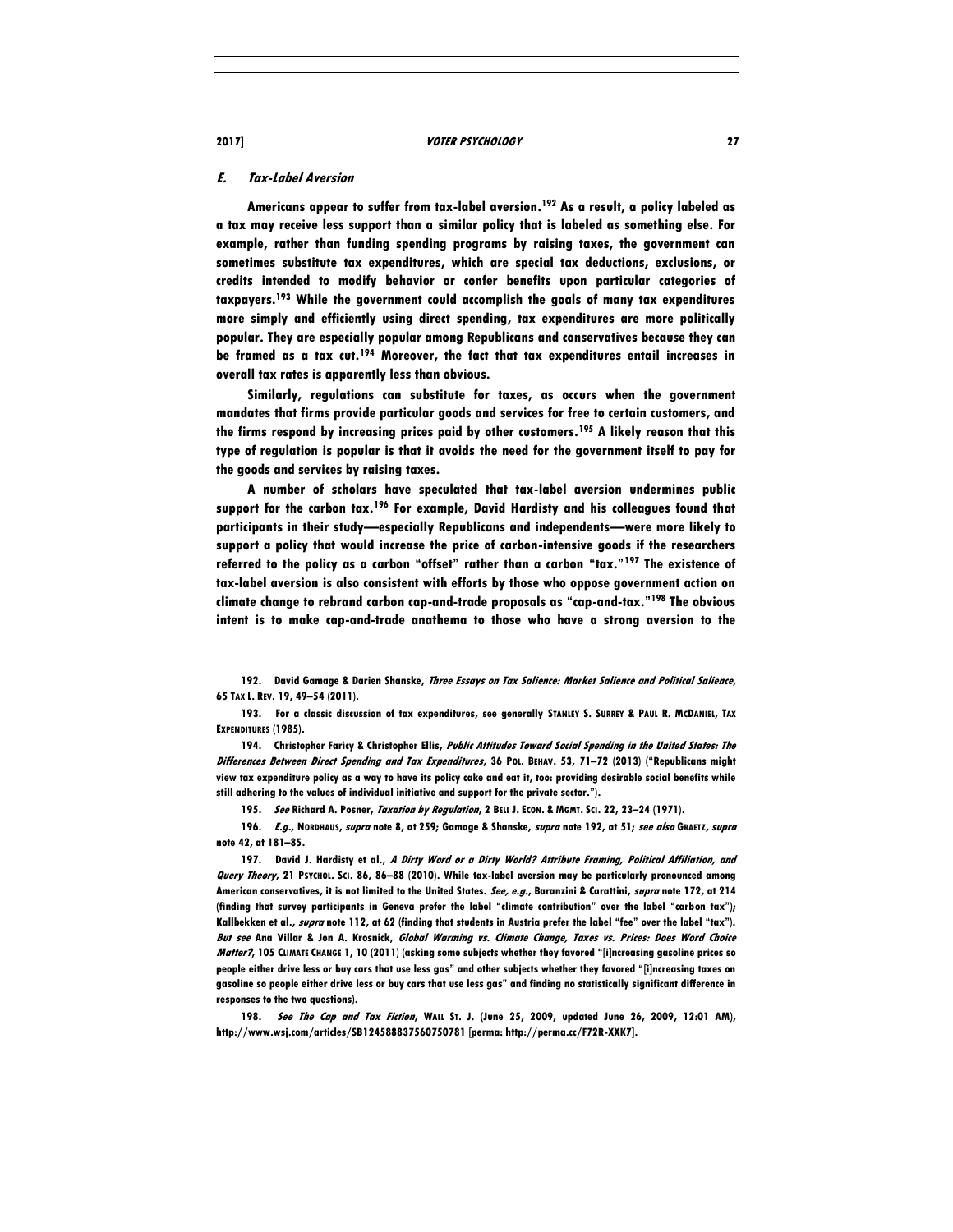**dreaded t-word.**

**What then are the psychological mechanisms that contribute to tax-label aversion, especially as it relates to the carbon tax? Part of the explanation is that the word "tax" triggers thoughts of costs and losses, a point that I discussed in Part II.C of this Section.**

**In addition, among Republicans and conservatives, an aversion to the carbon tax label flows naturally from the psychology of associative memory. The word "tax" almost certainly triggers strong negative associations for many Republicans and conservatives. The Republican Party is the partisan home of the anti-tax movement. The document that describes the Party's official platform refers frequently to the ideas that taxes are excessive, impede economic growth, and facilitate wasteful government spending.<sup>199</sup> Grover Norquist's famous anti-tax pledge requires that signees "make a written commitment to oppose any and all tax increases" and "has become practically required for Republicans seeking office."<sup>200</sup> Some prominent commentators on the right argue that taxes are a form of theft.<sup>201</sup> Moreover, anti-tax sentiment among conservatives is not new and has in fact been around for decades.<sup>202</sup>**

**In addition to negative associations in memory, Republicans and conservatives likely also have a strong negative attitude toward taxes. The positive and negative attitudes that we have toward various categories of objects frequently serve the useful purpose of quickly alerting us to promising opportunities that are worthy of approach and dangerous threats to be avoided.<sup>203</sup> We often form our attitudes based upon the prototype or exemplar that comes to mind when thinking about a particular category.<sup>204</sup> Unfortunately, this means that we sometimes overgeneralize so that a generic attitude does not fit specific objects that are very different from our prototype or exemplar for the category to which those objects belong.<sup>205</sup> For example, if your attitude toward snakes is based upon encounters with dangerous copperheads, you may react with excessive alarm at the sight of a less threatening species. Similarly, the attitude that most conservatives have toward taxes is shaped by familiar taxes such as the income tax, which, according to many conservatives, contribute to wasteful government spending and inhibit economic growth by reducing the supply of labor and capital.<sup>206</sup> But this generic attitude does not necessarily match well with the less familiar carbon tax. Unlike the income tax, the primary purpose of the carbon tax is to reduce carbon emissions, not raise revenue. In fact, the government could achieve its environmental goals** 

<sup>199.</sup> See generally REPUBLICAN NAT'L CONVENTION, 2016 REPUBLICAN PLATFORM (2016), http://prod-static-ngop**pbl.s3.amazonaws.com/media/documents/DRAFT\_12\_FINAL[1]-ben\_1468872234.pdf [perma: http://perma.cc/7VL6-ZKYJ].** 

**<sup>200.</sup> About the Taxpayer Protection Pledge, AM. FOR TAX REFORM, http://www.atr.org/about-the-pledge [perma: http://perma.cc/S5YA-Y887] (last visited Oct. 16, 2017).** 

**<sup>201.</sup> E.g., Andrew Napolitano, Taxation Is Theft, REASON.COM (Apr. 18, 2013, 7:35 AM), http://reason.com/archives/2013/04/18/taxation-is-theft [http://perma.cc/2Y3M-9V7W].** 

**<sup>202.</sup> Marjorie E. Kornhauser, The Consistency of Conservative Tax Policy, 108 NW. U. L. REV. 825, 850–58 (2014).** 

**<sup>203.</sup> See generally Melissa J. Ferguson & Vivian Zayas, Automatic Evaluation, 18 CURRENT DIRECTIONS PSYCHOL. SCI. 362 (2009).** 

**<sup>204.</sup> Charles G. Lord et al., Attitude Prototypes as Determinants of Attitude-Behavior Consistency, 46 J. PERSONALITY & SOC. PSYCHOL. 1254, 1255–56 (1984).** 

**<sup>205.</sup> See generally Charles G. Lord et al., Typicality Effects in Attitudes Toward Social Policies: A Concept-Mapping Approach, 66 J. PERSONALITY & SOC. PSYCHOL. 658 (1994).** 

**<sup>206.</sup> See Andrea Louise Campbell, Tax Attitudes in the Obama Era, 67 TAX L. REV. 647, 647–60 (2014).**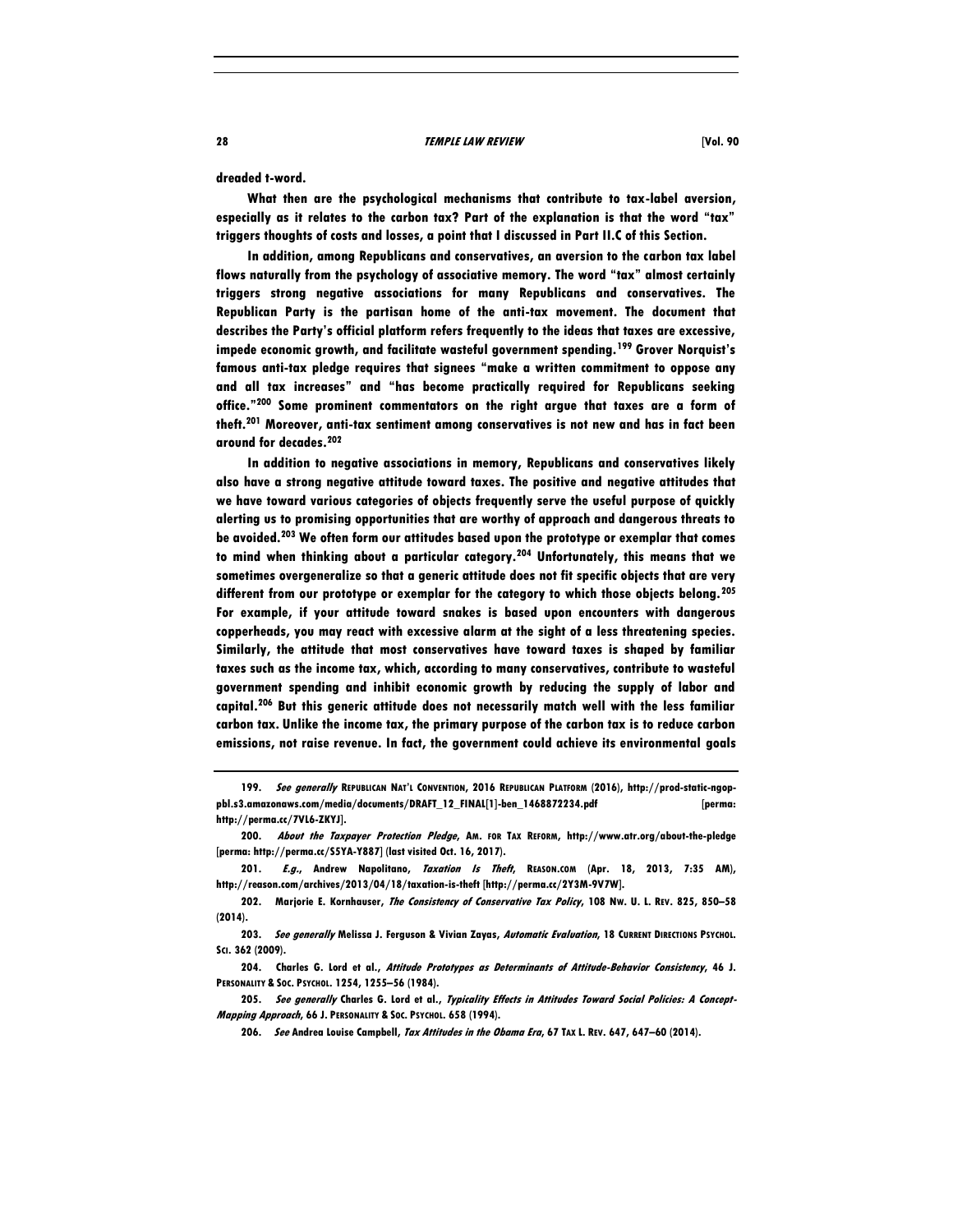**with a revenue-neutral carbon tax in which it used all of the revenue to cut other taxes that conservatives dislike. Nonetheless, the word "tax" in the phrase "carbon tax" results in guilt by association.<sup>207</sup>**

**Of course, even if Republicans appreciated the differences between the carbon tax and the income tax, we might still expect them to object to the carbon tax because, according to conventional wisdom, they have a negative attitude toward government intervention in general. But as we have seen, many Republicans are open to addressing global warming through command-and-control regulations and green subsidies. Recognizing tax-label aversion can help us understand why green subsidies in particular are so popular among Republicans.**

**Green subsidies often take the form of tax expenditures such as tax credits for hybrid cars. As I have already mentioned, many Republicans prefer tax expenditures to economically equivalent direct spending programs. This could be because the cost of tax expenditures is hidden (and WYSIATI) or because tax expenditures do not fit the prototype of a government program so, unlike the carbon tax, they do not trigger the generic negative attitude toward government. In any event, Republicans' general fondness for tax expenditures translates to the climate policy context.**

#### **F. Manipulation, Demagoguery, and the Carbon Tax**

**As discussed in Part II.B of this Section, the peripheral route to attitude change, which involves manipulating superficial aspects of a message, works best when the audience lacks the knowledge or motivation to fully analyze arguments. We have also seen that emotions are especially likely to influence judgment and decisionmaking when the relevant issue is unfamiliar, of little personal relevance, receives limited time and attention, and does not demand accuracy or detailed consideration. In particular, research on the influence of emotions on judgment has found that people sometimes invoke a feelings-as-information heuristic, appraising a stimulus by (implicitly) asking themselves, "How do I feel about it?"<sup>208</sup> Unfortunately, people sometimes attribute their current affective state to the wrong stimulus, which affects their judgment.<sup>209</sup> For example, people are more likely to characterize a politician positively if they just watched a happy movie than if they watched a sad one; misattributing momentary mood can influence judgment.<sup>210</sup> Researchers have even found that they can manipulate people's preferences for public policy by inducing particular emotional states prior to asking survey questions.<sup>211</sup>**

**Given that the carbon tax is a sophisticated solution to a complex problem and that most voters have little reason to try to understand either the solution or the problem,** 

**<sup>207.</sup> Cf. Dresner et al., supra note 168, at 901 (concluding that people view environmental taxes "solely as a means of raising revenue, rather than in terms of their incentive effects").** 

<sup>208.</sup> E.q., Gerald L. Clore et al., Affect as Information, in HANDBOOK OF AFFECT AND SOCIAL COGNITION 121, 122-29 **(Joseph P. Forgas ed., 2001); Gerald L. Clore, Cognitive Phenomenology: Feelings and the Construction of Judgment, in THE CONSTRUCTION OF SOCIAL JUDGMENTS 133, 135–40 (Leonard L. Martin & Abraham Tesser eds., 1992) [hereinafter Clore, Cognitive Phenomenology].** 

**<sup>209.</sup> Clore, Cognitive Phenomenology, supra note 208, at 135–40.** 

**<sup>210.</sup> Joseph P. Forgas & Stephanie Moylan, After the Movies: Transient Mood and Social Judgments, 13 PERSONALITY & SOC. PSYCHOL. BULL. 467, 472–73 (1987).** 

**<sup>211.</sup> Jennifer S. Lerner et al., Effects of Fear and Anger on Perceived Risks of Terrorism: A National Field Experiment, 14 PSYCHOL. SCI. 144, 148 (2003).**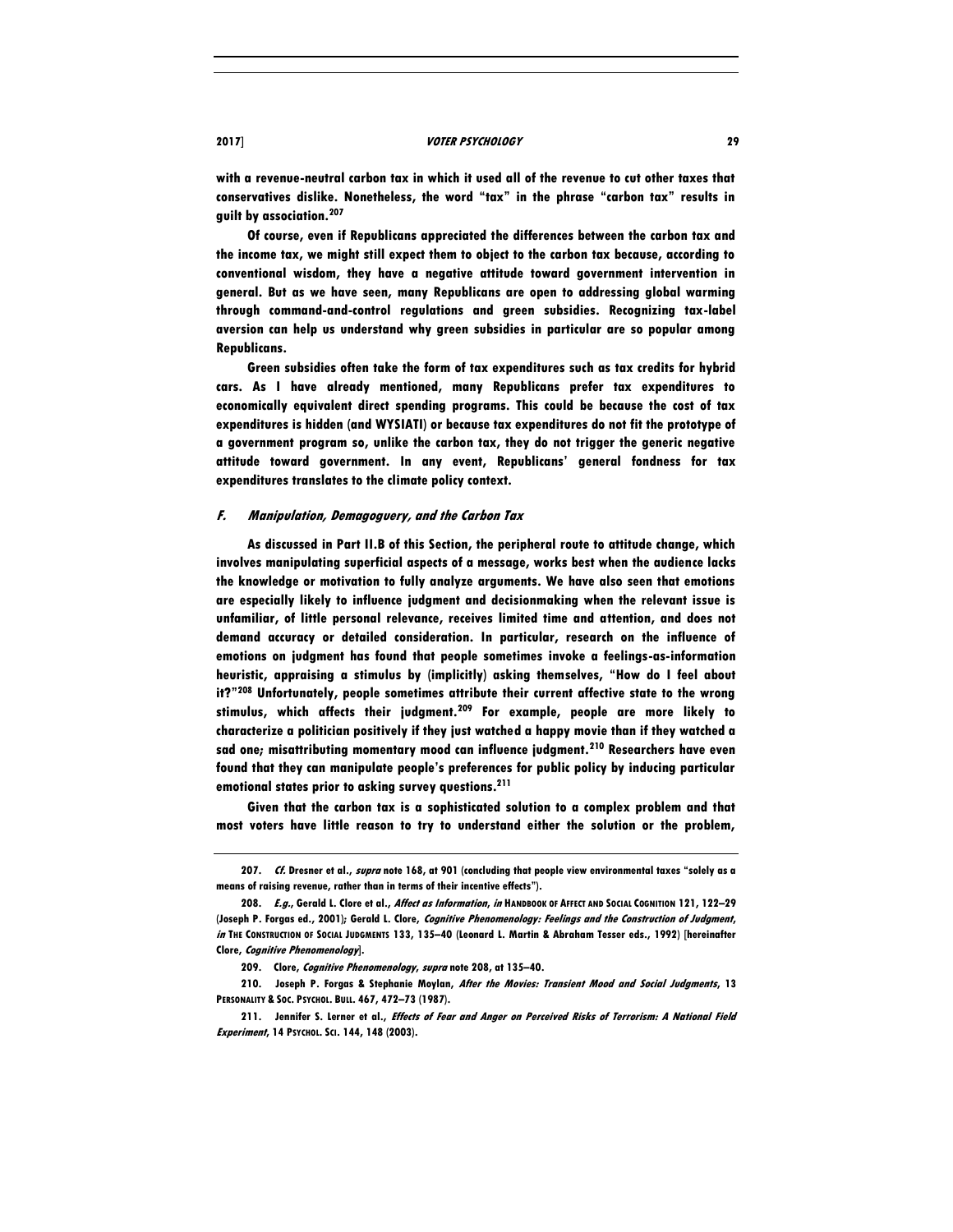**conditions are ripe for manipulation, including emotional appeals and demagoguery. Recall the tendency to substitute easy questions for hard questions. "How do I feel about a carbon tax?" is an easier question than "What do I think about a carbon tax?" Not surprisingly, then, it is easy to find propaganda disseminated by prominent carbon tax opponents that contains highly inflammatory rhetoric obviously intended to evoke fear and uncertainty. Opponents claim that the carbon tax will "put the financial screws to the American people,"<sup>212</sup> and that it is an "inherently parasitic" policy that embraces "the vision of transforming America into a European-style socialist welfare state." <sup>213</sup> This type of rhetoric—though it arguably has little cognitive content or logical connection to the merits of taxing carbon—may frighten voters, causing them to attribute their fear to the tax itself rather than the emotionally charged terms chosen to describe it. Inflammatory rhetoric also takes advantage of the fact—well known among advertising executives—that people's attitudes toward an object can be modified by associating it with emotionally arousing stimuli.<sup>214</sup>**

#### **G. Motivated Reasoning**

**Up to this point, I have assumed that voters evaluate policies superficially, relying on emotion and simple heuristics. That assumption is consistent with the low personal stakes involved, the empirical evidence on voter ignorance, and prior literature on behavioral public choice that emphasizes voters' lack of incentive to think deeply about politics and policy.<sup>215</sup> Some voters, however, may expend more effort analyzing policies because, for example, they are naturally prone to cognitive reflection,<sup>216</sup> or their partisan affiliation plays a large role in their social identities, which causes them to find politics engaging. <sup>217</sup> For these voters, we might hope that more elaborate mental processing would produce better judgment. Unfortunately, our thinking can be biased even when we exert effort.<sup>218</sup>**

**One reason why is motivated reasoning. Motivated reasoning occurs when we assess information and arguments with a goal other than finding the truth.<sup>219</sup> In particular, we** 

**215. See supra Part II.B.**

**216. See Dan M. Kahan, Ideology, Motivated Reasoning, and Cognitive Reflection, 8 JUDGMENT & DECISION MAKING 407, 409–10 (2013) [hereinafter Kahan, Ideology]; Petty & Cacioppo, supra note 109, at 150–52.** 

217. DONALD GREEN ET AL., PARTISAN HEARTS AND MINDS: POLITICAL PARTIES AND THE SOCIAL IDENTITIES OF VOTERS 218 **(2002).** 

**218. E.g., Petty & Cacioppo, supra note 109, at 162–74.** 

**219. For overviews of motivated reasoning, see generally Emily Balcetis & David Dunning, See What You Want to See: Motivational Influences on Visual Perception, 91 J. PERSONALITY & SOC. PSYCHOL. 612 (2006); David Dunning, A Newer Look: Motivated Social Cognition and the Schematic Representation of Social Concepts, 10 PSYCHOL. INQUIRY 1 (1999); Ziva Kunda, The Case for Motivated Reasoning, 108 PSYCHOL. BULL. 480 (1990).** 

**<sup>212.</sup> Energy Tax Policy in 2016 and Beyond: Hearing Before the S. Comm. on Fin., 114th Cong. 5 (2016) (statement of Sen. Orrin Hatch, Chairman, S. Comm. on Fin.).** 

**<sup>213.</sup> Larry Bell, Carbon Tax. . .Are Republicans Really That Stupid?, FORBES.COM (Apr. 16, 2013, 8:00 AM), http://www.forbes.com/sites/larrybell/2013/04/16/carbon-tax-are-republicans-really-thatstupid/#37ef5213509d [perma: http://perma.cc/P7P6-JWQB].**

**<sup>214.</sup> See, e.g., Larry G. Gresham & Terence A. Shimp, Attitude Toward the Advertisement and Brand Attitudes: A Classical Conditioning Perspective, 14 J. ADVERTISING 10, 16–17 (1985); Petty et al., supra note 109, at 622–23; Arthur W. Staats & Carolyn K. Staats, Attitudes Established by Classical Conditioning, 57 J. ABNORMAL & SOC. PSYCHOL. 37, 39–40 (1958); Mark P. Zanna et al., Positive and Negative Attitudinal Affect Established by Classical Conditioning, 14 J. PERSONALITY & SOC. PSYCHOL. 321, 327 (1970).**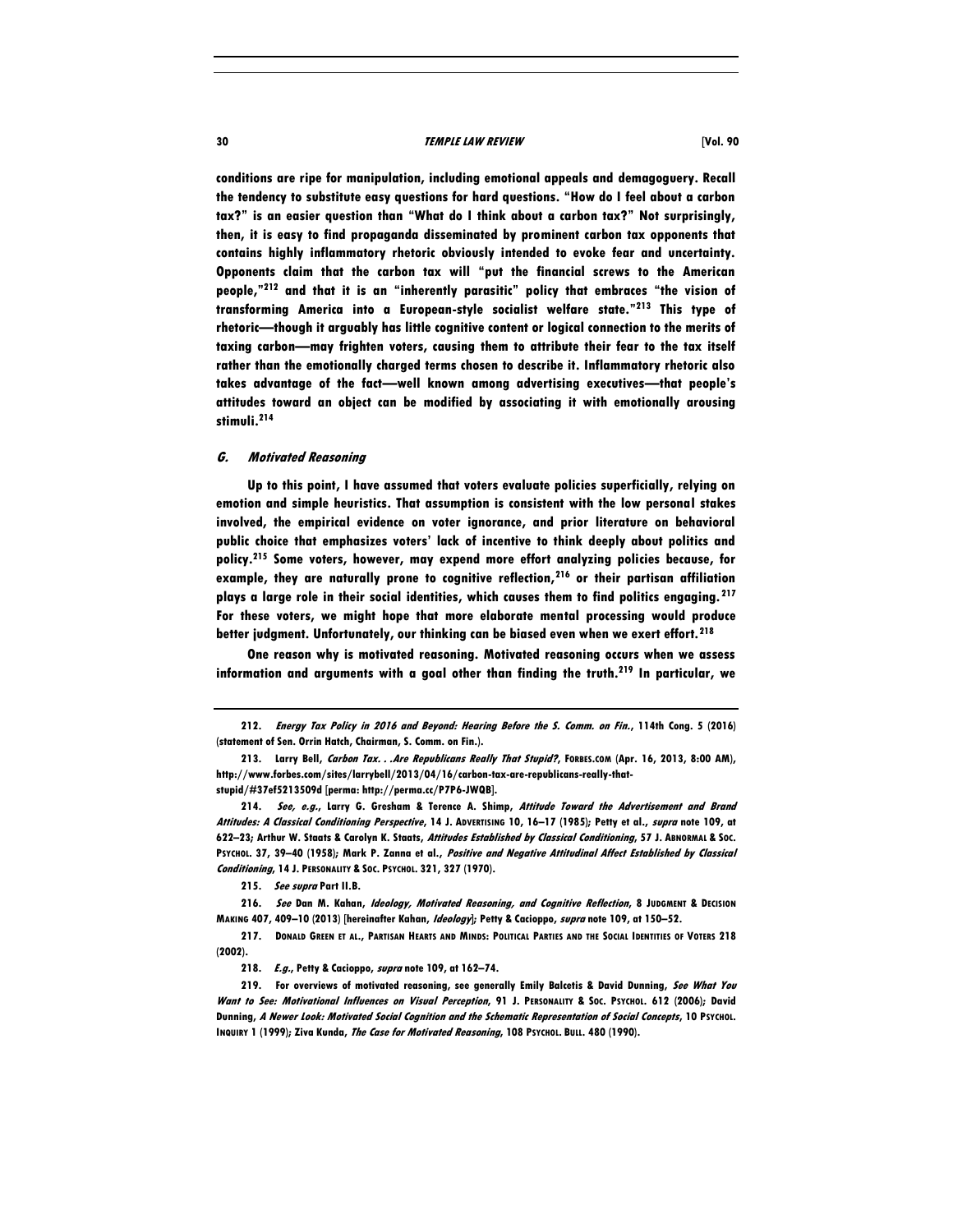**tend to separate the world into in-groups and out-groups—us versus them.<sup>220</sup> We then unconsciously interpret facts and other information in ways that serve the interests of ingroups.<sup>221</sup> A simple example occurs when fans of opposing football teams react to controversial plays as if they are not watching the same game.<sup>222</sup> Defending the views and values of an important in-group protects our social identity and signals loyalty to the group.<sup>223</sup> Political partisans, for example, may be motivated to conform their views to those which are associated with their favorite political party or with people who share their ideology or political outlook. In the contemporary United States, political parties play a significant and increasingly important role in defining partisans' identities, with partisans favoring co-partisans, while disliking and discriminating against opposing partisans.<sup>224</sup> In addition, when it comes to public policy—over which we as individual voters have little control—we can often further our own self-interest by conforming our views to those held by fellow partisans rather than by maintaining an unbiased commitment to the truth.<sup>225</sup>**

**An experiment by Geoffrey Cohen illustrates the tendency of partisans to conform to their party's views. Cohen found that in the absence of information about the Democratic Party's position, liberals strongly supported a proposed job-training program, reasoning that it would help the poor "find employment and support themselves."<sup>226</sup> But when they were informed that Democratic lawmakers opposed the proposal, liberals strongly opposed it, noting that it would "dump beneficiaries into menial labor," and suggesting that it represented the abandonment of humanitarianism for rugged individualism.<sup>227</sup> Importantly,** 

**223. Dan M. Kahan, The Politically Motivated Reasoning Paradigm, Part 1: What Politically Motivated**  Reasoning Is and How to Measure It, in EMERGING TRENDS IN THE SOCIAL AND BEHAVIORAL SCIENCES: AN INTERDISCIPLINARY, **SEARCHABLE, AND LINKABLE RESOURCE 1, 2 (Robert A. Scott & Stephen M. Kosslyn eds., 2016) (ebook) [hereinafter Kahan, Politically Motivated Reasoning]; David K. Sherman & Geoffrey L. Cohen, The Psychology of Self-Defense: Self-Affirmation Theory, 38 ADVANCES EXPERIMENTAL SOC. PSYCHOL. 183, 205–08 (2006).** 

**224. GREEN ET AL., supra note 217, at 218–21; Shanto Iyengar et al., Affect, Not Ideology: A Social Identity Perspective on Polarization, 76 PUB. OPINION Q. 405, 427–28 (2012); Shanto Iyengar & Sean J. Westwood, Fear and Loathing Across Party Lines: New Evidence on Group Polarization, 59 AM. J. POL. SCI. 690, 703–05 (2015); Cass R. Sunstein, Partyism, 2015 U. CHI. LEGAL F. 1, 11 (2015) [hereinafter Sunstein, Partyism]; Jonathan Haidt & Marc J. Hetherington, Look How Far We've Come Apart, N.Y. TIMES: CAMPAIGN STOPS (Sept. 17, 2012, 9:48PM), http://campaignstops.blogs.nytimes.com/2012/09/17/look-how-far-weve-come-apart/?\_r=0 [perma: http://perma.cc/FU7A-FS4A]; Leonie Huddy et al., Measuring Partisanship as a Social Identity, Predicting Political Activism 12–17 (July 7, 2010) (unpublished manuscript) (available at http://www.surrey.ac.uk/politics/research/researchareasofstaff/isppsummeracademy/instructors%20/HuddyMaso nAaroe\_ISPP\_2010.pdf [perma: http://perma.cc/5QHS-8V49]). The increasing importance of partisan identity has occurred at the same time as the two major political parties have become more divided along ideological, racial, religious, geographic, and cultural lines. See Alan I. Abramowitz & Morris P. Fiorina, Polarized or Sorted? Just What's Wrong with Our Politics, Anyway?, AM. INT. (Mar. 11, 2013), http://www.the-americaninterest.com/2013/03/11/polarized-or-sorted-just-whats-wrong-with-our-politics-anyway/ [perma: https://perma.cc/556Y-KQSJ].** 

**226. Geoffrey L. Cohen, Party over Policy: The Dominating Impact of Group Influence on Political Beliefs, 85 J. PERSONALITY & SOC. PSYCHOL. 808, 819 (2003).** 

**227. Id. at 819–20.** 

<sup>220.</sup> DONALD R. KINDER & CINDY D. KAM. US AGAINST THEM: ETHNOCENTRIC FOUNDATIONS OF AMERICAN OPINION 8 (2009).

**<sup>221.</sup> See id. at 18–24, 89.**

**<sup>222.</sup> See generally Albert H. Hastorf & Hadley Cantril, They Saw a Game: A Case Study, 49 J. ABNORMAL & SOC. PSYCHOL. 129 (1954).** 

**<sup>225.</sup> Kahan, Ideology, supra note 216, at 409–10. For evidence of partisan bias, see Larry M. Bartels, Beyond the Running Tally: Partisan Bias in Political Perceptions, 24 POL. BEHAV. 117, 129–38 (2002).**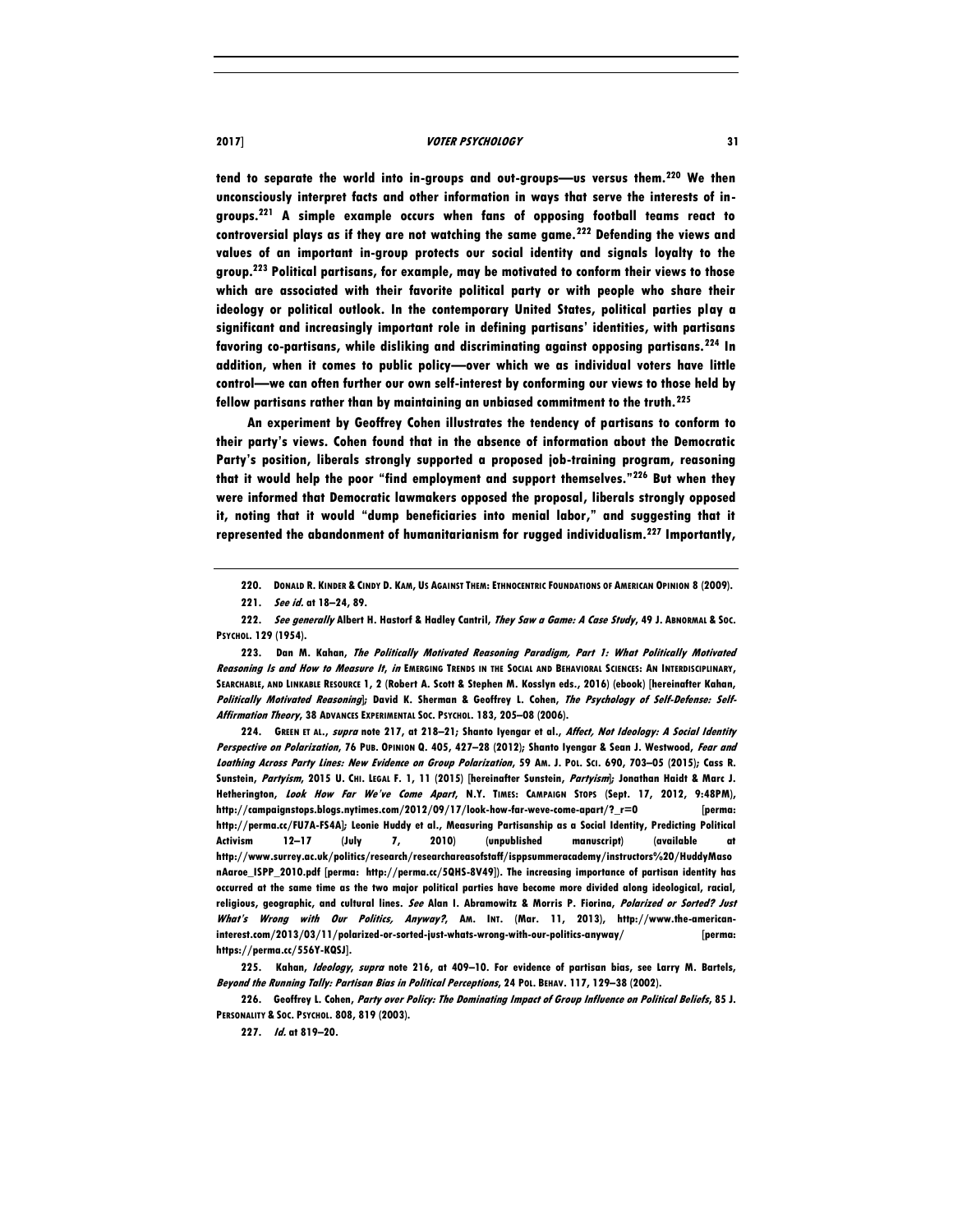**Cohen found that this outcome did not result from shallow cognitive processing or a simple adopt-the-party's-view heuristic.<sup>228</sup> On the contrary, Cohen found evidence of deep processing.<sup>229</sup> Nonetheless, informing liberals of the position taken by Democratic lawmakers altered the factual aspects of the policy on which they focused and the moral connotations that it invoked.<sup>230</sup> Moreover, study participants were unaware that their partisan affiliation had biased their views and indicated that they had based their judgments on the policy's merits.<sup>231</sup>**

**Motivated reasoning is relevant to this Article in part because opposition to taxes in general and to the carbon tax in particular has become closely linked to membership in the Republican Party and to the conservative movement. The Republican Party is known for its hostility to taxes.<sup>232</sup> And while some high-level members of the party once favored placing a price on carbon,<sup>233</sup> the party's current official position is that the carbon tax is bad for the country.<sup>234</sup> Among voters, Republicans are much more likely to oppose the carbon tax than Democrats.<sup>235</sup> Moreover, opposition among Republican voters does not simply stem from skepticism about climate change. Recent polls show that many Republicans believe that climate change is occurring<sup>236</sup> and favor government action.<sup>237</sup> As we have seen, however, they eschew the carbon tax in favor of command-and-control regulations and green subsidies.<sup>238</sup> A likely explanation is that opposing taxes of any kind, and especially a** 

**230. Cohen, supra note 226, at 819–20.** 

**231. Id. at 819.** 

**232. See, e.g., Deborah H. Schenk, Article: Exploiting the Salience Bias in Designing Taxes, 28 YALE J. ON REG. 253, 309 ("Anti-tax forces, particularly the Republican party, have relentlessly driven home the point that anything that might be described as a tax increase is bad.")**

**233. See infra Part IV.A for an overview of the Republican Party's previous official platform in regard to climate change.** 

**234. REPUBLICAN NAT'L CONVENTION,supra note 199, at 20.** 

**235. See, e.g., RABE ET AL., PUBLIC SUPPORT FOR REGULATION,supra note 9, at 5; Borick, supra note 90, at 50.** 

**238. See supra Part II.A for a discussion of public opinion on policy instruments to address climate change.** 

**<sup>228.</sup> Id. ("As the various depth-of-processing measures indicate, processing of message content was equally attentive regardless of whether group information was available or not.").** 

**<sup>229.</sup> Id. at 819; accord Kahan, Ideology, supra note 216, at 415–17 (finding that people who score high on the cognitive reflection test, which measures the tendency to engage in conscious and effortful thinking, are more likely to engage in "ideologically motivated reasoning"); Dan M. Kahan et al., The Polarizing Impact of Science Literacy and Numeracy on Perceived Climate Change Risks, 2 NATURE CLIMATE CHANGE 732, 733 (2012) (finding that cultural polarization over risks posed by climate change and nuclear power is greatest among people who are high in scientific literacy and in numeracy, which measures the capacity to comprehend and use quantitative information); Charles S. Taber & Milton Lodge, Motivated Skepticism in the Evaluation of Political Beliefs, 50 AM. J. POL. SCI. 755, 760–67 (2006) (finding that the politically sophisticated are more apt to engage in motivated reasoning, including expending more effort denigrating counterattitudinal arguments).** 

<sup>236.</sup> See, e.g., SARAH B. MILLS ET AL., NAT'L SURVEYS ON ENERGY & ENV'T, FEWER AMERICANS DOUBT GLOBAL WARMING IS **OCCURRING 4 (2016), http://closup.umich.edu/files/ieep-nsee-2016-spring-climate-belief.pdf [perma: http://perma.cc/MS52-XA4X] (reporting the results of thirteen polls taken between 2008 and 2016 that show that the percentage of Republicans who believe that there is solid evidence for global warming has varied from 38% to 56%).** 

**<sup>237.</sup> See, e.g., Public Says Climate Change Is Real, MONMOUTH U. POLLING INST. 5 (Jan. 5, 2016), http://www.monmouth.edu/assets/0/32212254770/32212254991/32212254992/32212254994/32212254995/ 30064771087/bbab2f4a-3eef-4772-9b82-8fbdd996452a.pdf [perma: http://perma.cc/4NPS-YUHT] (finding that 47% of Republicans support "the U.S. government doing more to reduce the type of activities that cause climate change and sea level rise").**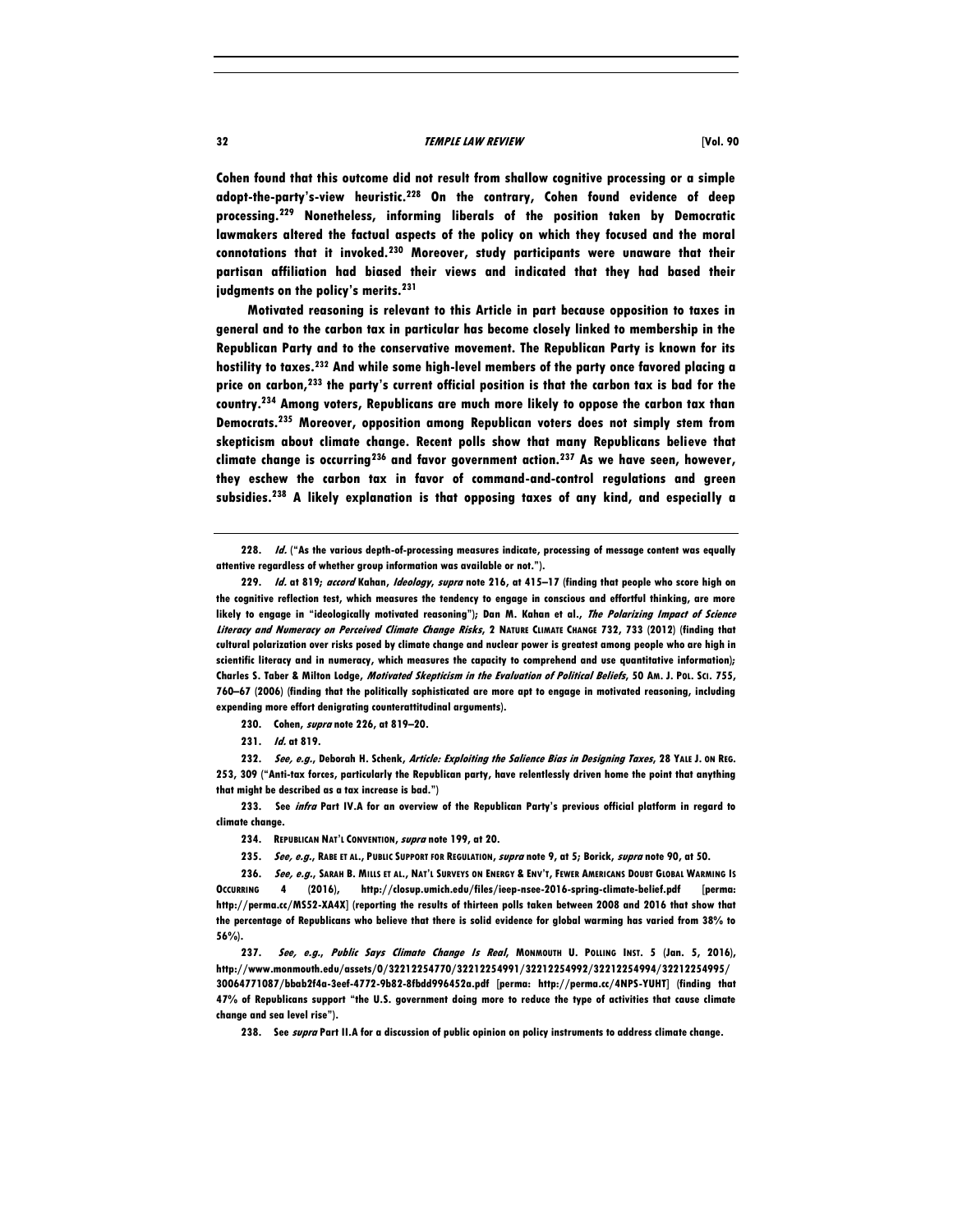**carbon tax, has become part of what it means to be a Republican and, more generally, a conservative.**

**This close link between the Republican Party and opposition to the carbon tax implies that Republican voters will likely engage in motivated reasoning to defend the party line. This means that they are likely to notice aspects of the carbon tax that are inconsistent with Republican values and conservative ideology; for example, it interferes with markets and puts money in the hands of government. They are unlikely to notice aspects that conservatives ought to find appealing; for example, the tax can be revenue neutral and can be more efficient and less intrusive than alternative policies.**

#### **H. Conservative Voters Versus Conservative Economists**

**To summarize the discussion in this Section, voter psychology undermines support for a carbon tax. Compared to other climate policies, the costs of a carbon tax are more obvious and the benefits are less visible, both of which distort the intuitive cost-benefit analysis in which voters typically engage. In addition, tax-label aversion renders the carbon tax anathema to many Americans, especially Republicans and conservatives, even though a carbon tax could achieve its environmental goals even if it were revenue neutral. Moreover, the policy's complexity, combined with voter ignorance, exposes voters to manipulation and demagoguery. Finally, the close link between the Republican Party and carbon tax opposition means that many Republican voters will reflexively oppose the carbon tax regardless of its merits.**

**The discussion so far helps us understand why many conservative economists disagree with other conservatives with respect to the carbon tax. In stark contrast to the views of rank-and-file Republicans, a number of prominent conservative economists have recently promoted the idea of a policy swap in which conservatives would agree to a revenue-neutral carbon tax if environmentalists agree to eliminate global warming regulations and green subsidies.<sup>239</sup> Why? As part of their professional training, economists encounter the economic case for Pigouvian taxes, which is covered in textbooks on introductory economics. Although it is not a panacea, training can be an effective tool for overcoming bias.<sup>240</sup> In particular, conservative economists, likely because of their education, can easily distinguish the goals and features of the carbon tax from other taxes of which they are more skeptical. So a conservative economist is less likely than a conservative who lacks training in economics to suffer from tax-label aversion and to be biased by a generic, negative attitude toward taxes. Moreover, the demands of the economics profession dictate that economists avoid obvious mistakes, such as substituting an easy question ("How do I feel about a carbon tax?") for a hard question ("What do I think about a carbon tax?").**

<sup>239.</sup> See, e.g., John H. Cochrane, Carbon Tax or Carbon Rights?, GRUMPY ECONOMIST: JOHN COCHRANE'S BLOG (Jan. **5, 2015), http://johnhcochrane.blogspot.com/2015/01/carbon-tax-or-carbon-rights.html [perma: http://perma.cc/L5R2-CJ4L]; Amanda Little, This Conservative Economist Makes the Case for a Carbon Tax, GRIST.ORG (Oct. 12, 2015), http://grist.org/climate-energy/this-conservative-economist-makes-the-case-for-a-carbon-tax/ [perma: http://perma.cc/2HD4-5A99] (interviewing Greg Mankiw, who was Chairman of the Council of Economic Advisers under George W. Bush, and who argues for a policy swap).** 

<sup>240.</sup> See generally Richard P. Larrick, Debiasing, in BLACKWELL HANDBOOK OF JUDGMENT & DECISION MAKING 316, **324 (Derek J. Koehler & Nigel Harvey eds., 2004) (reviewing studies on the effectiveness of debiasing through formal training in disciplines such as economics and statistics).**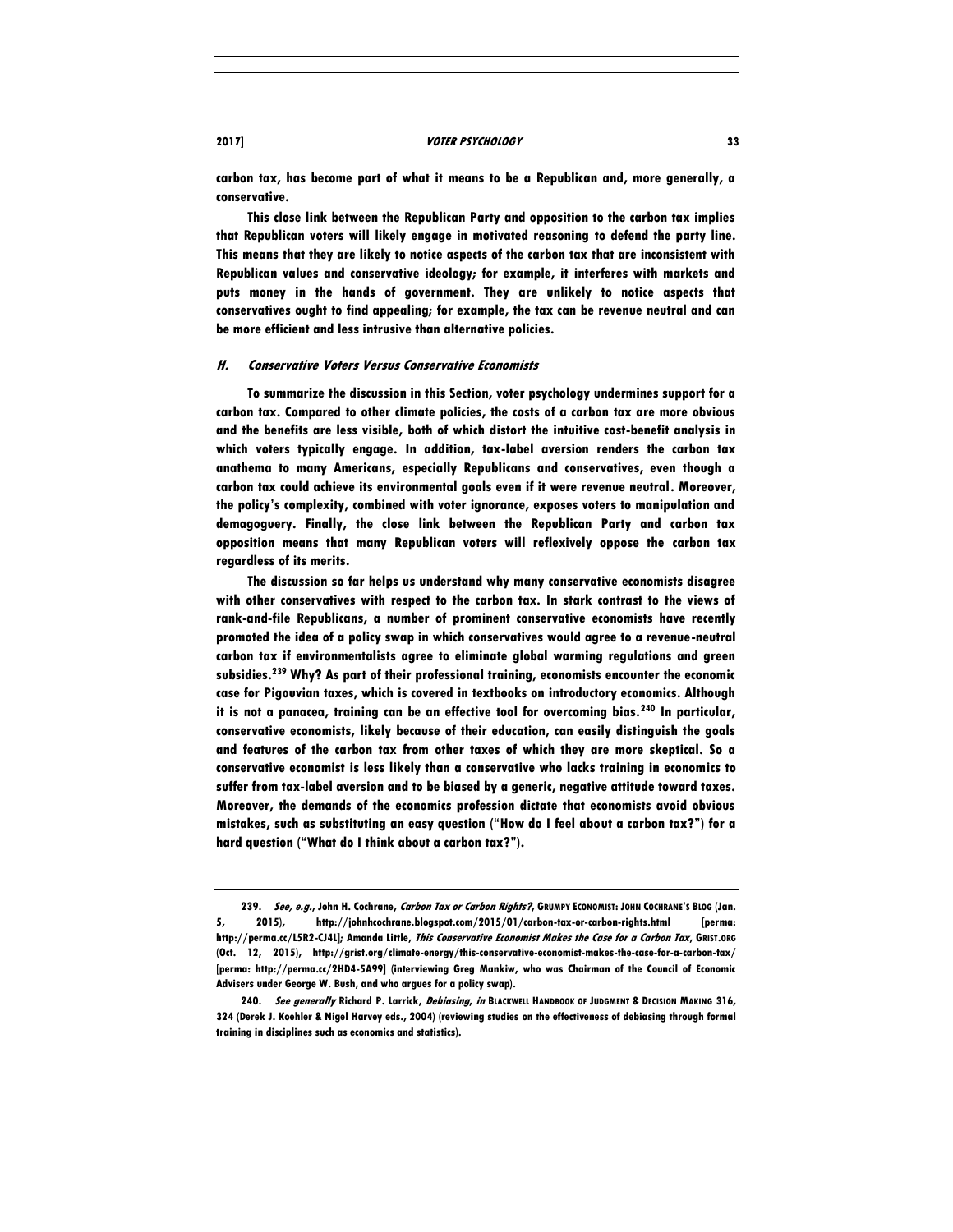## **III. VOTER PSYCHOLOGY AND CARBON TAX DESIGN**

**Section II argued that voter psychology impedes the adoption of a carbon tax. This Section assumes that carbon tax advocates somehow overcome that obstacle and discusses ways in which psychology might influence how the public thinks about the details of the carbon tax. Specifically, this Section argues that psychology biases voters against certain features of the carbon tax despite the fact that those features would make the tax more efficient.**

**This Section is necessarily speculative. Given that most voters pay little attention to policy debates, it is not completely clear what opinions (if any) voters might have with respect to the nuances of the carbon tax and to what extent public opinion will actually influence the law. Public opinion will almost certainly affect whether the government can adopt a carbon tax, and it will likely place broad constraints on the exact form that the tax would take, including constraints on the initial tax rate. But beyond that, the public may leave the details up to politicians and bureaucrats.**

**Nevertheless, understanding how the public might think about certain features of the carbon tax is still important. I will argue, for example, that the public will very likely favor a tax rate that differs from what economic analysis suggests to be the optimal rate. Given this, carbon tax proponents may want to advocate that Congress delegate the power to set the rate to an independent or executive agency comprising economists and other experts who are less susceptible to public pressure than are members of Congress.**

## **A. The Tax Rate**

**As discussed in Section I, the optimal carbon tax rate equals the social cost of carbon. Estimates of the social cost of carbon vary depending on the model used, the discount rate applied, and assumptions about the occurrence of certain low-probability events that would cause extreme damage. As a result, the Interagency Working Group on the Social Cost of Greenhouse Gases (IWG), which provides estimates of the social cost of carbon for use by federal regulatory agencies in cost-benefit analyses, offers a range of estimates.<sup>241</sup> For 2015, the IWG's central estimate of the social cost was \$36 per ton of carbon dioxide, but the IWG's estimates varied depending on specific assumptions and ranged from \$11 to \$105 per ton.<sup>242</sup> This lack of precision creates cover for industry groups and environmentalists to argue in self-serving fashion for either a lower or higher rate.**

**What rate will the public support? The answer is highly uncertain. While the public favors action to combat global warming, support declines dramatically when pollsters mention even small costs.<sup>243</sup> In other words, the public is not yet willing to make the sacrifice that economic models indicate is necessary. This suggests that, to garner public support, the carbon tax rate would, at least initially, have to be lower than the IWG's central estimate.**

**Moreover, once a small tax is in place, the public may strongly resist rate increases. After all, they would burden virtually everyone in the country. People may also become anchored to the initial rate. Behavioral economists have shown that when the intrinsic value** 

<sup>241.</sup> INTERAGENCY WORKING GRP. ON SOC. COST OF GREENHOUSE GASES, supra note 22, at 4.

**<sup>242.</sup> Id. The estimate is stated in 2007 dollars. Id.**

**<sup>243.</sup> For a review of the evidence, see Lucas, Behavioral Public Choice, supra note 51, at 142–43.**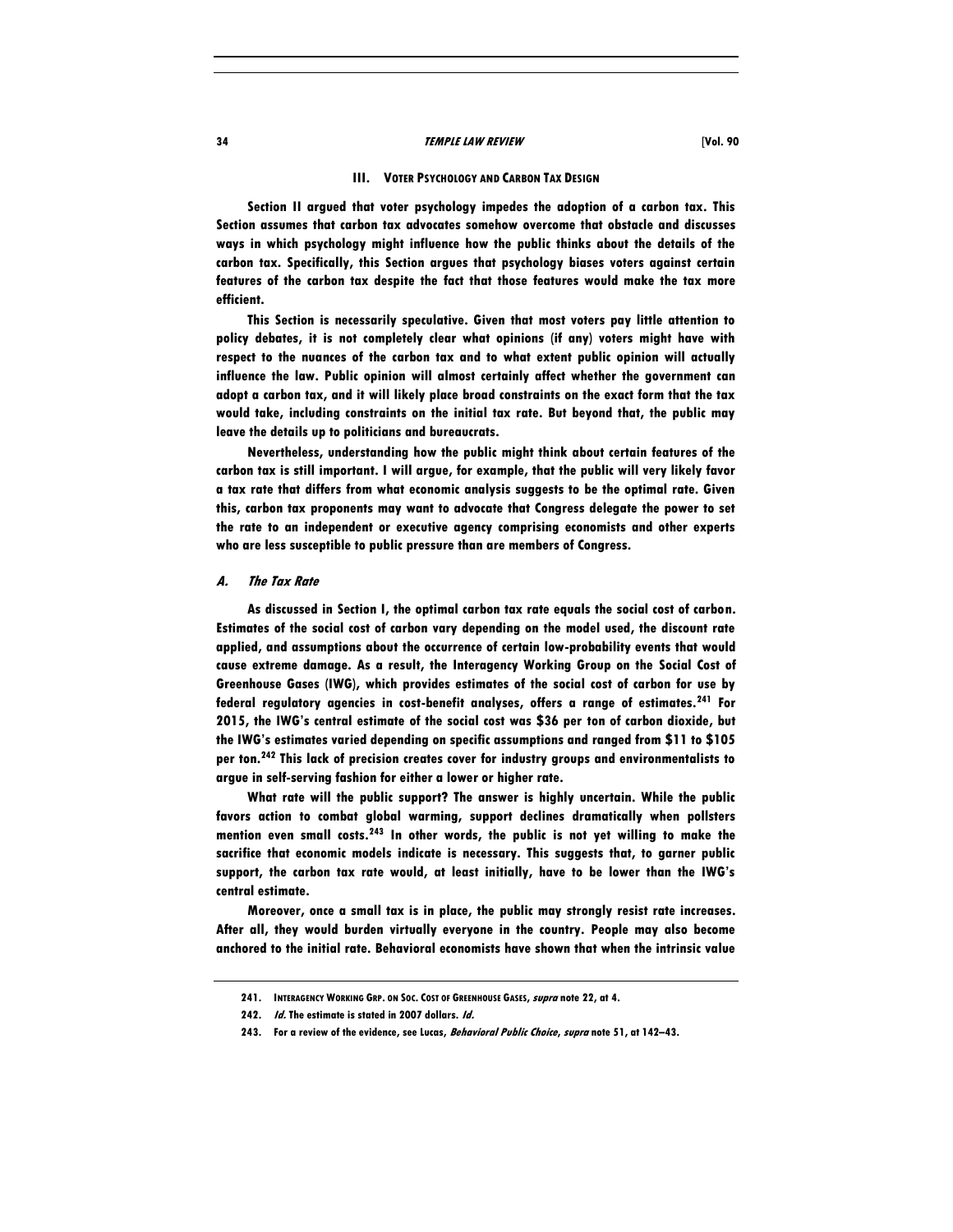**of an item is ambiguous, consumers' willingness to pay for it can be influenced by arbitrary anchors.<sup>244</sup> Similarly, the optimal carbon tax rate is highly ambiguous, so people may fixate on the initial rate and assume it is optimal even if it is not. Consistent with the notion that the initial rate may prove sticky, the public strongly opposes increasing existing taxes on gasoline and on income (except on the wealthy).<sup>245</sup>**

**On the other hand, there are reasons to believe that, after adoption of a small tax, the public might, over time, support (or at least not steadfastly oppose) increasing the tax rate. Various psychological forces could contribute to a slippery-slope phenomenon that would work to the benefit of those who favor a higher rate.**

**The first is extremeness aversion, which is the idea that "the attractiveness of an option is enhanced if it is an intermediate option in the choice set and is diminished if it is an extreme option."<sup>246</sup> Because of extremeness aversion, voters may favor policies framed as the moderate position falling between two extremes.<sup>247</sup> Of course, whether a policy is extreme or moderate depends on the baseline. A small carbon tax might today seem like a moderate compromise between the two extremes of no tax and the IWG's central estimate. But once the small tax is in place, the baseline may shift so that the small tax (rather than no tax) will be the new starting point in any discussions about the appropriate rate.** 

**Second, the initial adoption of a small carbon tax could allow advocates of higher taxes to take advantage of the foot-in-the-door technique. Psychologists have shown that you can increase the chances of obtaining compliance with a large request by first making a similar, but smaller, request.<sup>248</sup> Apparently, compliance with the first request creates a desire for consistency and causes people to conclude that they are the type of people who comply with such requests.<sup>249</sup> So if advocates persuade the public to support a small carbon tax, then, once that tax is in place, support for a larger tax may follow more readily.**

**The upshot is significant uncertainty regarding what carbon tax rate the public might ultimately support. Initially, the public would likely accept, at most, only a small tax, but once the tax is in place, voters may tolerate increases.<sup>250</sup> In any event, we have reason to believe that expert estimates of the social cost of carbon will have little influence on public opinion as to the appropriate rate. Instead, logically irrelevant factors will likely play a significant role.**

**<sup>244.</sup> See, e.g., Dan Ariely et al., "Coherent Arbitrariness": Stable Demand Curves Without Stable Preferences, 118 Q.J. ECONOMICS 73, 75–77 (2003).** 

**<sup>245.</sup> See Taxes, GALLUP, http://www.gallup.com/poll/1714/taxes.aspx [perma: http://perma.cc/T7D8-HL87] (last visited Oct. 16, 2017) (providing data from as recent as April of 2017).** 

**<sup>246.</sup> Itamar Simonson & Amos Tversky, Choice in Context: Tradeoff Contrast and Extremeness Aversion, 29 J. MARKETING RES. 281, 281 (1992).** 

**<sup>247.</sup> Mario J. Rizzo & Douglas Glen Whitman, Little Brother Is Watching You: New Paternalism on the Slippery Slopes, 51 ARIZ. L. REV. 685, 729–32 (2009).** 

**<sup>248.</sup> E.g., Jerry M. Burger, The Foot-in-the-Door Compliance Procedure: A Multiple-Process Analysis and Review, 3 PERSONALITY & SOC. PSYCHOL. REV. 303, 303 (1999).** 

**<sup>249.</sup> Id. at 306–19.** 

**<sup>250.</sup> A simple way to address this problem is to enact a low rate initially, but specify that it will increase automatically over time. See id. at 303, 306–19. Nonetheless, this approach does not eliminate the need to periodically reconsider the tax rate in light of new scientific evidence. See id.**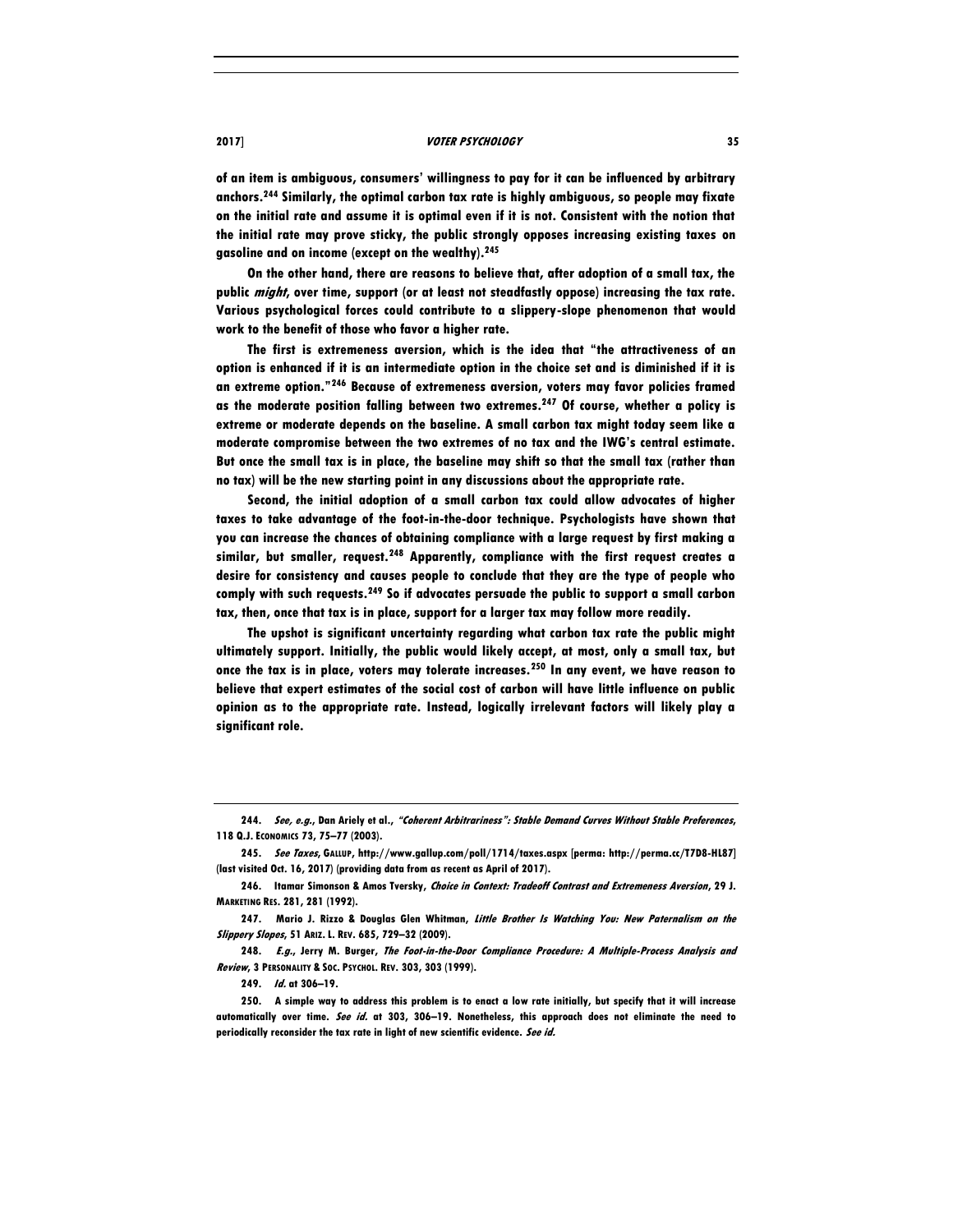#### **B. Exemptions**

**As discussed in Section I, a broad-based carbon tax would minimize the cost of addressing global warming by equalizing the marginal cost of abatement across economic sectors so that society could not save money by reallocating abatement efforts from one sector to another. In practice, however, industry groups will lobby for exemptions, and, if they succeed, then some emissions will escape taxation. Large exemptions could dramatically increase costs. For example, if the government taxes gasoline but exempts coal used to generate electricity, then the country will forgo relatively cheap opportunities to abate emissions in power generation.**

**Unfortunately, exemptions will also have substantial psychological appeal for voters. While people are concerned about global warming, they also have little interest in addressing it by punishing themselves or others like themselves.<sup>251</sup> It will be easy to justify any given exemption by arguing that the exemption will help the poor or unburden some crucial activity or economic sector. And while the benefits (and beneficiaries) of exemptions will be obvious, their cost (and who pays them) will not—and WYSIATI. Based on what we know about their ignorance of economics,<sup>252</sup> we cannot expect that voters will appreciate the importance of a uniform marginal cost of abatement.**

**In this respect, the psychological appeal of carbon tax exemptions is similar to that of tax expenditures in the context of the income tax. Given the parallels between carbon tax exemptions and tax expenditures, it is not surprising that in countries that have adopted carbon taxes, exemptions are common and have at least partially undermined effectiveness.<sup>253</sup> Similarly, the Waxman-Markey cap-and-trade bill that passed the House of Representatives in 2009, which would have priced carbon emissions in a manner somewhat similar to a carbon tax, exempted certain industries from its coverage and contained numerous subsidies for various industries that were not exempt.<sup>254</sup>**

## **C. Use of Funds**

**As discussed in Section I, the government would have to use only a small portion of carbon tax revenue to offset the disproportionate burden that the tax imposes on the poor. What about the remaining funds?**

**Setting aside concerns about distribution, economists generally recommend that the government use carbon tax revenue in a way that maximizes the social benefit. In particular, many economists support using a large portion of the revenue to cut existing taxes because doing so would address the tax-interaction effect.<sup>255</sup> The carbon tax will increase the price of carbon-intensive goods, which will reduce the real return to both labor and capital. In other words, the same amount of wages or investment income will not buy as much once a carbon tax is in place. In this way, a carbon tax would interact with income and** 

**<sup>251.</sup> HSU, CASE FOR A CARBON TAX, supra note 8, at 152–70.** 

**<sup>252.</sup> See CAPLAN, supra note 103, at 23–54.** 

**<sup>253.</sup> David G. Duff & Shi-Ling Hsu, Carbon Taxation in Theory and Practice, in 8 CRITICAL ISSUES IN ENVIRONMENTAL TAXATION: INTERNATIONAL AND COMPARATIVE PERSPECTIVES 261, 269–75 (Claudia Dias Soares et al. eds., 2010); Boqiang Lin & Xuehui Li, The Effect of Carbon Tax on Per Capita CO<sup>2</sup> Emissions, 39 ENERGY POL'Y 5137, 5144 (2011); Rabe, Carbon Taxes, supra note 41, at 138–39.** 

**<sup>254.</sup> GRAETZ,supra note 42, at 241–45.** 

**<sup>255.</sup> See supra note 28.**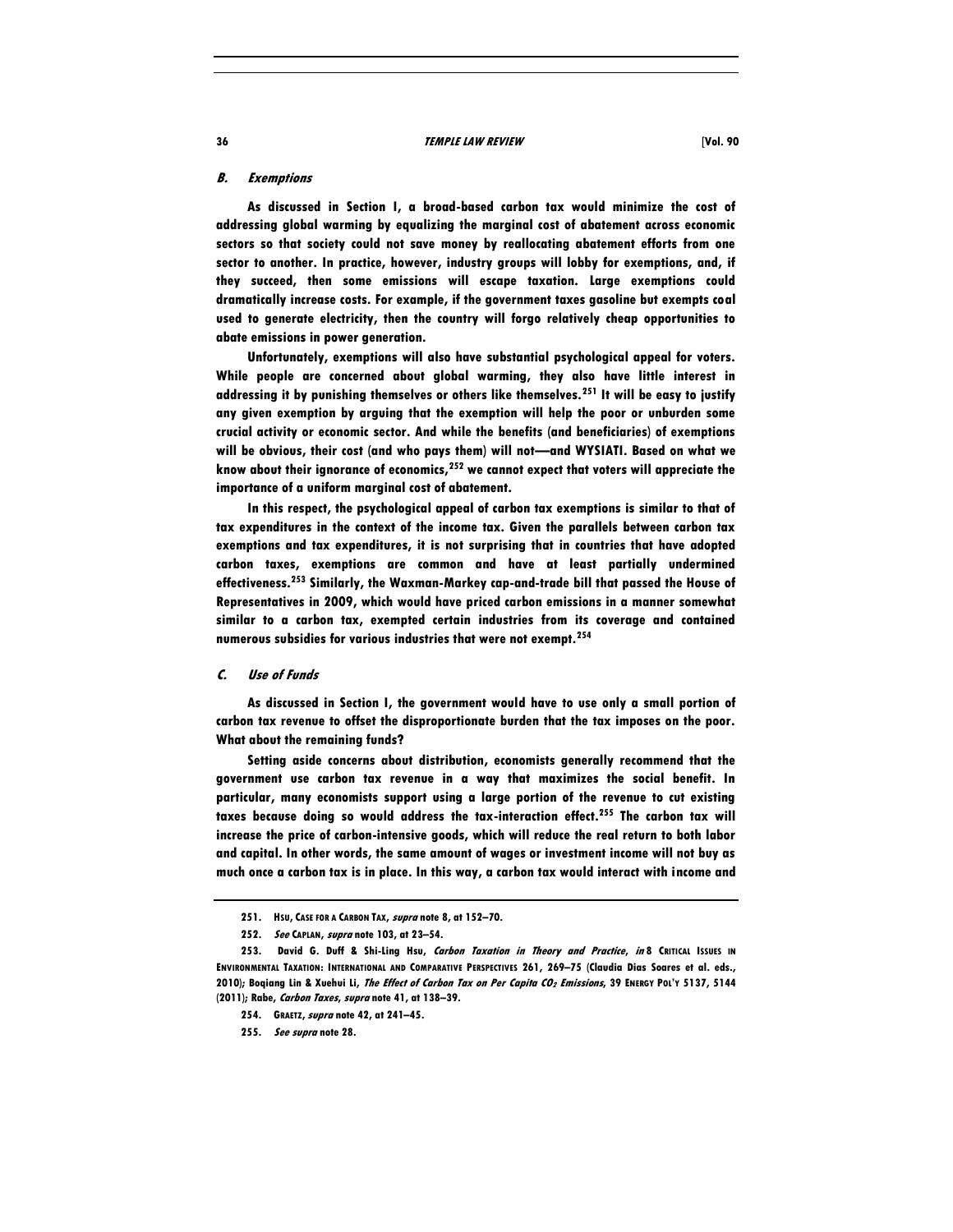**payroll taxes and compound existing distortions in labor and capital markets—an effect that would operate as a drag on economic growth. The government could address this problem by using carbon tax revenue to cut existing taxes.<sup>256</sup>**

**Voters, however, appear to be oblivious to the tax-interaction effect. Polls generally find that the carbon tax does not become more popular when pollsters link it to income and payroll tax cuts. Instead, if the government opts to return carbon tax revenue to taxpayers, voters prefer to receive lump-sum refund checks.<sup>257</sup> The problem with lump-sum refunds is that they do not address the tax-interaction effect, so they substantially increase the overall cost of climate change mitigation.<sup>258</sup>**

**A second possible use for carbon tax revenue is to increase spending on government programs. Increasing spending in this way would make sense if the expected benefits exceeded those associated with using the money to fund tax cuts or reduce the deficit.<sup>259</sup> As a result, some economists support spending at least part of any carbon tax revenue on, for instance, improvements to infrastructure.<sup>260</sup>**

**Similarly, some economists point to the models of path-dependent innovation discussed in Section I to argue that the government should use carbon tax revenue to subsidize clean technology research, deployment, and adoption.<sup>261</sup> This is one point on which voters tend to agree with the experts (or at least with some experts). Earmarking carbon tax revenue for green subsidies substantially increases public support.<sup>262</sup> Similarly, experience shows that governments tend to earmark environmental tax revenue for environmental programs.<sup>263</sup>**

**Why? As discussed in Section II, evidence from focus groups indicates that many people ignore the incentive effects of environmental taxes and conclude that they will be ineffective unless the government uses the resulting revenue to fund environmental programs. In addition, subsidies satisfy the desire to affirmatively address global warming in an obvious and direct way by linking carbon tax payments to specific actions. They also likely reduce the pain of paying the carbon tax by linking the tax to a salient benefit.<sup>264</sup> ("At least my carbon tax payment is paying for solar panels and isn't going to waste!")**

**While the public's embrace of green subsidies is consistent with the view of some** 

**261. See generally AGHION ET AL., PATH DEPENDENCE,supra note 71.** 

**262. Baranzini & Carattini, supra note 172, at 211–13; Dresner et al., supra note 168, at 901; Kallbekken & Aasen, supra note 157, at 2187; Sælen & Kallbekken, supra note 169, at 2182–88.** 

**263. Baranzini & Carattini, supra note 172, at 212–13.** 

**264. Cf. Christopher C. Fennell & Lee Anne Fennell, Fear and Greed in Tax Policy: A Qualitative Research Agenda, 13 WASH. U. J.L. & POL'Y 75, 129–36 (2003) (arguing that the government could potentially reduce the psychological burden of paying taxes by supplying taxpayers with information about how tax dollars are spent and giving taxpayers a voice in spending decisions).** 

**<sup>256.</sup> Goulder, supra note 29, at S4–9; Williams & Wichman, supra note 28, at 84–89.** 

<sup>257.</sup> DAVID AMDUR ET AL., NAT'L SURVS, ON ENERGY & ENV'T, PUBLIC VIEWS ON A CARBON TAX DEPEND ON THE PROPOSED USE **OF REVENUE 1 (2014), http://ssrn.com/abstract=2652403 [perma: http://perma.cc/YWB5-XSMM].** 

**<sup>258.</sup> CARBONE ET AL.,supra note 26, at 7–8; Goulder, supra note 29, at S7.** 

**<sup>259.</sup> On the macroeconomic effects of using carbon taxes to fund government spending or cut the deficit, see CARBONE ET AL., supra note 26, at 14–22; Goulder, supra note 29, at S9–10; and Williams & Wichman, supra note 28, at 89–91.** 

**<sup>260.</sup> E.g., Lawrence Summers, Let This Be the Year When We Put a Proper Tax on Carbon, FIN. TIMES (Jan. 5, 2015), http://www.ft.com/content/10cb1a60-9277-11e4-a1fd-00144feabdc0 [perma: http://perma.cc/CJD2- MU7N].**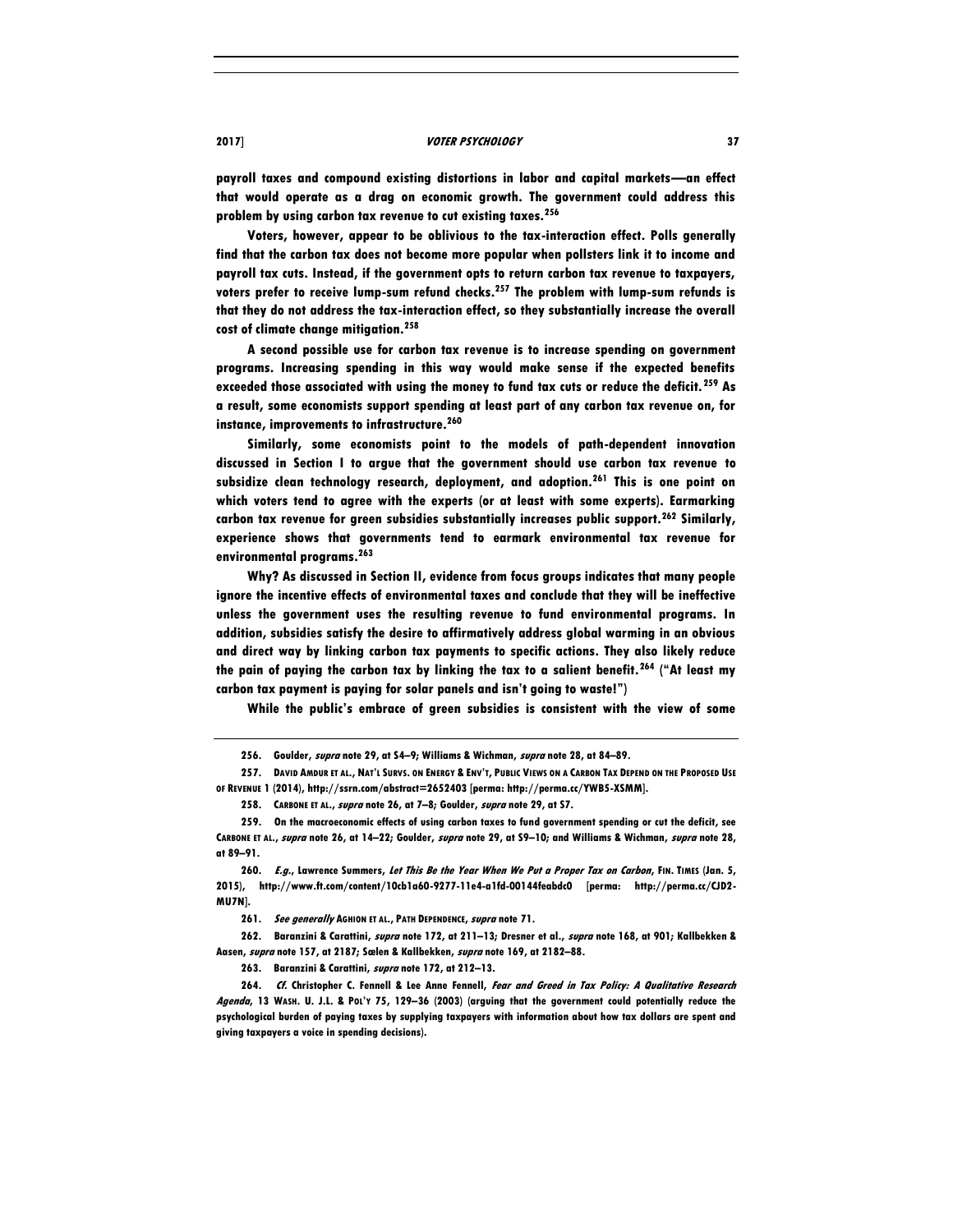**experts, caution is warranted. Recall from Section I that economic models of path-dependent innovation justify carefully designed subsidies. As I discuss below, the public is likely to ignore the need for careful design.**

## **D. Carbon Tariffs**

**As discussed in Section I, after adopting a carbon tax, the United States could deal with the problem of free riders and leakage by taxing imports from rogue nations that refuse to place a price on carbon. Because the optimal carbon tariff will vary from industry to industry and will be difficult to determine precisely, rent-seeking industry groups may lobby for excessive tariffs, using the carbon tax as a pretext to justify protectionist policies. Given that excessive tariffs would harm consumers by increasing prices, we might expect that most voters would oppose them (if they happened to be paying attention).**

**Psychology, however, suggests otherwise. We have seen that people tend to divide the world into in-groups and out-groups.<sup>265</sup> Members of in-groups are deemed more virtuous, friendly, and trustworthy.<sup>266</sup> In extreme cases, members of out-groups become objects of disdain or hatred.<sup>267</sup> Xenophobia, which is hatred or fear of foreigners, is a particularly intense form of in-group bias.**

**While tariffs harm consumers, they also appeal to xenophobes. Moreover, the harm that tariffs cause is not always obvious (and WYSIATI), so xenophobia may win out. In fact, in stark contrast to economists, the public generally likes tariffs and other trade barriers.<sup>268</sup> As a result, if the United States adopts a carbon tax, industry groups whose members face foreign competition would likely fan the flames of xenophobia to convince the public to support excessive carbon tariffs. ("Those crafty Chinese are manipulating their currency and they don't have a carbon tax. We have to protect ourselves with higher tariffs on Chinese goods!") Concerns about excessive carbon tariffs are particularly acute at present because nationalism and protectionism have become potent forces in American politics. For example, President Trump made protectionist tariffs a centerpiece of his election campaign and argued that the United States "can't continue to allow China to rape our country, and that's what they're doing."<sup>269</sup>**

**269. Kevin Cirilli & David Knowles, Trump Likens Trans-Pacific Partnership Trade Deal to Rape, BLOOMBERG (June 28, 2016, 2:43 PM, corrected June 29, 2016, 7:03 AM), http://www.bloomberg.com/politics/articles/2016-**

**<sup>265.</sup> See KINDER & KAM, supra note 220, at 21.** 

**<sup>266.</sup> Id. at 19.** 

**<sup>267.</sup> Id. at 8.** 

**<sup>268.</sup> The vast majority of economists believe that the United States should reduce tariffs and other trade barriers because doing so benefits consumers. E.g., Robert Whaples, Do Economists Agree on Anything? Yes!, 3 ECONOMISTS' VOICE 1, 1 (2006); China-U.S. Trade, CHI. BOOTH: IGM F. (June 19, 2012, 9:31 AM), http://www.igmchicago.org/igm-economic-experts-panel/poll-results?SurveyID=SV\_003w6LBGnkOfDuI [perma: https://perma.cc/manage/create/]; Free Trade, CHI. BOOTH: IGM F. (Mar. 13, 2012, 9:18 AM), http://www.igmchicago.org/igm-economic-experts-panel/poll-results?SurveyID=SV\_0dfr9yjnDcLh17m [perma: http://perma.cc/M2WJ-AYJ2]; Trade Barriers for Sugar, CHI. BOOTH: IGM F. (Aug. 27, 2012, 2:44 PM), http://www.igmchicago.org/igm-economic-experts-panel/poll-results?SurveyID=SV\_09vbSl37UGl6oCh [perma: http://perma.cc/L3PX-4ALE]. By contrast, the public supports tariffs and other trade barriers. E.g., CAPLAN, supra note 103, at 50–84; see also A New York Times/CBS News Poll on What Voters Think About the Campaign, N.Y.TIMES 23 (Mar. 21, 2016), http://www.nytimes.com/interactive/2016/03/21/us/politics/times-cbs-news-poll-2016 race.html [perma: http://perma.cc/V9YF-R965] (reporting that, in each of the twelve polls taken over twenty-eight years, a majority of adults agreed that "trade restrictions are necessary to protect domestic industries").**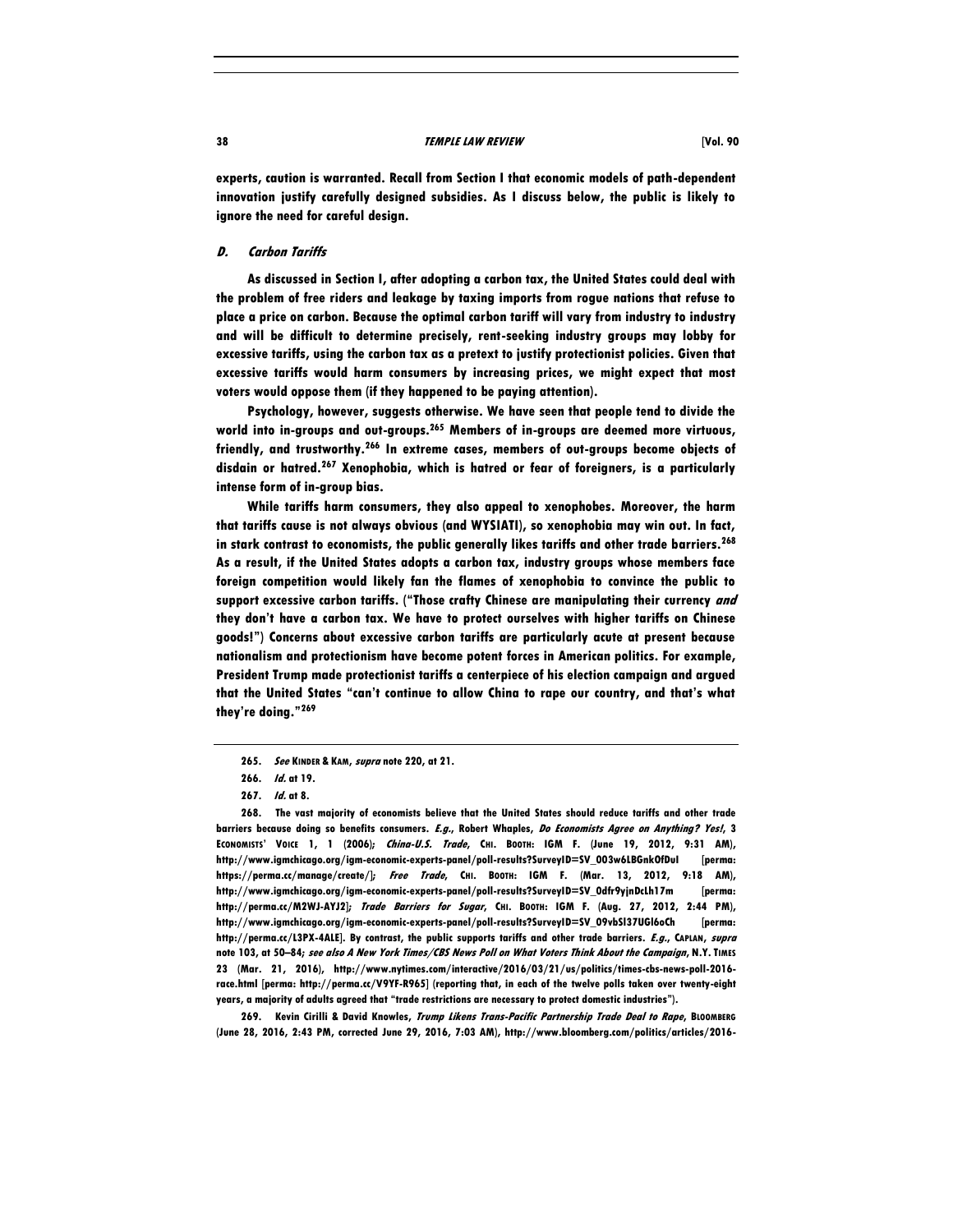## **IV. POTENTIAL SOLUTIONS**

**Sections I through III argued that voters are biased against the carbon tax even though experts favor it and that voters are biased in favor of particular design features that would make the carbon tax less efficient. This Section discusses strategies for overcoming these problems. The potential solutions are to educate and debias voters, to manipulate voters' biases, and to delegate power to bureaucrats. None of these solutions are perfect, but all of them have potential.**

#### **A. Educating and Debiasing Voters**

**Educating voters about the carbon tax will be an uphill battle. As discussed in Section II, voters have little reason to pay attention to policy debates, and studies of political knowledge confirm that most do not. Moreover, even if carbon tax proponents obtain the attention of voters, persuading them to support an optimally designed carbon tax would mean overcoming the many psychological impediments discussed in Sections II and III, which is no small task.<sup>270</sup>**

**One approach, which has already been tried, is to emphasize that economists and other experts favor a carbon tax.<sup>271</sup> The problem with this tactic is that motivated reasoning may lead people (whether conservative or liberal) who are already skeptical of the carbon tax to question the credibility of the experts who favor it. Whether a person views an expert as knowledgeable, trustworthy, and credible depends in large part on whether he or she believes that the expert's values and worldview are in line with his or her own.<sup>272</sup> Moreover, on issues that divide people along cultural or political lines, people are often quick to discredit an expert who otherwise has impeccable credentials simply because they disagree with the expert's conclusions.<sup>273</sup> As a result, conservatives who think the carbon tax is just another big-government scheme will likely dismiss as untrustworthy arguments to the contrary made by economists perceived as liberal.<sup>274</sup> Similarly, liberal environmentalists who favor command-and-control regulations and who view the carbon tax as creating a license to pollute may dismiss contrary arguments made by economists perceived as conservative.**

**<sup>06-28/</sup>trump-channels-brexit-in-anti-trade-speech-at-pennsylvania-factory [perma: http://perma.cc/B4MW-NB7S].** 

**<sup>270.</sup> See Kallbekken et al., supra note 112, at 62–63 (presenting experimental evidence that informing people about the incentive effects of environmental taxes does little to increase their understanding of or support for the taxes); cf. Jeffrey J. Rachlinski & Cynthia R. Farina, Cognitive Psychology and Optimal Government Design, 87 CORNELL L. REV. 549, 606 (2002) (arguing that public education campaigns are unlikely to effectively combat voter biases about risks because "errors such as those that typically attend lay risk perception do not arise from a lack of information; they arise from the ways that information is processed").** 

**<sup>271.</sup> See supra note 9 and accompanying text.**

**<sup>272.</sup> Dan M. Kahan et al., Who Fears the HPV Vaccine, Who Doesn't, and Why? An Experimental Study of the Mechanisms of Cultural Cognition, 34 LAW & HUM. BEHAV. 501, 504–11 (2010); Michael Siegrist et al., Salient Value Similarity, Social Trust, and Risk/Benefit Perception, 20 RISK ANALYSIS 353, 359–60 (2000).** 

**<sup>273.</sup> Dan M. Kahan et al., Cultural Cognition of Scientific Consensus, 14 J. RISK RES. 147, 167 (2011) [hereinafter Kahan et al., Scientific Consensus].** 

**<sup>274.</sup> In fact, a majority of conservative Republicans believe that "climate research findings are influenced by scientists' desire to advance their careers (57%) or their own political leanings (54%) most of the time." Cary Funk & Brian Kennedy, The Politics of Climate, PEW RES. CTR. (Oct. 4, 2016), http://www.pewinternet.org/2016/10/04/thepolitics-of-climate/ [perma: http://perma.cc/6N7T-ZAL9].**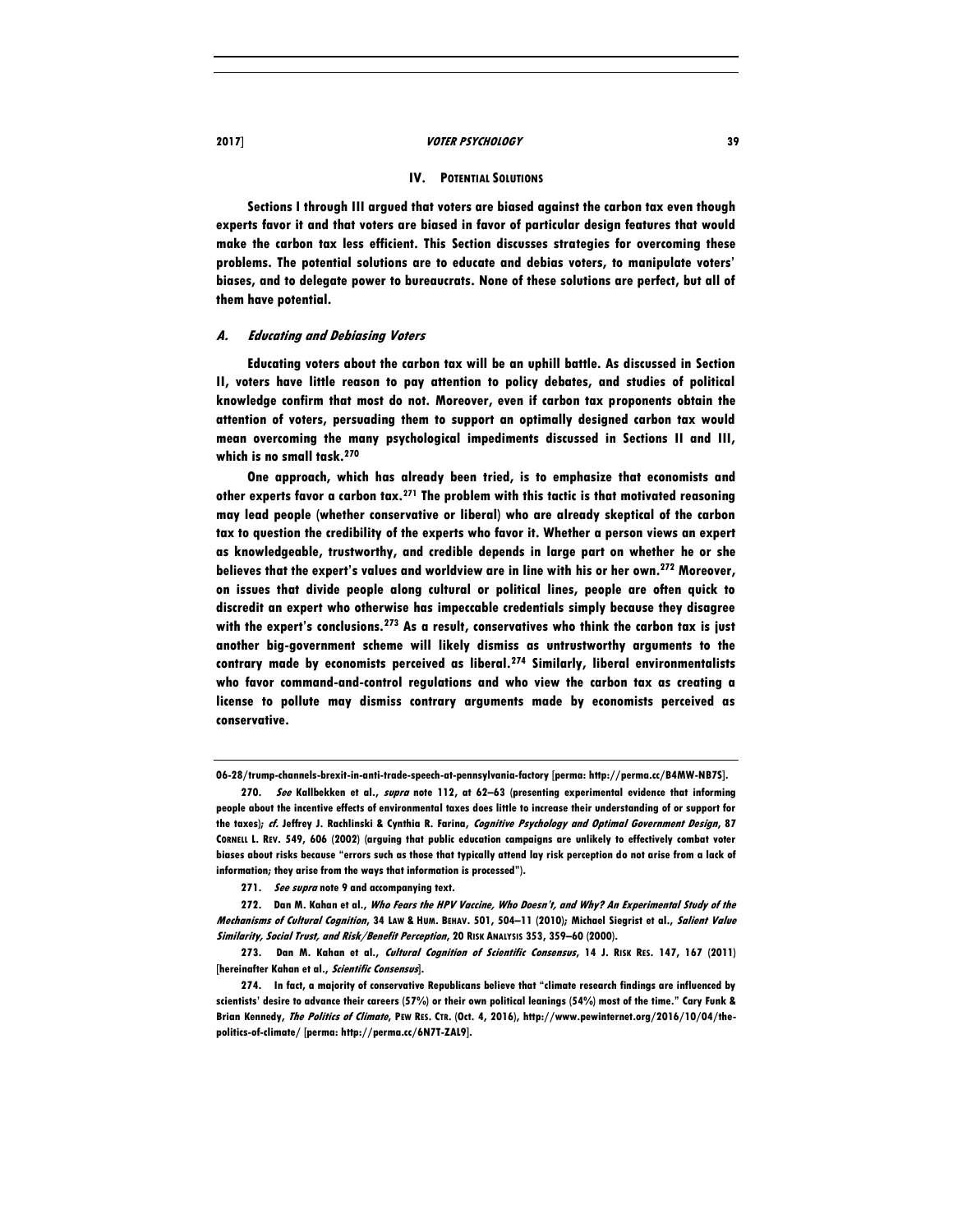**Especially relevant in this regard, Dan Kahan and his colleagues have found that people's views on various policy-relevant facts are colored by their values and by the values of what Kahan refers to as identity-defining affinity groups.<sup>275</sup> Some facts become imbued with social meaning, distorting people's perceptions. In particular, a person's view of whether experts have reached a consensus on certain policy-relevant facts often depends on whether those facts, if true, conflict with the values and worldview of that person or with the values and worldview of that person's affinity group.<sup>276</sup> In other words, the existence or nonexistence of expert consensus is a fact that can take on social meaning. Specifically, Kahan has found "a strong correlation between individuals' cultural values and their perceptions of scientific consensus on risks known to divide persons of opposing worldviews," including the existence and causes of global warming, the risks of nuclear waste disposal, and the effects of allowing people to carry concealed handguns.<sup>277</sup> Kahan argues that people "systematically overestimate the degree of scientific support for positions they are culturally predisposed to accept," and this occurs because "of a cultural availability effect that influences how readily they can recall instances of expert endorsement of those positions."<sup>278</sup> These findings suggest that carbon tax advocates may not accomplish much by informing people that, as a group, economists generally agree that the carbon tax is the best policy for addressing global warming. If that message appears to conflict with the deeply held values of individual voters or the affinity groups to which they belong, it will automatically engender skepticism.**

**All of this suggests that debiasing voters will be difficult, especially since opponents of the carbon tax can easily demagogue the issue.<sup>279</sup> But there is reason for limited optimism. For example, progress might be possible if opposition to the carbon tax becomes disentangled from membership in the Republican Party. Researchers have found evidence that certain communications strategies can disconnect beliefs from identity, including social identity, and make people more receptive to ideas they are naturally prone to dismiss.<sup>280</sup> One technique, called identity affirmation, is designed to combat the tendency to automatically dismiss information that appears to threaten strongly held values by presenting it in a way that affirms those values instead.<sup>281</sup> Carbon tax advocates could emphasize aspects of the carbon tax consistent with the values of Republicans and conservatives, including the possibility that the tax could be revenue neutral or that it could be adopted in connection with relaxing regulations on nuclear power. A second technique, called pluralistic advocacy, is designed to combat the tendency for people to reject the arguments of experts whose values they do not share.<sup>282</sup> Communications supporting the carbon tax could feature experts with diverse values, including Republicans and conservatives as well as Democrats and liberals.**

**282. Id.** 

**<sup>275.</sup> Kahan, Politically Motivated Reasoning, supra note 223, at 2.**

**<sup>276.</sup> Kahan et al., Scientific Consensus, supra note 273, at 166–67.** 

**<sup>277.</sup> Id. at 167.** 

**<sup>278.</sup> Id. at 166–67.**

**<sup>279.</sup> See generally Scott O. Lilienfeld et al., Giving Debiasing Away: Can Psychological Research on Correcting Cognitive Errors Promote Human Welfare?, 4 PERSP. PSYCHOL. SCI. 390 (2009).** 

**<sup>280.</sup> Kahan, Politically Motivated Reasoning, supra note 223, at 12–13.**

**<sup>281.</sup> Kahan et al., Scientific Consensus, supra note 273, at 169.**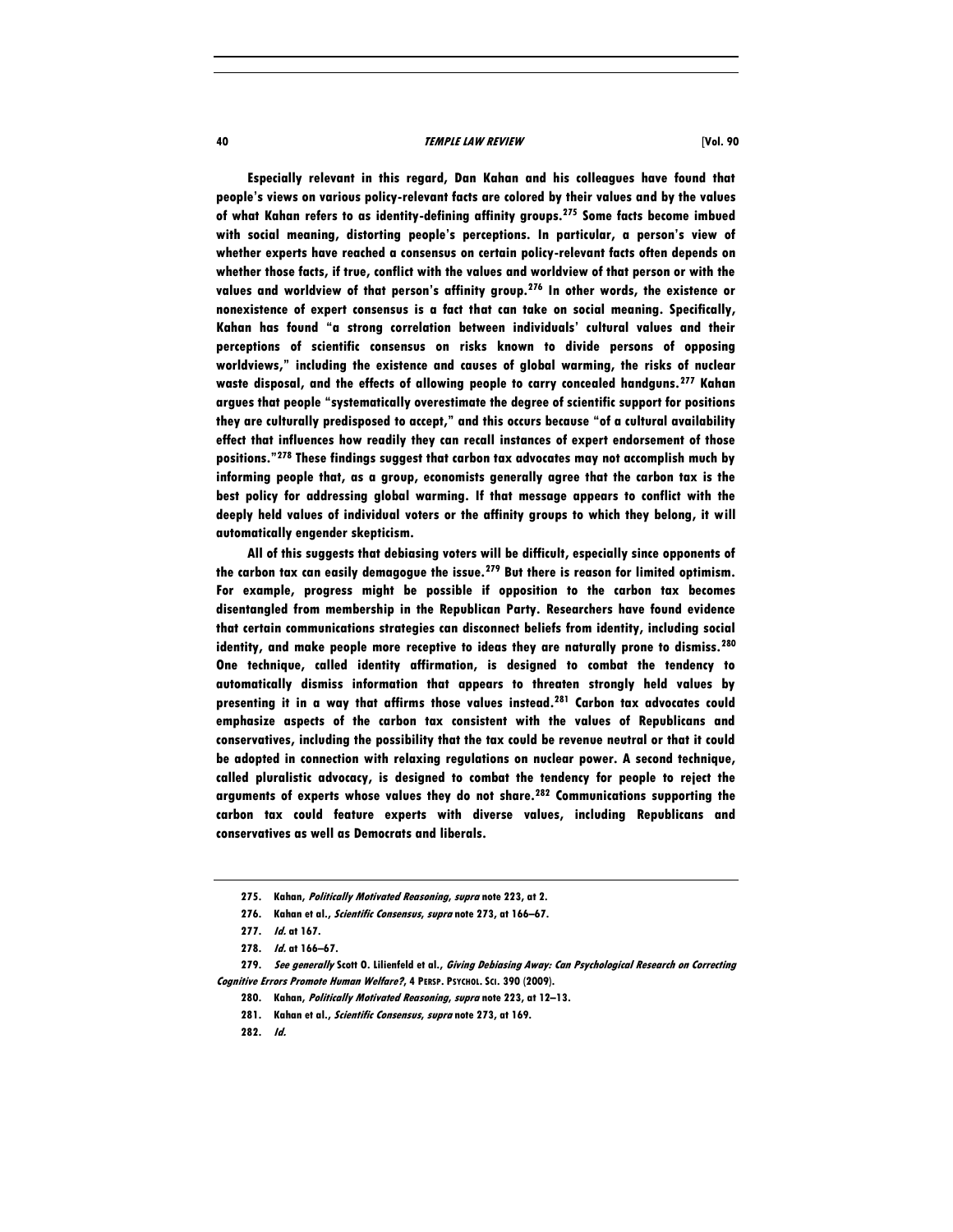**In addition to recruiting the assistance of a diverse group of experts, carbon tax proponents may also want to appeal to leaders within the Republican Party by arguing that a carbon tax is better than the alternatives. With evidence for global warming mounting and with denialism among the public on the wane, global warming regulation may be inevitable. Although President Trump has expressed skepticism about climate change, as recently as 2008, the Republican Party's official platform contained a section titled "Addressing Climate Change Responsibly," and John McCain, the party's presidential nominee that year, advocated a carbon cap-and-trade program, which would have effectively placed a price on carbon.<sup>283</sup> At that time, the party's position comported with the actions of previous Republican presidents who had used cap-and-trade programs to reduce lead in gasoline and to address acid rain. But by 2009, when Democrats introduced carbon cap-and-trade legislation, the vast majority of Republicans voted against it, with many deriding it as "capand-tax."<sup>284</sup> As a general matter, politicians, to set themselves apart and to avoid being perceived as appeasing the other side, sometimes have an incentive to confront, rather than cooperate with, their counterparts in the opposing party even with respect to proposals about which the two sides would otherwise agree.<sup>285</sup> So one likely explanation for the rapid change in the Republican Party's official position on pricing carbon is that, in response to President Obama's aggressive climate change agenda, Republican politicians seized an opportunity to distinguish themselves from Democrats by rejecting a policy to which at least some of them were previously sympathetic.<sup>286</sup> In fact, a sizable minority of Republicans in Congress may favor addressing global warming even though they currently are not comfortable discussing their position publicly.<sup>287</sup>**

**If the leadership within the Republican Party changes its position on the carbon tax, then we have reason to believe that many Republican voters will follow suit.<sup>288</sup> Consider, for example, a recent poll that found that several important policy proposals (e.g., universal healthcare) received significantly more support among Republicans if the pollster noted that then Republican presidential candidate Donald Trump supported them than if the pollster noted that a prominent Democrat supported them.<sup>289</sup> Findings like this one are consistent** 

**<sup>283.</sup> Elisabeth Bumiller & John M. Broder, McCain Differs with Bush on Climate Change, N.Y. TIMES (May 13, 2008), http://www.nytimes.com/2008/05/13/us/politics/12cnd-mccain.html [perma: http://perma.cc/6KR8- 8NEM]; REPUBLICAN NAT'L CONVENTION, 2008 REPUBLICAN PLATFORM (2008), http://prod-static-ngoppbl.s3.amazonaws.com/docs/2008platform.pdf [perma: http://perma.cc/PUV7-WCSN].** 

**<sup>284.</sup> Steven Mufson et al., In Close Vote, House Passes Climate Bill, WASH. POST (June 27, 2009), http://www.washingtonpost.com/wp-dyn/content/article/2009/06/26/AR2009062600444.html [perma: http://perma.cc/YWD3-XNFS].** 

**<sup>285.</sup> Iyengar & Westwood, supra note 224, at 705; Sunstein, Partyism, supra note 224, at 1.** 

**<sup>286.</sup> Another possibility is that Republicans have succumbed to interest group pressure as influential business organizations such as the American Legislative Exchange Council have begun to fight aggressively against carbon taxes. See Resolution in Opposition to a Carbon Tax, AM. LEGIS. EXCH. COUNCIL (Sept. 30, 2013), http://www.alec.org/model-policy/resolution-opposition-carbon-tax/ [perma: http://perma.cc/DP97-N3DU].** 

**<sup>287.</sup> Anthony Adragna, Many Republicans Privately Support Action on Climate, BLOOMBERG (Aug. 15, 2014, 4:37 PM), http://www.bloomberg.com/news/2014-08-15/many-republicans-privately-support-action-onclimate.html [perma: http://perma.cc/V24D-DVNR]; Taylor, supra note 5, at 4–6.** 

**<sup>288.</sup> See, e.g., Cohen, supra note 226, at 808 (finding that many people change their views on various political issues when informed of the positions taken by the leadership of their preferred political party).** 

**<sup>289.</sup> Ariel Edwards-Levy, Republicans Like Obama's Ideas Better when They Think They're Donald Trump's, HUFFINGTON POST (Sept. 1, 2015, 5:27 PM, updated Sept. 4, 2015), http://www.huffingtonpost.com/entry/donald-**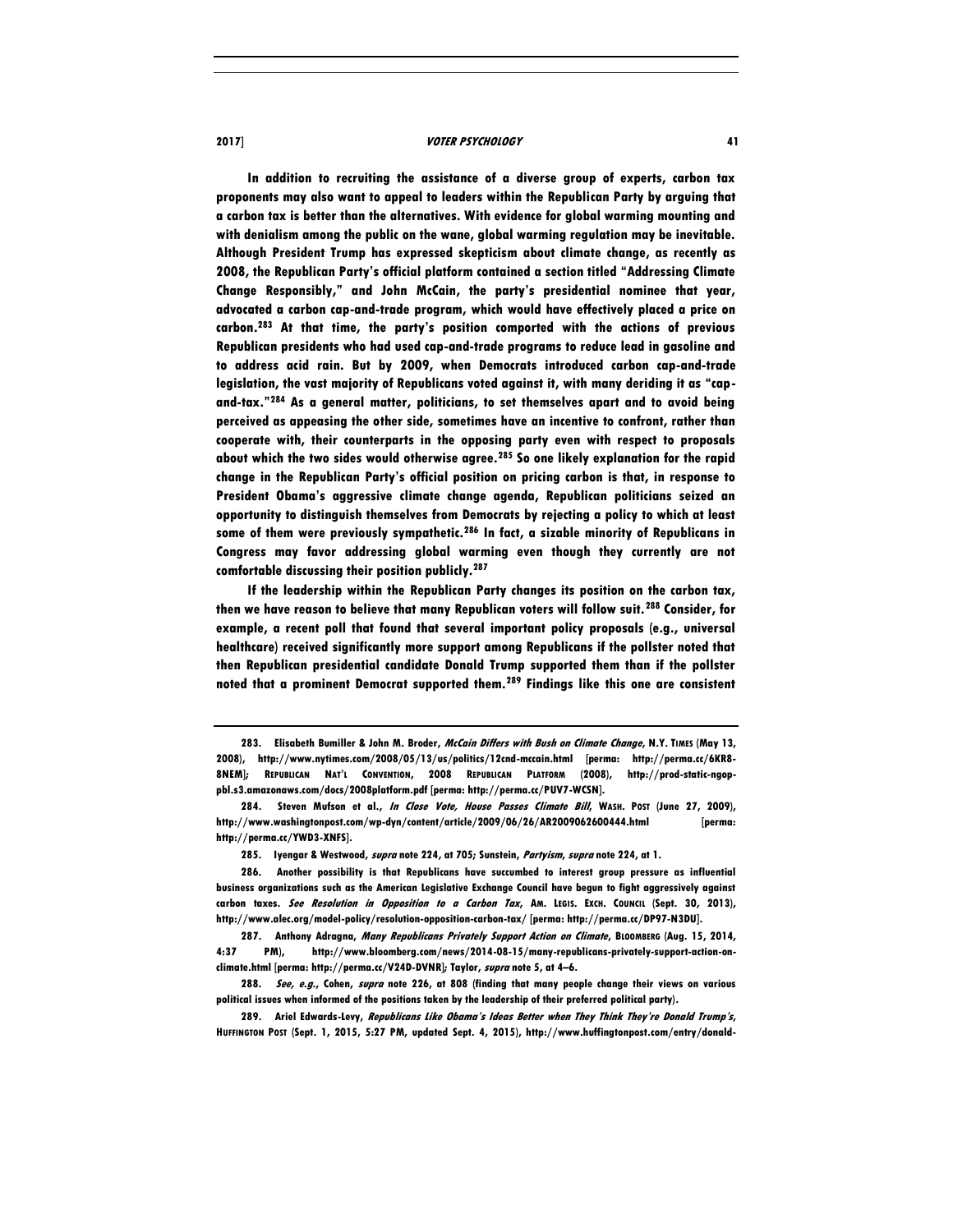**with the evidence discussed in Part II.G that some partisans favor certain policies, regardless of their merits, simply because those policies are associated with a particular political party. At present, this phenomenon works against the carbon tax because the Republican Party is officially opposed to the policy. But that could change. In fact, evidence suggests that people are especially likely to support a policy when that policy is endorsed by a party and the endorsement appears to contradict the assumed ideology of the party's members,<sup>290</sup> which would be the case if the Republican Party supported a carbon tax.**

#### **B. Manipulating Voters' Biases**

**Given that educating and debiasing voters will be difficult, an alternative strategy is simply to recognize and manipulate their biases.<sup>291</sup> This strategy is implicit in at least four techniques that carbon tax proponents have employed or recommended. The first technique is to time the adoption of the tax to correspond to a period in which the market price of gasoline is falling rapidly.<sup>292</sup> The apparent purpose of this approach is to take advantage of the fact that consumers may be psychologically anchored to a high gasoline price so that maintaining that price—by creating a tax that effectively offsets the decline in the market price that would otherwise occur—will be less painful and more politically palatable than adding to an already high price.<sup>293</sup> The second technique is to link carbon tax revenue to green subsidies in an effort to leverage voters' bias in favor of these subsidies.<sup>294</sup> The third technique is to reframe the carbon tax as a penalty imposed on firms that pollute rather than as a tax paid by consumers.<sup>295</sup> Here, the apparent purpose is to pretend that unsympathetic (and faceless) corporations will bear the burden of global warming mitigation and hope that voters (because of WYSIATI) do not realize that those corporations will likely pass most of the tax through to consumers in the form of higher prices. The fourth technique is to combat tax-label aversion by referring to the carbon tax as something other than a tax, for example, a "climate contribution."<sup>296</sup>**

**Carbon tax proponents might rationalize attempts to manipulate voters' biases on the grounds that the ends justify the means and that if voters were fully informed and unbiased, then they would agree with the ends. In support of this position, there is evidence that, while they are initially unpopular, Pigouvian taxes can become more popular once they are** 

**trump-republicans-democrats-poll\_us\_55e5fbb8e4b0c818f6196a82 [perma: http://perma.cc/ED55-ZEZ4]. 290. Cohen, supra note 226, at 811.** 

**<sup>291.</sup> Cf. Cass R. Sunstein, The Availability Heuristic, Intuitive Cost-Benefit Analysis, and Climate Change, 77 CLIMATIC CHANGE 195, 202–03 (2006) (arguing that, due to the availability heuristic, the public will become more likely to prioritize action on climate change if advocates can create vivid images of the disasters that it might produce, including associating hurricanes with it).** 

**<sup>292.</sup> Summers, supra note 260.** 

**<sup>293.</sup> See id.** 

**<sup>294.</sup> See Baranzini & Carattini, supra note 172, at 211–14 ("[W]e find that in terms of acceptability the best way of recycling the tax revenues is to give the priority to environmental spending."); Gunster, supra note 166, at 201–03.** 

**<sup>295.</sup> Cf. LEISEROWITZ ET AL., GLOBAL WARMING, supra note 87, at 12 (finding that 66% of registered voters "support requiring fossil fuel companies to pay a carbon tax and using the money to reduce other taxes"); RES. FOR THE**  FUTURE, N.Y. TIMES & STANFORD UNIV., supra note 9, at 48 (finding that 61% of those polled support requiring **"companies to pay a tax to the government for every ton of greenhouse gases the companies put out").** 

**<sup>296.</sup> See Baranzini & Carattini, supra note 172 at 214 ("[W]e also provide evidence that using a different label, viz. 'climate contribution' rather than 'carbon tax', can be beneficial in terms of acceptability.").**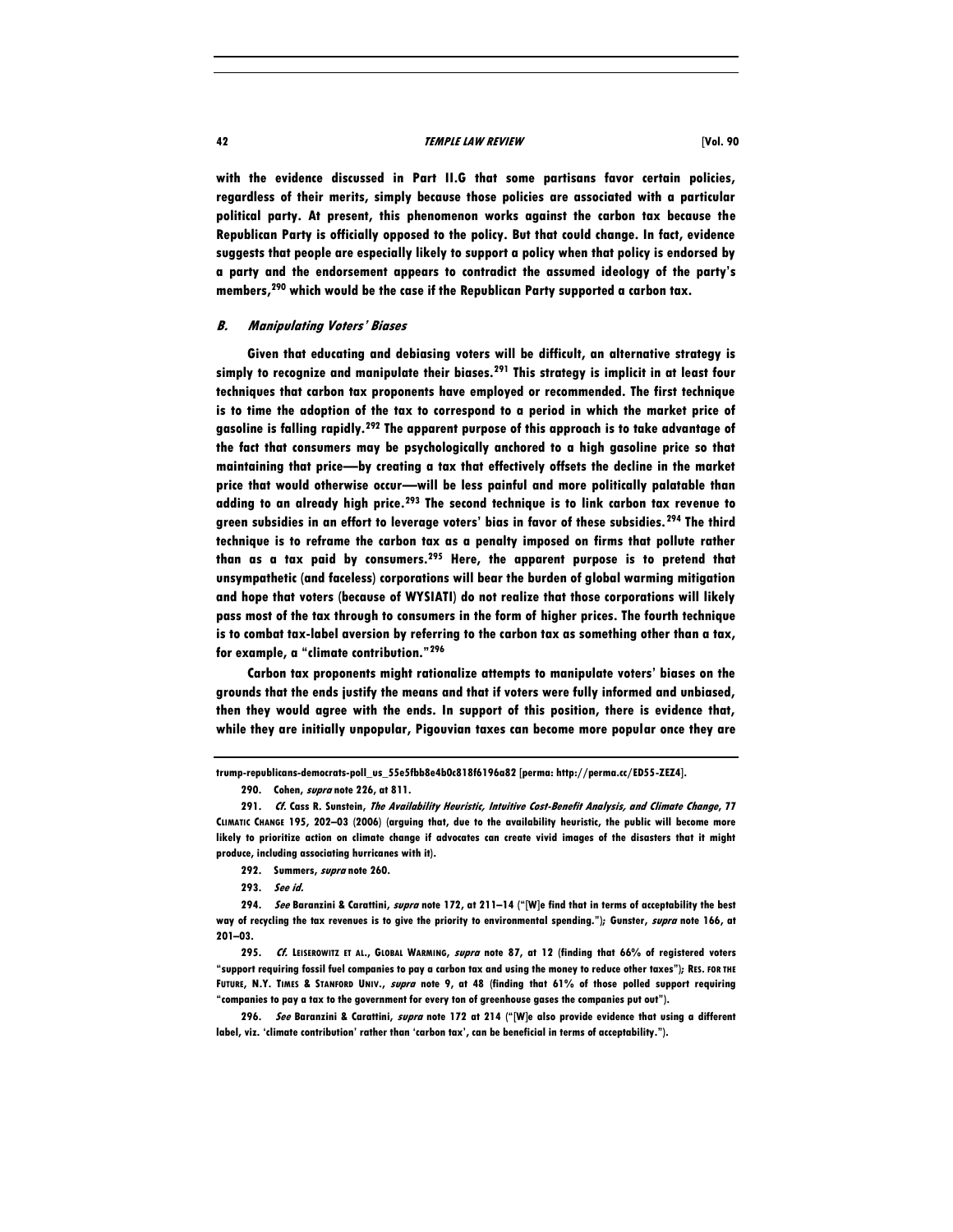**adopted.<sup>297</sup> For example, Maria Börjesson and her colleagues examined public support for tolls designed to curb road congestion in Stockholm, Sweden.<sup>298</sup> Support was initially tepid, but increased dramatically after the tolls went into effect.<sup>299</sup> A primary reason was that, after gaining experience with the tolls, more people became convinced that they worked. <sup>300</sup> Perhaps the same phenomenon would occur following the adoption of a carbon tax.**

**Nonetheless, manipulating voters' biases is not without drawbacks. First, it may not work. In particular, the first, third, and fourth techniques discussed above may be too transparent, particularly given that opponents will seek to expose these techniques as deceptive ploys.<sup>301</sup>**

**Second, attempting to manipulate voters can have unintended consequences. Shane Gunster describes how the Liberal Party in British Columbia tried to reduce resistance to its proposed carbon tax by not only describing it as revenue neutral, but also by repeatedly claiming that the tax would benefit everyone and implying that it required no sacrifices.<sup>302</sup> Gunster concludes that this strategy backfired because opponents of the tax made the obvious point that, even with revenue neutrality, not everyone would come out even.<sup>303</sup> Once this fact was established, proponents of the tax appeared mealy-mouthed.** 

**Similarly, the second technique mentioned above—marketing the carbon tax as a mechanism for funding green subsidies—could also backfire. We have seen that economic models of path-dependent innovation can justify subsidies for clean technology.<sup>304</sup> This presents an important opportunity for carbon tax advocates because combining these subsidies with a carbon tax tends to make the carbon tax more popular.<sup>305</sup> But as discussed in Section I, green subsidies must be carefully designed or they can result in wasted resources and even cause the economy to become locked into a harmful technological path. This nuance, however, will likely be lost on the public. The public's support for green subsidies does not rest on models of path-dependent innovation. After all, those models are relatively new, and public support for subsidies predates them. Instead, the public supports subsidies for the psychological reasons mentioned in Section II. Subsidies at least seem to directly address global warming in an obvious way and with little to no apparent cost. This means that public support for subsidies will likely be overbroad and extend to bad policies as well as good ones.<sup>306</sup> This is problematic because certain special interest groups have an** 

**<sup>297.</sup> See Maria Börjesson et al., The Stockholm Congestion Charges—5 Years On. Effects, Acceptability, and Lessons Learnt, 20 TRANSPORT POL'Y 1, 7–9 (2012).** 

**<sup>298.</sup> Id.**

**<sup>299.</sup> Id. at 7–8.**

**<sup>300.</sup> Id. at 8–9.** 

**<sup>301.</sup> Cf. Michaël Aklin & Johannes Urpelainen, Debating Clean Energy: Frames, Counter Frames, and Audiences, 23 GLOBAL ENVTL. CHANGE 1225, 1230–31 (2013) (presenting experimental evidence finding that any increase in support that results from framing clean energy policies in a positive light is neutralized by the presence of a negative counter frame). But see Barry G. Rabe & Christopher P. Borick, Carbon Taxation and Policy Labeling: Experience from American States and Canadian Provinces, 29 REV. POL'Y RES. 358, 360–80 (2012) (discussing instances in which states have had some limited success in increasing the price of carbon-intensive goods while avoiding the tax label).** 

**<sup>302.</sup> Gunster, supra note 166, at 192–97.** 

**<sup>303.</sup> Id. at 198–201.**

**<sup>304.</sup> See supra Part I.B.2.** 

**<sup>305.</sup> See supra Part III.C.** 

**<sup>306.</sup> This view finds support in the fact that the public embraces fuel efficiency standards even though models**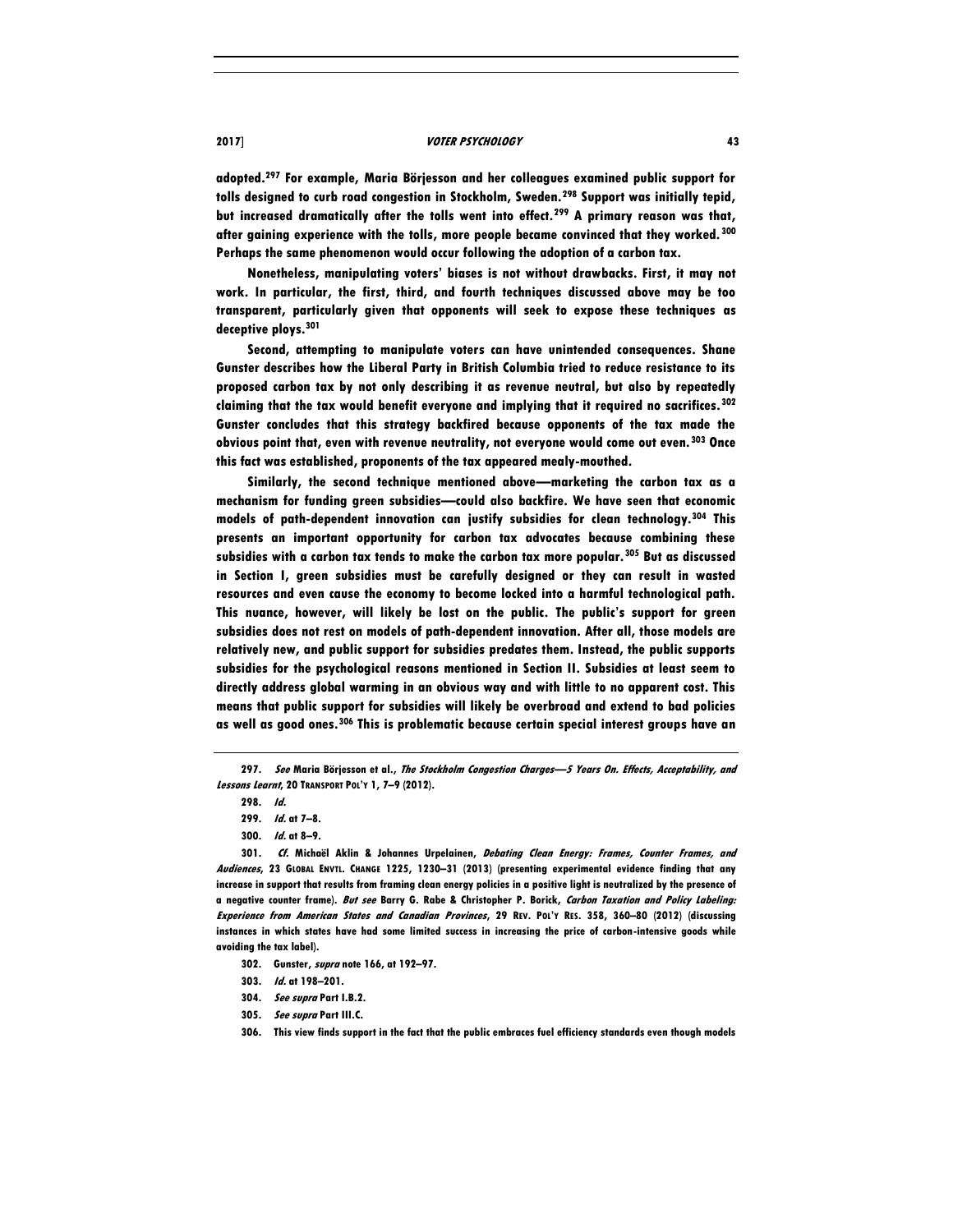**incentive to manipulate the public's fondness for subsidies—be they industry groups seeking government handouts or overzealous environmentalists eager to see more money spent on environmental programs.** 

**Finally, manipulating voters' biases raises ethical concerns. Starting with Immanuel Kant, a number of political philosophers and commentators have supported the principle of publicity, which holds that a political action is illegitimate unless the person taking it could at least hypothetically defend it in public.<sup>307</sup> An action is incompatible with the principle of publicity when actual publicity would be self-frustrating, would undermine related policy goals, or would inevitably arouse general opposition.<sup>308</sup> Consciously manipulating voters' biases via deceptive techniques satisfies these conditions and, therefore, violates the publicity principle.**

**On the other hand, carbon tax proponents might find that noble lies are acceptable to the extent that they counteract harmful voter biases. The philosopher and legal ethicist David Luban has argued that the strongest rationale for the publicity principle is the notion that actions or policies that cannot garner public support are, for that reason, wrong.<sup>309</sup> Luban notes that the publicity principle is false if the public is "ill-informed, incompetent, [or] prejudiced," and if public officials are "less ignorant or less wrong-headed."<sup>310</sup> Luban himself is skeptical "that policymakers are wiser and better than their fellows" but admits that "whether and when the publicity principle is defensible" is an empirical question.<sup>311</sup> Luban's observation provides a nice segue into a discussion of potential bureaucratic solutions to the problem of anti-carbon-tax bias.**

## **C. Delegating Power to Bureaucrats**

**Because of voter bias and interest group influence, adopting a carbon tax through the legislative process (especially one that maximizes efficiency) will be difficult. An alternative strategy is to delegate power to bureaucrats, who are more insulated than politicians from political pressure.<sup>312</sup> Jonathan Masur and Eric Posner present a compelling case that under the Clean Air Act, the Environmental Protection Agency (EPA) currently has the power to adopt a carbon tax without further congressional action.<sup>313</sup> However, due to constraints on its power, any carbon tax that the EPA adopts would be suboptimal. For example, under the Clean Air Act, the EPA could not impose the tax directly on firms that extract, process, or import fossil fuels, but would instead have to impose it further down the production chain on firms that actually emit carbon in the production process.<sup>314</sup> For practical reasons, this** 

**311. Id. at 193, 196.** 

**of path-dependent innovation suggest that they may be harmful in the long run. See supra notes 76–80 and accompanying text.** 

**<sup>307.</sup> For a discussion and critique, see generally David Luban, The Publicity Principle, in THE THEORY OF INSTITUTIONAL DESIGN 154 (Robert E. Goodin ed., 1996).** 

**<sup>308.</sup> Id. at 172–76.** 

**<sup>309.</sup> Id. at 192.** 

**<sup>310.</sup> Id. at 193.** 

**<sup>312.</sup> See Lucas & Tasic, supra note 15, at 251–52.**

**<sup>313.</sup> Masur & Posner, supra note 190, at 109–19.** 

**<sup>314.</sup> Id. at 115 n.89.**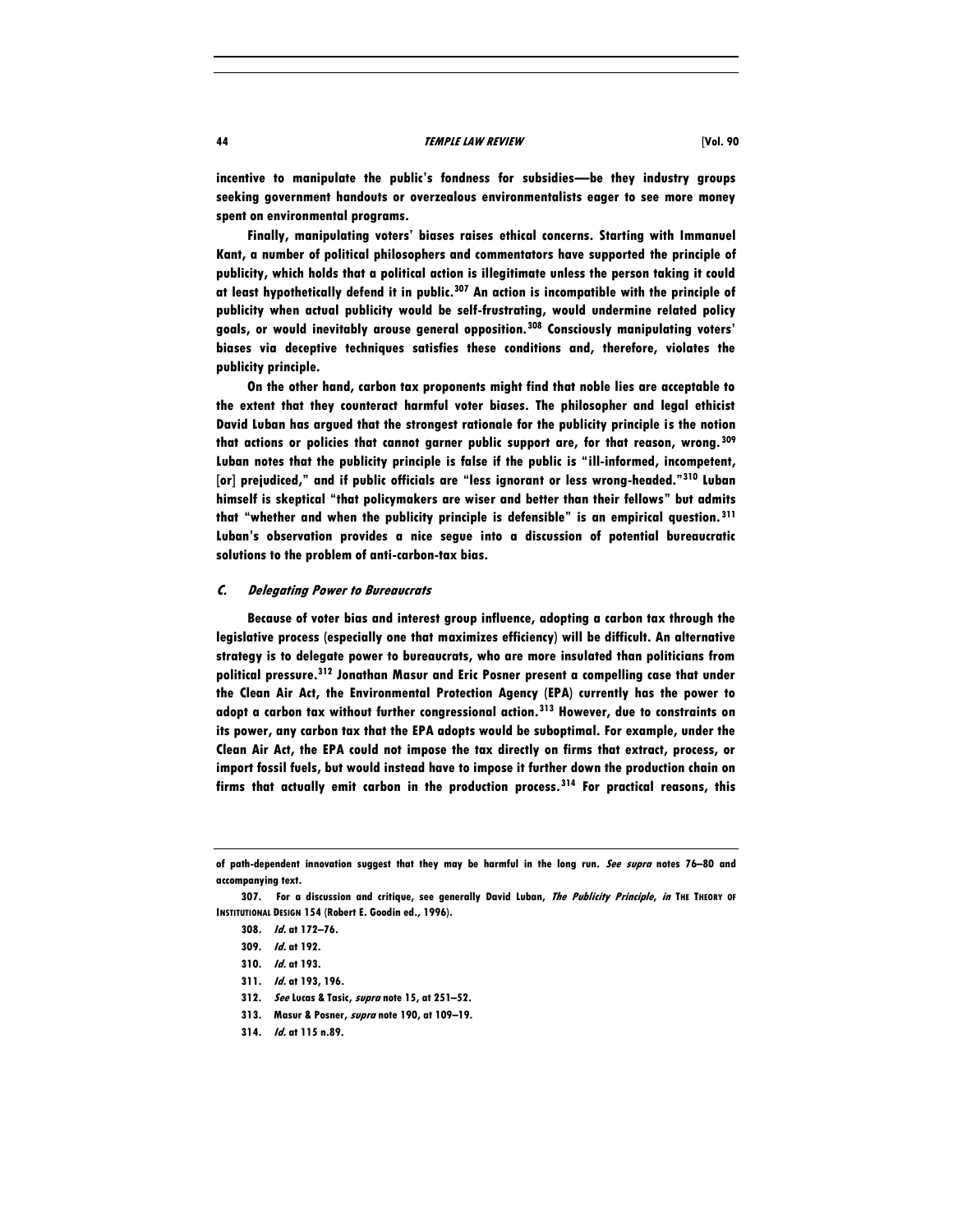**means that some carbon emissions would escape taxation.<sup>315</sup> But even a suboptimal carbon tax might be better than the alternative, especially if it paved the way for a tax that was closer to optimal.**

**Administratively imposed carbon taxes are tantalizing, but even if legislative action proves necessary, Congress or state legislatures might still want to delegate certain decisions to administrative agencies. These decisions might include setting and adjusting the carbon tax rate and establishing carbon tariffs, both of which are particularly suited to bureaucrats because they possess the needed technical expertise and because, compared to politicians, they also are less susceptible to influence from interest groups and biased voters.<sup>316</sup>**

**Of course, delegating power to bureaucrats comes with risks. To borrow a phrase from David Luban, bureaucrats may not be "wiser and better than their fellows."<sup>317</sup> Specifically, bureaucrats do not always act in the public interest, and they may instead be motivated to maximize the budget and power of their respective agencies, to enhance their own reputations, to protect their jobs and salaries, or to advance the agenda of special interest groups or industries to which they have connections.<sup>318</sup> In addition, bureaucrats are not themselves immune to psychological biases.<sup>319</sup> One problem is tunnel vision, or the tendency to focus on the agency's mission to the exclusion of competing concerns.<sup>320</sup> A second problem is that bureaucrats are sometimes overconfident in their ability to understand complex problems and in their proposed solutions, which can lead to rules that have unanticipated and unintended consequences.<sup>321</sup> Both tunnel vision and overconfidence are specific manifestations of WYSIATI.<sup>322</sup>**

**Nonetheless, we should keep these concerns about bureaucrats in perspective. Some of them are at least partially addressed by established administrative procedures.<sup>323</sup> At the federal level, agency proposals for significant regulatory action (which would include any proposal by the EPA to create a carbon tax) generally must be accompanied by a cost-benefit analysis.<sup>324</sup> Agency proposals are also subject to centralized review by the Office of Information and Regulatory Affairs, which gathers input from a variety of experts and interested parties and circulates proposals among the President's advisers as well as other potentially interested agencies.<sup>325</sup> Moreover, agencies must give notice to the public of** 

**<sup>315.</sup> See id.**

<sup>316.</sup> See JOHN F. MANNING & MATTHEW C. STEPHENSON, LEGISLATION AND REGULATION: CASES AND MATERIALS 351-55 (2d **ed. 2013).** 

**<sup>317.</sup> Luban, supra note 307, at 196.** 

**<sup>318.</sup> For a discussion of various economic models of bureaucratic behavior, see MUELLER, supra note 96, at 359–85.** 

**<sup>319.</sup> For a discussion of bureaucrats' psychological biases, see Lucas & Tasic, supra note 15, at 252–57.** 

**<sup>320.</sup> See Choi & Pritchard, supra note 106, at 33–35; Lucas & Tasic, supra note 15, at 253–55; Rachlinski & Farina, supra note 270, at 580.** 

**<sup>321.</sup> Choi & Pritchard, supra note 106, at 28–29; Rachlinski & Farina, supra note 270, at 579–80; see also Slavisa Tasic, The Illusion of Regulatory Competence, 21 CRITICAL REV. 423, 428–33 (2009).** 

**<sup>322.</sup> See supra Part II.C.** 

**<sup>323.</sup> See Rachlinski & Farina, supra note 270, at 588–600.** 

**<sup>324.</sup> For a detailed discussion of this requirement, see MANNING & STEPHENSON,supra note 316, at 513–23.** 

**<sup>325.</sup> For a discussion of how the Office of Information and Regulatory Affairs operates, see CASS R. SUNSTEIN, VALUING LIFE: HUMANIZING THE REGULATORY STATE 11–46 (2014).**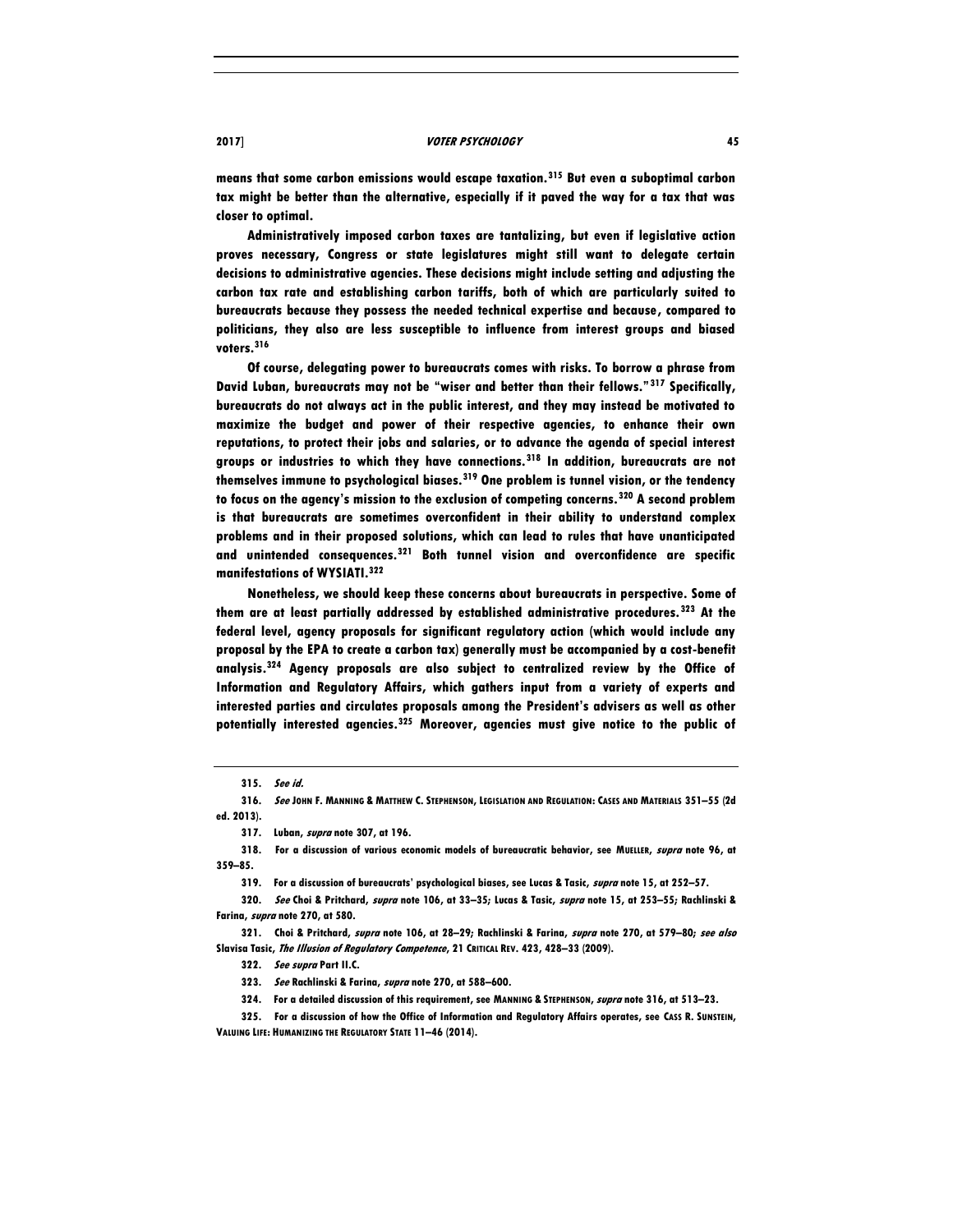**proposed regulations and provide an opportunity to comment—a process that facilitates public participation in rulemaking.<sup>326</sup> Finally, courts can strike down regulations deemed arbitrary.<sup>327</sup> These procedures are not perfect, but by creating a system of checks and balances, they mitigate concerns about self-interested bureaucrats who are overconfident and suffer from tunnel vision.**

**In addition, relative to the regulatory approach that the federal government has pursued in recent years, a carbon tax would likely reduce opportunities for bureaucrats to make mistakes or abuse their power. The federal government has been addressing global warming in a piecemeal fashion, for example, by strengthening automobile fuel efficiency standards and increasing energy efficiency standards for appliances and other equipment.<sup>328</sup> This piecemeal approach to global warming mitigation entails a large role for bureaucrats, who have to work out the many details that convoluted regulatory regimes entail.**

**By contrast, as discussed in Section I, the carbon tax is a relatively simple policy tool. The most difficult tasks in implementing it are limited in number and narrowly defined, for example, determining the appropriate tax rate and carbon tariffs. If Congress delegates these tasks to an administrative agency, it could also adopt procedures to ensure transparency. Moreover, bureaucratic discretion would be constrained by scientific and economic analyses and by the threat of judicial review.**

#### **CONCLUSION**

**I have argued that psychology makes the carbon tax unappealing to voters despite the policy's favored status among experts. Voters are biased against the tax because they conduct an intuitive cost-benefit analysis for which costs are salient, but benefits are not. Voters also suffer from tax-label aversion, engage in motivated reasoning, and allow their emotions to dictate their views. To achieve success, carbon tax proponents will have to find ways to overcome these hurdles. A well-designed communications strategy that focuses on identity affirmation and pluralistic advocacy may soften resistance. Another promising avenue for exploration is to delegate power to bureaucrats either to adopt a carbon tax or to control key features, such as setting the tax rate.**

**Carbon tax proponents should also not underestimate the possibility of obtaining** 

**<sup>326.</sup> Administrative Procedure Act, 5 U.S.C. § 553 (2012) (addressing agency rulemaking).** 

**<sup>327.</sup> Id. § 706(2) (addressing judicial review).** 

**<sup>328.</sup> 2017 and Later Model Year Light-Duty Vehicle Greenhouse Gas Emissions and Corporate Average Fuel Economy Standards, 77 Fed. Reg. 62,623, 62,624 (Oct. 15, 2012) (to be codified at 40 C.F.R. pts. 85, 86, 600 and 49 C.F.R. pts. 523, 531, 533, 536, 537); Office of Energy Efficiency & Renewable Energy, Dep't of Energy, Appliance & Equipment Standards: History and Impacts, ENERGY.GOV, http://energy.gov/eere/buildings/history-and-impacts [perma: http://perma.cc/6PVG-KZZN] (last visited Oct. 16, 2017). During the Obama administration, the EPA promulgated the Clean Power Plan, which creates state-specific limits on carbon emissions from power plants and then mandates that each state adopt and implement a plan to reduce emissions. Carbon Pollution Emissions Guidelines for Existing Stationary Sources: Electric Utility Generating Units, 80 Fed. Reg. 64,662, 64,664 (Oct. 23, 2015) (to be codified at 40 C.F.R. pt. 60). The EPA's regulations specifically allow each state to incorporate a carbon tax as part of its plan to reduce power plant emissions to federally mandated levels. Id. at 64,836. However, the Trump Administration recently announced that it will repeal the Clean Power Plan. See Lisa Friedman & Brad Plumer, E.P.A. Announces Repeal of Major Obama-Era Carbon Emissions Rule, N.Y. TIMES (Oct. 9, 2017), http://www.nytimes.com/2017/10/09/climate/clean-power-plan.html [perma: http://perma.cc/96E6-CS5E].**